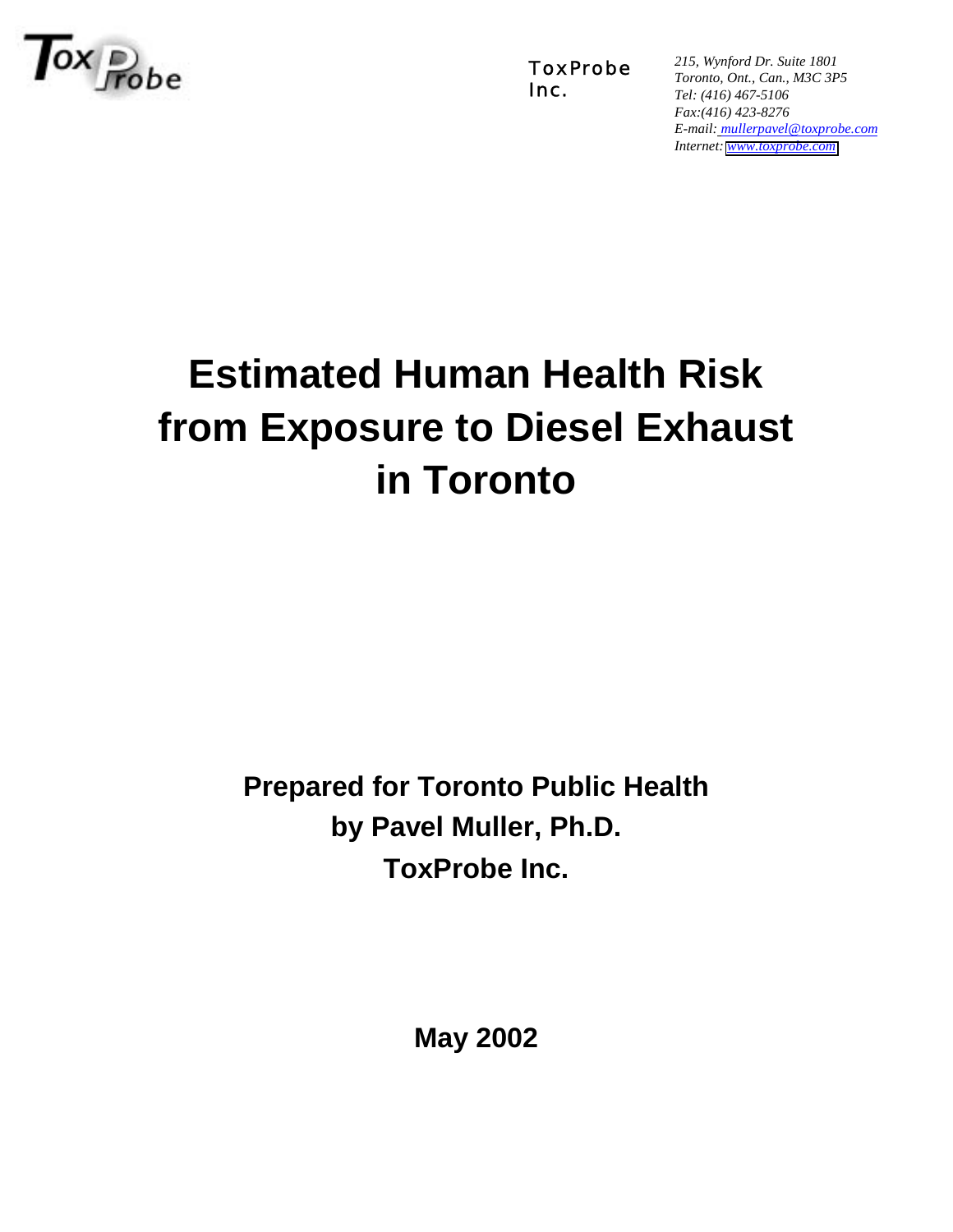

# **Acknowledgements**

The author wishes to acknowledge the advice and feedback provided by the Project Advisory Committee.

The members of the Project Advisory Committee were:

**Dr. Brendan Birmingham**, Senior Research Toxicologist, Standards Development Branch, Ontario Ministry of the Environment

**Dr. Brian Gibson**, (formerly) Occupational Health Consultant, Ontario Health Clinics for Ontario Workers, Inc.

**Ronald Macfarlane**, Supervisor, Environmental Health Assessment and Policy, Health Promotion and Environmental Protection Office, Toronto Public Health

**Christopher Morgan**, Senior Air Quality Specialist, Works and Emergency Services, City of Toronto

**Kim Perrotta**, (formerly) Environmental Epidemiologist, Health Promotion and Environmental Protection Office, Toronto Public Health

**Franca Ursitti**, Research Consultant, Health Promotion and Environmental Protection Office, Toronto Public Health

Peer review of this report was completed by:

**Dr. Patricia Harper**, Division of Pharmacology, Hospital for Sick Children

Annie Azan and Sarah Gingrich, Health Promotion and Environmental Protection Office, Toronto Public Health, assisted in preparing the final version of this report.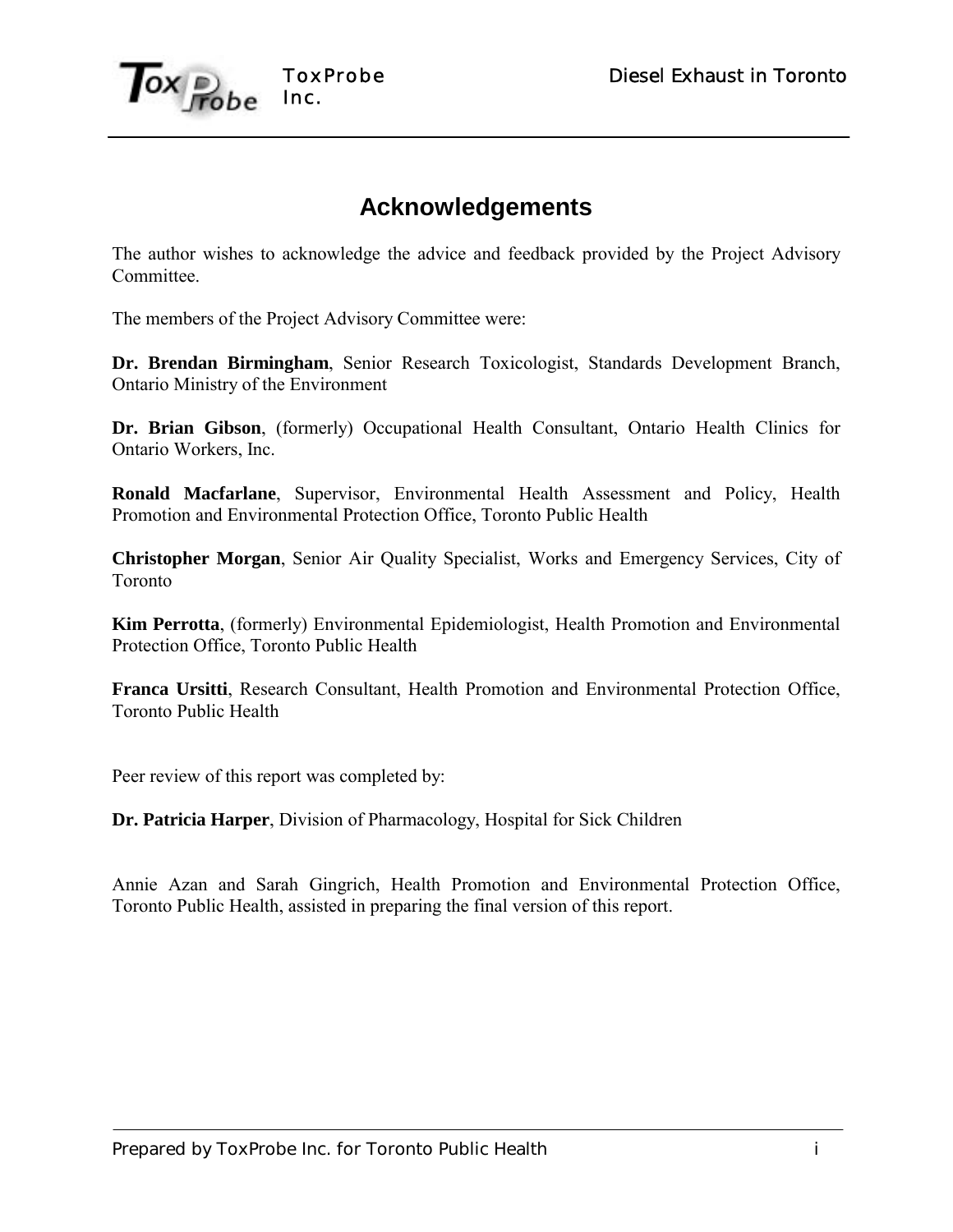

# **Table of Contents**

| 1. |                                                                                                                                                                                                                                          |     |
|----|------------------------------------------------------------------------------------------------------------------------------------------------------------------------------------------------------------------------------------------|-----|
| 2. |                                                                                                                                                                                                                                          |     |
| 3. |                                                                                                                                                                                                                                          |     |
|    |                                                                                                                                                                                                                                          |     |
|    |                                                                                                                                                                                                                                          |     |
|    | 3.2.1.                                                                                                                                                                                                                                   |     |
|    | 3.2.2.                                                                                                                                                                                                                                   |     |
|    | 3.2.3.                                                                                                                                                                                                                                   |     |
|    | 3.2.4.                                                                                                                                                                                                                                   |     |
|    | 3.2.5.                                                                                                                                                                                                                                   |     |
| 4. |                                                                                                                                                                                                                                          |     |
|    | 4.1. CHARACTERIZATION OF DIESEL EXHAUST FOR THE PURPOSES OF THE ASSESSMENT 13                                                                                                                                                            |     |
|    | 4.1.1.                                                                                                                                                                                                                                   |     |
|    | 4.1.2.<br>Estimating Toronto Exposure manufactured and the contract of the contract of the contract of the contract of the contract of the contract of the contract of the contract of the contract of the contract of the contract of t |     |
|    | Levels of Contaminants in Toronto Air Originating from On-road Vehicles 17<br>4.1.3.                                                                                                                                                     |     |
|    | Levels of Contaminants in Toronto Air Originating from On-road Diesel Vehicles 19<br>4.1.4.                                                                                                                                              |     |
|    |                                                                                                                                                                                                                                          |     |
|    |                                                                                                                                                                                                                                          |     |
| 5. |                                                                                                                                                                                                                                          |     |
|    |                                                                                                                                                                                                                                          |     |
|    | 5.1.1.                                                                                                                                                                                                                                   |     |
|    | 5.1.2.                                                                                                                                                                                                                                   |     |
|    |                                                                                                                                                                                                                                          |     |
|    | 5.2.1.                                                                                                                                                                                                                                   |     |
|    | 5.2.2.                                                                                                                                                                                                                                   |     |
|    |                                                                                                                                                                                                                                          |     |
|    |                                                                                                                                                                                                                                          |     |
|    | 5.4.1.                                                                                                                                                                                                                                   |     |
|    | 5.4.2.                                                                                                                                                                                                                                   |     |
|    |                                                                                                                                                                                                                                          |     |
|    | 5.5.1.                                                                                                                                                                                                                                   |     |
|    | 5.5.2.                                                                                                                                                                                                                                   |     |
| 6. | <b>EXPOSURE ASSESSMENT.</b>                                                                                                                                                                                                              | .32 |
|    |                                                                                                                                                                                                                                          |     |
|    |                                                                                                                                                                                                                                          |     |
|    | 6.3. ESTIMATION OF EXPOSURE <b>CONSECTED ASSESSED AS A SET AN ACTION</b> OF EXPOSURE <b>CONSECTED ASSESSED ASSESSED AS A SET AN ACTION</b>                                                                                               |     |
| 7. |                                                                                                                                                                                                                                          |     |
| 8. |                                                                                                                                                                                                                                          |     |
|    |                                                                                                                                                                                                                                          |     |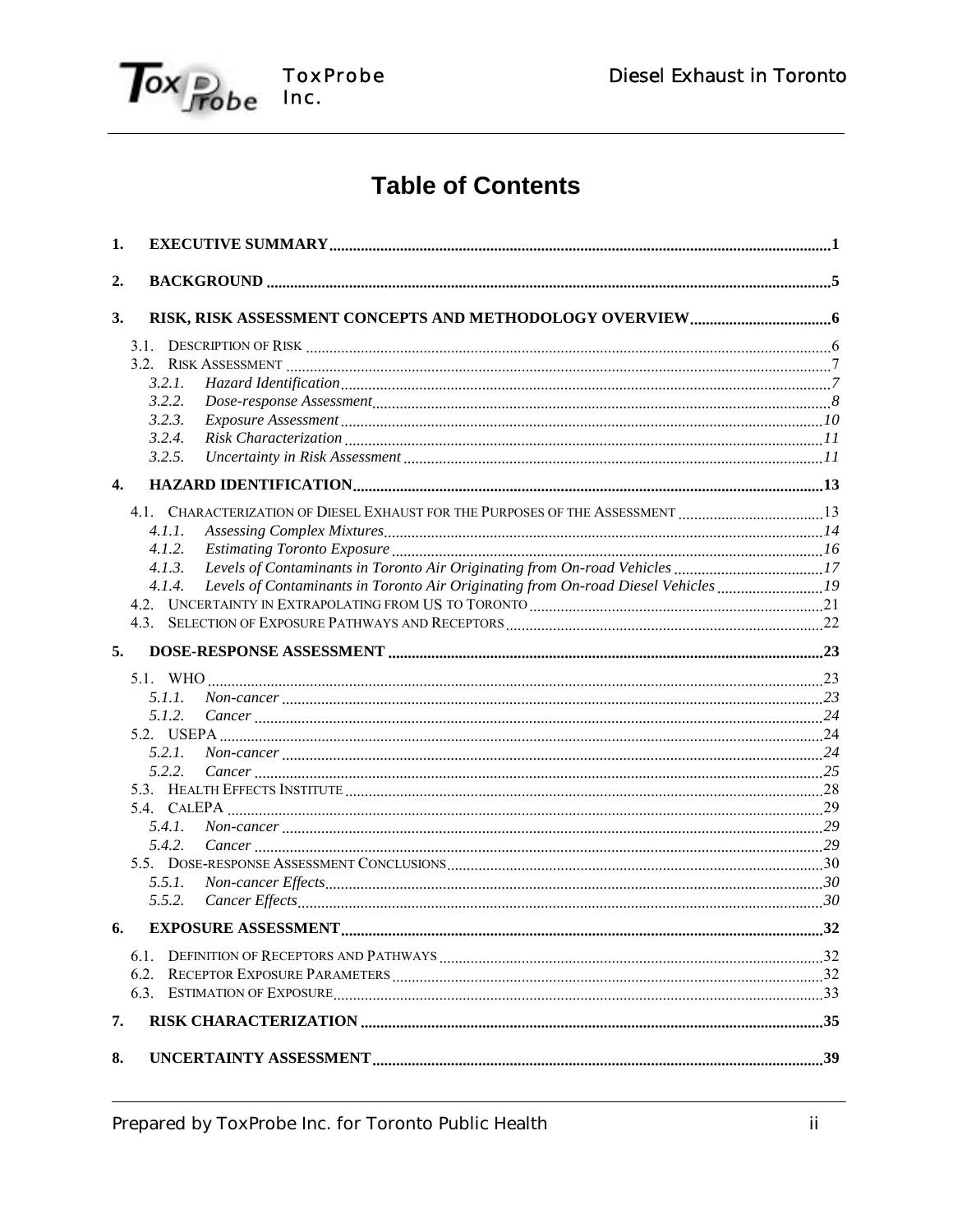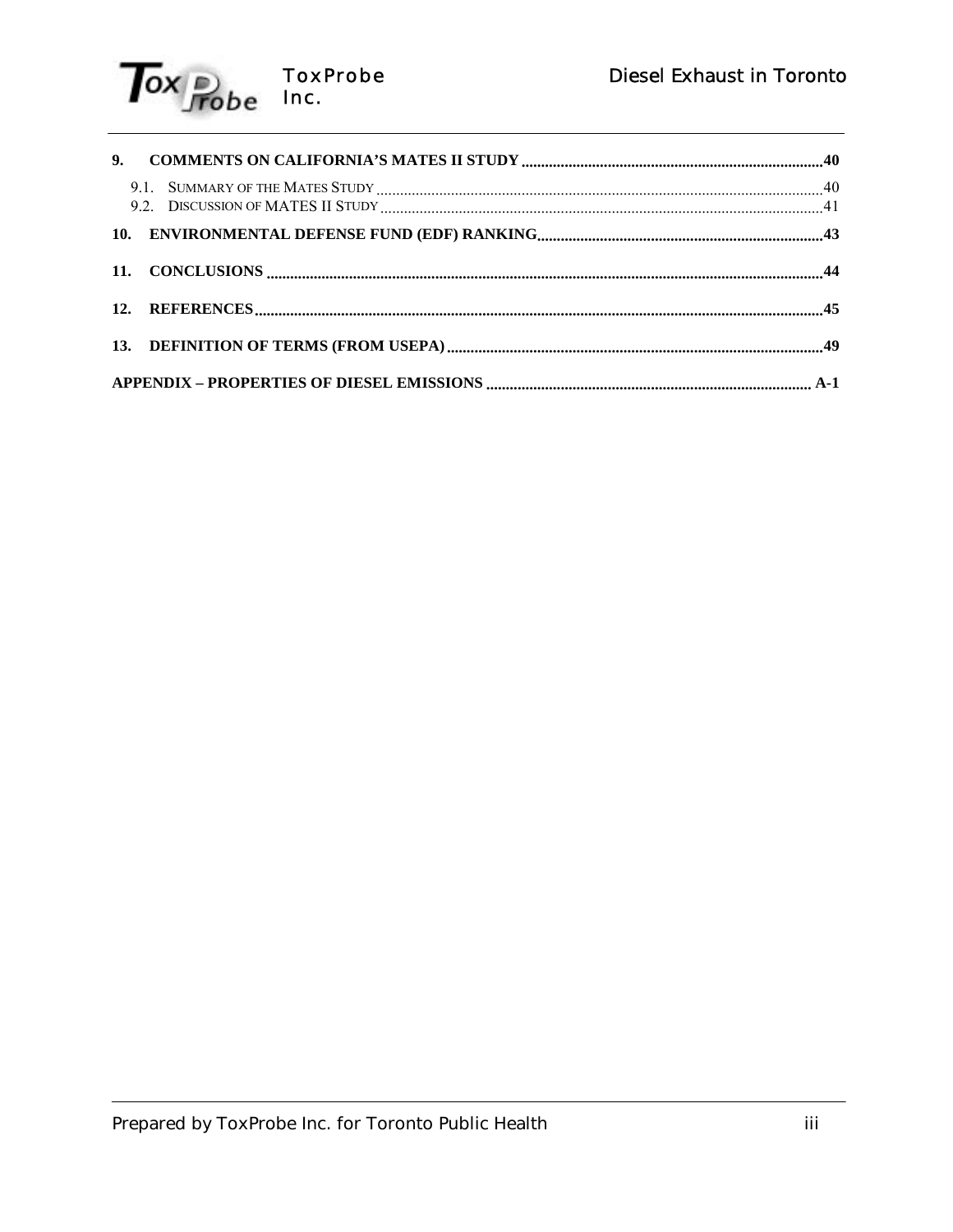

# **1. Executive Summary**

Dr. Pavel Muller of ToxProbe Inc. prepared this report in response to a Request for Proposals (RFP) expressed by the Health Promotion and Environmental Protection Office of Toronto Public Health (TPH). The Board of Health recommended that the Medical Officer of Health submit a report on the current literature with regard to the relationship between exposure to diesel exhaust and cancer. TPH expanded the Board's goal to include a quantitative assessment of human health risk from exposure to diesel emissions.

Diesel exhaust is emitted from both on-road and off-road vehicles. According to the analysis of the United States Environmental Protection Agency (USEPA), off-road vehicles are more important sources of diesel exhaust than on-road vehicles. Since no data were available for the off-road vehicles, this study focused on the on-road vehicles only. Diesel exhaust is considered to be carcinogenic to humans and many of its components have both cancer-causing effects and other adverse effects on human health. Furthermore, diesel exhaust is released at ground level and close to where people live and work, and thus the chances for exposure are high. In this report, the term "diesel exhaust" refers to that emitted from all diesel fuel-powered vehicles unless otherwise noted.

The data to estimate exposure to diesel exhaust in Toronto are poor and lacking as compared to those available for US urban communities. It was therefore necessary to estimate the Toronto exposure to diesel exhaust indirectly from the total ambient levels of contaminants in Toronto air and the estimated contribution of diesel exhaust to these levels based on the US data.

Assessment of exposure and risk from diesel exhaust was conducted using two approaches. In the first approach (Method 1), exposure and risk were calculated as an aggregate risk from several contaminants present in the exhaust. Method 2 estimated the exposure and risk based on the air concentration of diesel particulate matter (DPM). DPM served as an indicator of exposure and risk for all contaminants present in the diesel exhaust. Thus as the level of DPM increases, the assumption is that all components of the exhaust would also increase.

The assessment was performed for the Toronto residents who also work in Toronto either in indoor or outdoor jobs as adults. Both indoor and outdoor workers are assumed to have been born and raised in Toronto. The outdoor worker's job is assumed to be more strenuous resulting in a higher respiration rate during work-related activities. During the rest of the time, the pattern of indoor and outdoor activities is similar for both the adult outdoor and indoor workers. For the outdoor and indoor workers, three exposure scenarios were assessed:

- Exposures for 9 years to the estimated average Toronto ambient levels of contaminants. Nine years is an average residency time at one address.
- Exposures for 30 years to the estimated average Toronto ambient levels of contaminants. Thirty years is considered to be a reasonable maximum residency at one address. This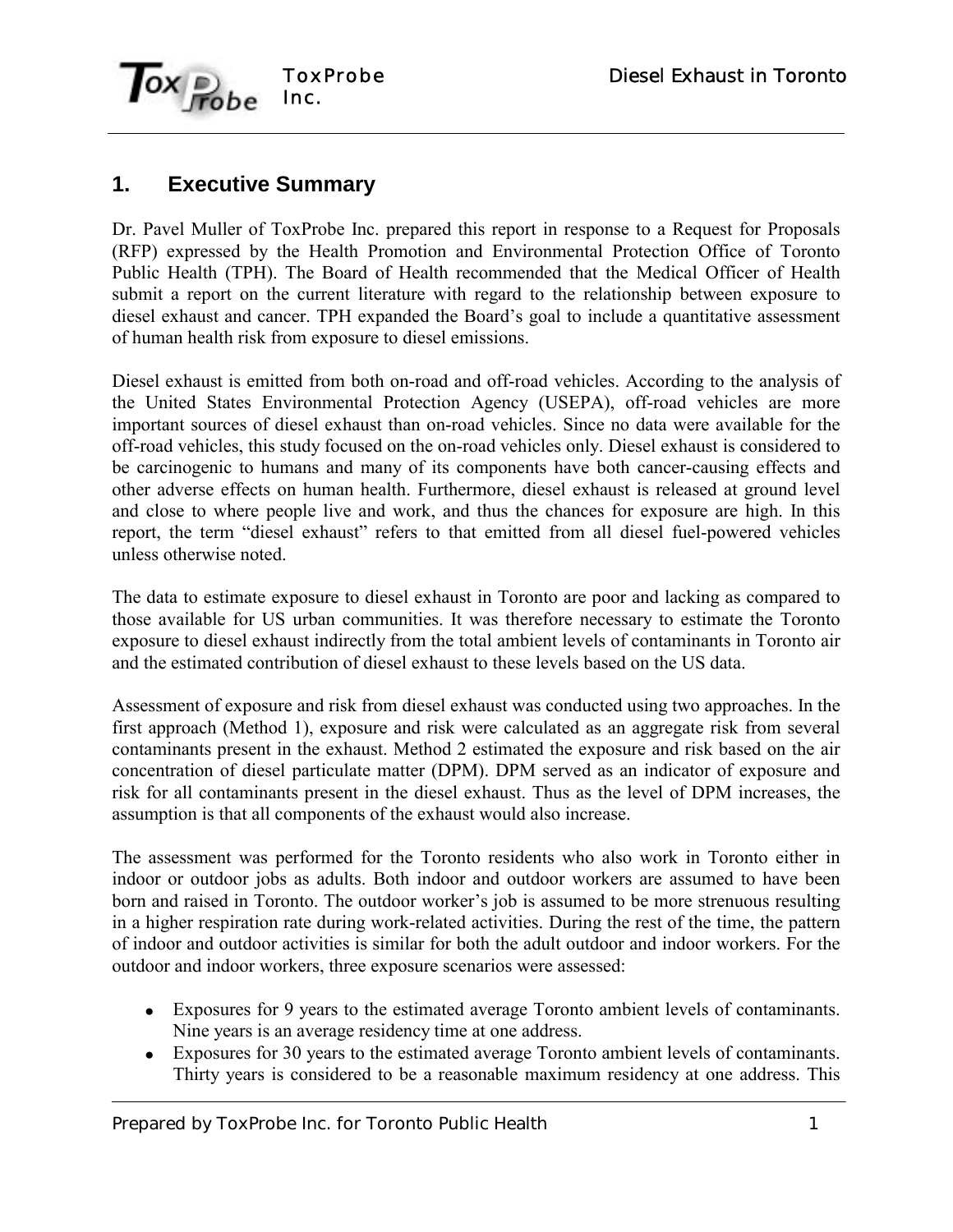

scenario was included because many people may move within the Toronto area. This scenario was considered to likely represent the exposures of most Torontonians reasonably well.

 $\bullet$  Lifetime exposures to the 90<sup>th</sup> percentile of ambient levels of selected contaminants. This is assumed to be the reasonable upper bound on the exposure.

On-road diesel is an outdoor source, but the atmospheric contaminants released were assumed to penetrate indoors. The indoor air levels (concentrations) of on-road diesel exhaust contaminants were assumed to be half of those measured outdoors. Since risk assessment assumes continuous exposure to a particular level of a contaminant, the weighted average air levels were calculated taking into consideration time spent indoors and outdoors, age-specific respiration rates and higher respiration rates for outdoor labourers during working hours. The weighted average air levels of contaminants are presented in the top rows of Table 1.1.

Cancer risks were calculated as a product of contaminant levels (as shown in Table 1.1) and the potency factors (unit risks) that are tabulated in Table 5.1. Exposure ratios (ERs) were calculated as ratios of the estimated exposure levels and the permissible exposure level. For noncarcinogens, the permissible exposure level corresponds to the Reference Concentration (RfC, the level below which adverse effects are not expected). In the case of carcinogens, the permissible exposure level corresponds to cancer risk of one in a million (1E-6). In general, ER values of one or less are below the level of regulatory concern. Small exceedances of ER equal to one, such as ER of 1.12 seen for Method 1 (cancer), are not a cause for concern because there is considerable uncertainty associated with any risk assessment, and a difference of less than an order of magnitude in cancer risk may well represent the same actual level of risk. The ERs for cancer effects obtained using Method 2 were substantially elevated. The results are listed in Table 1.1

Overall, the health risk from diesel exhaust cannot be assessed reliably at this point, partly because of limitations in the monitoring and modeling results for contaminants in Toronto's air. However, based on the available data, the air contamination in Toronto is similar to the typical levels found in US urban areas.

Diesel exhaust is recognized as being carcinogenic, and a number of contaminants present in the diesel exhaust are carcinogenic. Furthermore, diesel exhaust is released near ground level and close to where people live and work, thus the exposure can be expected to be significant.

On the other hand, there is considerable uncertainty associated with the assessment of the toxicity of diesel emissions. The approach used by the California EPA, based on the use of diesel particulate as an indicator for the whole exhaust (Method 2), appears promising as a concept. However, this estimate of potency has not been universally accepted and it should be seen as controversial.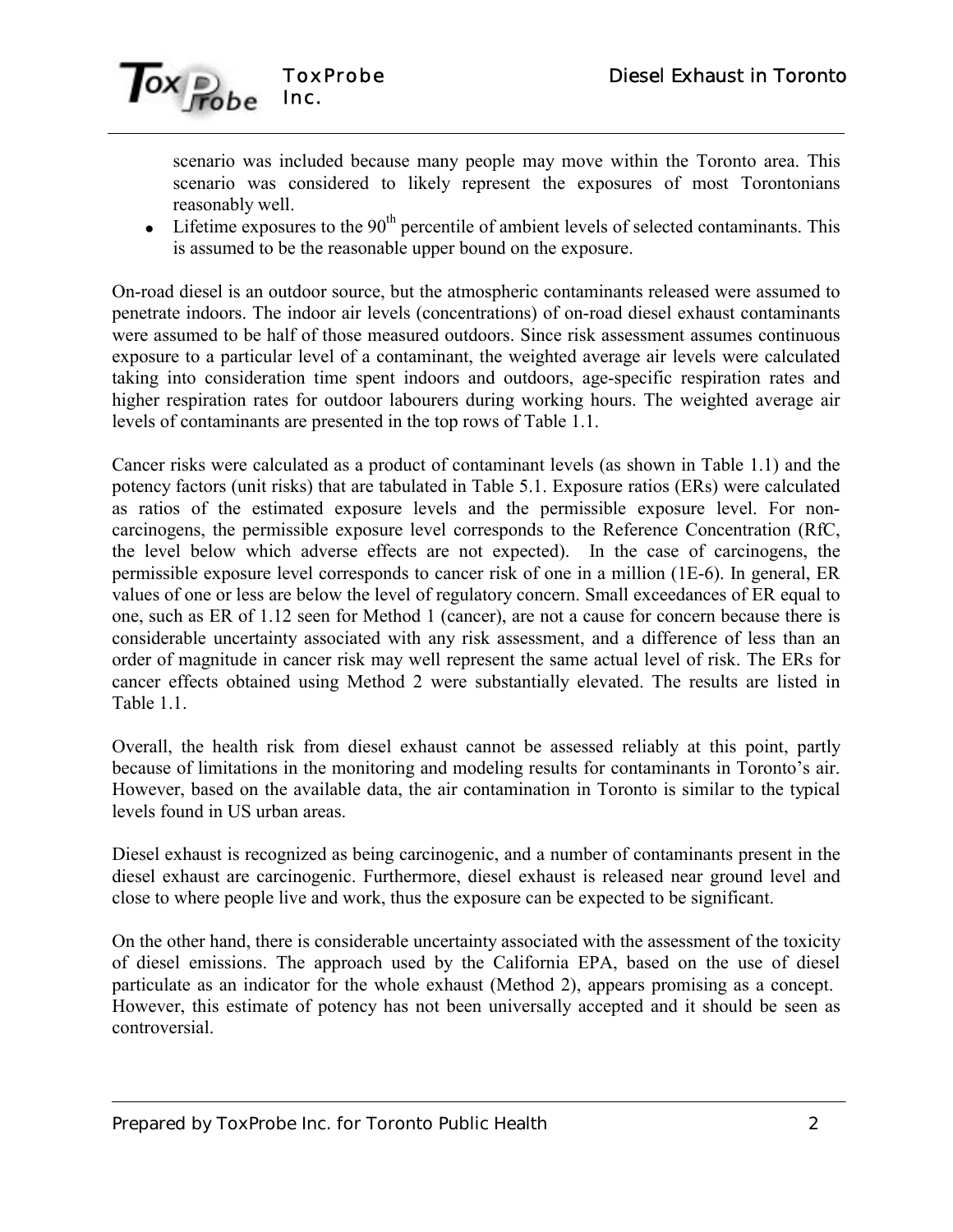

**Table 1.1. Exposure-weighted levels of contaminants to which indoor and outdoor workers are exposed and the exposure ratios for the indoor and outdoor workers. Exposure ratios > 1 are bolded and shaded. The non-cancer endpoint is assumed to be independent of the residency duration. See text for further explanation.**

|                        | Indoor worker                                |  |                                               |                                                | <b>Outdoor worker</b>                        |                                               |           |                                                |  |
|------------------------|----------------------------------------------|--|-----------------------------------------------|------------------------------------------------|----------------------------------------------|-----------------------------------------------|-----------|------------------------------------------------|--|
|                        | 9 year<br>exposure,<br>average<br>air levels |  | 30 year<br>exposure,<br>average<br>air levels | Lifetime<br>exposure,<br>maximum<br>air levels | 9 year<br>exposure,<br>average<br>air levels | 30 year<br>exposure,<br>average<br>air levels |           | Lifetime<br>exposure,<br>maximum<br>air levels |  |
| Levels $(\mu g/m^3)$   |                                              |  |                                               |                                                |                                              |                                               |           |                                                |  |
| 1,3-Butadiene          | 1.03E-03                                     |  | 3.44E-03                                      | 1.61E-02                                       | 1.24E-03                                     |                                               | 4.13E-03  | 1.94E-02                                       |  |
| Acetaldehyde           | 1.96E-02                                     |  | 6.52E-02                                      | 3.11E-01                                       | 2.35E-02                                     |                                               | 7.84E-02  | 3.73E-01                                       |  |
| Acrolein               | 2.44E-04                                     |  | 8.13E-04                                      | 3.97E-03                                       | 2.93E-04                                     |                                               | 9.77E-04  | 4.77E-03                                       |  |
| <b>PAHs</b>            | 5.21E-08                                     |  | 1.74E-07                                      | 6.93E-07                                       | 6.26E-08                                     | 2.09E-07                                      |           | 8.32E-07                                       |  |
| Benzene                | 1.11E-03                                     |  | 3.71E-03                                      | 1.49E-02                                       | 1.34E-03                                     | 4.46E-03                                      |           | 1.78E-02                                       |  |
| Formaldehyde           | 1.74E-02                                     |  | 5.79E-02                                      | 2.45E-01                                       | 2.09E-02                                     | 6.95E-02                                      |           | 2.94E-01                                       |  |
| Diesel PM              | $4.04E - 02$                                 |  | 1.35E-01                                      | 5.70E-01                                       | 4.85E-02                                     | 1.62E-01                                      |           | 6.84E-01                                       |  |
| <b>Exposure ratios</b> |                                              |  |                                               |                                                |                                              |                                               |           |                                                |  |
| Method 1<br>cancer     | $6.02E - 2$                                  |  | $2.01E-1$                                     | 9.30E-1                                        | 7.23E-2                                      | $2.41E-1$                                     |           | $1.12E + 0$                                    |  |
| Method 1               |                                              |  |                                               |                                                |                                              |                                               |           |                                                |  |
| non-cancer             | 1.66E-1                                      |  |                                               | 3.20E-1                                        | 1.98E-1                                      |                                               |           | 3.83E-1                                        |  |
| Method 2<br>cancer     | $2.42E+1$                                    |  | $8.07E + 1$                                   | $3.42E + 2$                                    | $2.91E+1$                                    |                                               | $9.69E+1$ | $4.11E + 2$                                    |  |
| Method 2               |                                              |  |                                               |                                                |                                              |                                               |           |                                                |  |
| non-cancer             | 2.73E-2                                      |  |                                               | 4.63E-2                                        | 3.26E-2                                      |                                               |           | $5.52E - 2$                                    |  |

An alternative approach based on the summation of risk attributable to selected individual contaminants found in the exhaust (Method 1) led to substantially lower estimates of risk than the estimates using diesel particulate as an indicator. The risks calculated by Method 1 are below the level of regulatory concern (a risk of 1 in a million or 1E-6). Occasional minor exceedances of risk of 1E-6 are not significant. Since diesel exhaust contains many more contaminants than the ones tested in this assessment, the risk calculated by summing the risk from selective individual contaminants is considered to be the lower bound on the actual risk.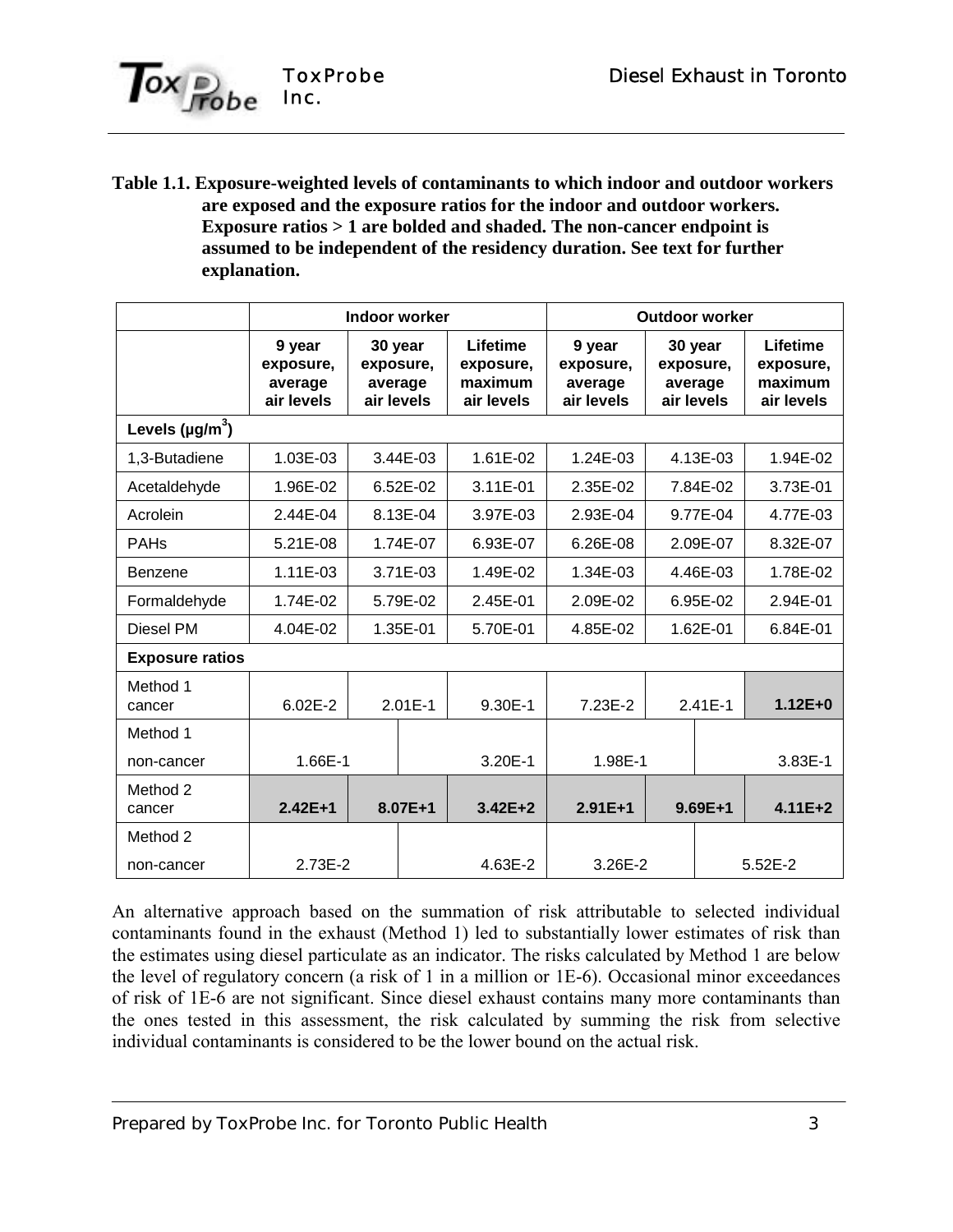

The cancer risk calculated using Method 2 (diesel particulate as an indicator for diesel exhaust) resulted in higher risk levels. For typical Toronto residents working indoors, and for those working outdoors, the risk was between 1 in 10 000 and 1 in 100 000 (1E-5 to 1E-4). It should be stressed again that calculations based on Method 2 utilize a potency estimate that is controversial. It is therefore strongly recommended not to over-interpret the risk estimates. It is likely not appropriate to use them for estimating the number of people in Toronto that are likely to be affected by diesel emissions or for estimating the percentage of cancer risk from exposure to Toronto air that can be attributed to diesel. Rather, it may be prudent to use the risk estimates as an indication that diesel emissions may have a significant impact on Toronto air and to develop policies to minimize the impact.

It is also important to note that studies such as Californiaís MATES II study or Environmental Defense Fund's analysis probably utilize the California potency factor for diesel exhaust. Other problems are likely and are described in Sections 9 and 10. It is therefore recommended that the conclusions from these two studies not be assumed to be correct or applicable to Toronto.

This report attempted to estimate the risk from exposure to diesel exhaust due to on-road vehicles. Although health risk due to off-road vehicular diesel exhaust cannot be reliably calculated at this time, since off-road vehicles are more important emitters of diesel exhaust relative to on-road vehicles, the cancer risk due to diesel exhaust is expected to be higher than the estimated risk due to on-road vehicles alone. Therefore, it is prudent to assume that diesel emissions could have an impact on Toronto air. There are considerable uncertainties about the magnitude of risk posed by diesel, but there is good evidence that diesel exhaust and its components are carcinogenic. Current controversies about the diesel potency need to be resolved before a more reliable assessment is undertaken. The impact on Toronto could be determined more reliably, if data describing the levels of contaminants attributable to various types of diesel engines were available.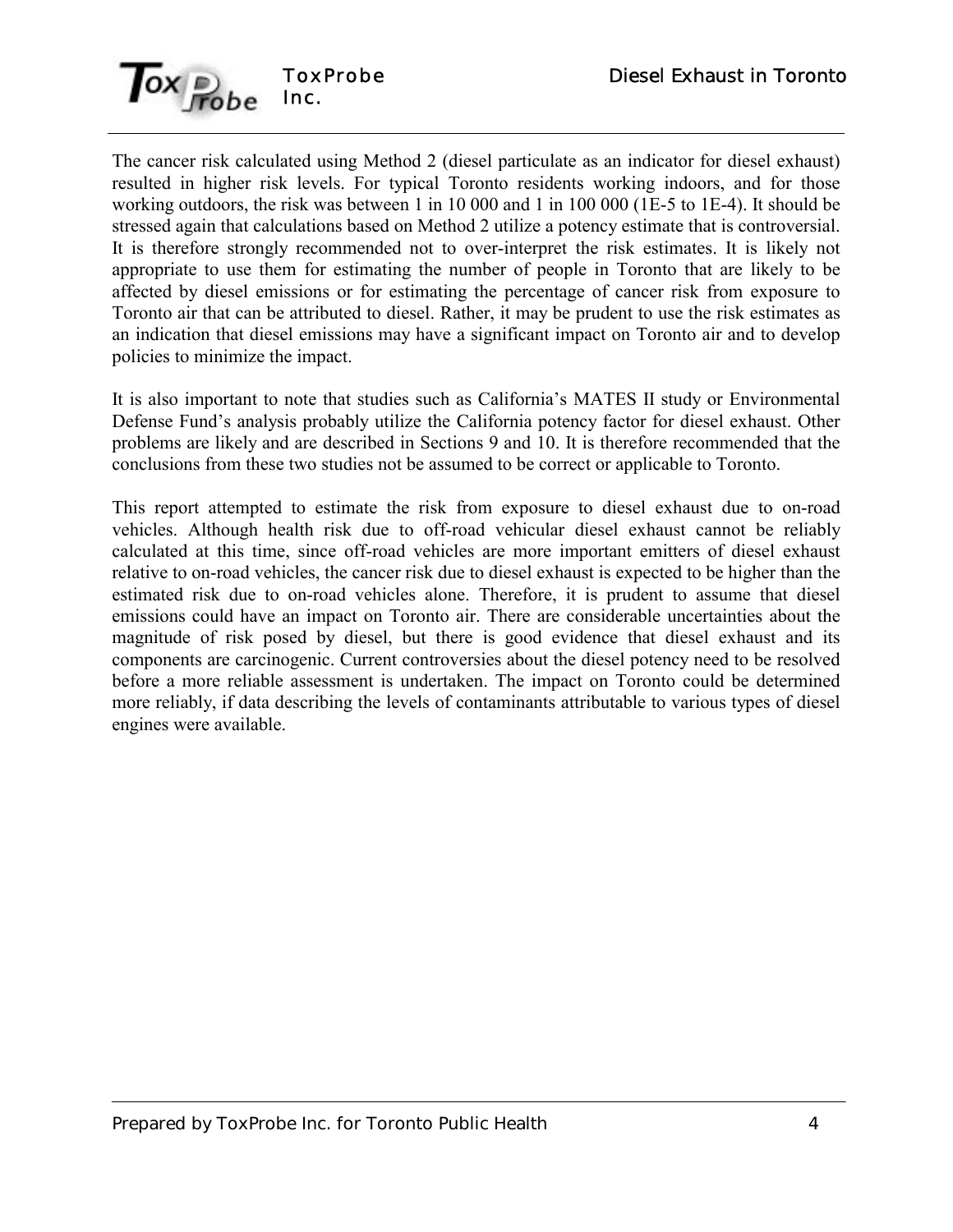

## **2. Background**

Dr. Pavel Muller of ToxProbe Inc. prepared this report in response to a Request for Proposals (RFP) expressed by the Health Promotion and Environmental Protection Office of Toronto Public Health (TPH).

The Board of Health recommended that the Medical Officer of Health submit a report on the current literature with regard to the relationship between exposure to diesel exhaust and cancer. TPH extended the Board's goal to include a quantitative assessment of human health risk from exposure to diesel emissions. This report will be the basis for a report to Toronto's Board of Health.

This report explores hazard identification, dose-response, exposure assessment, risk characterization and uncertainty as they pertain to the human health risk of diesel exhaust in Toronto. Comments are also provided on California's MATES II study and on an analysis by the Environmental Defense Fund. Brief descriptions of the properties, fate and toxicokinetics of diesel exhaust are provided in Appendix A, and an introduction to basic risk assessment concepts and methods is given below.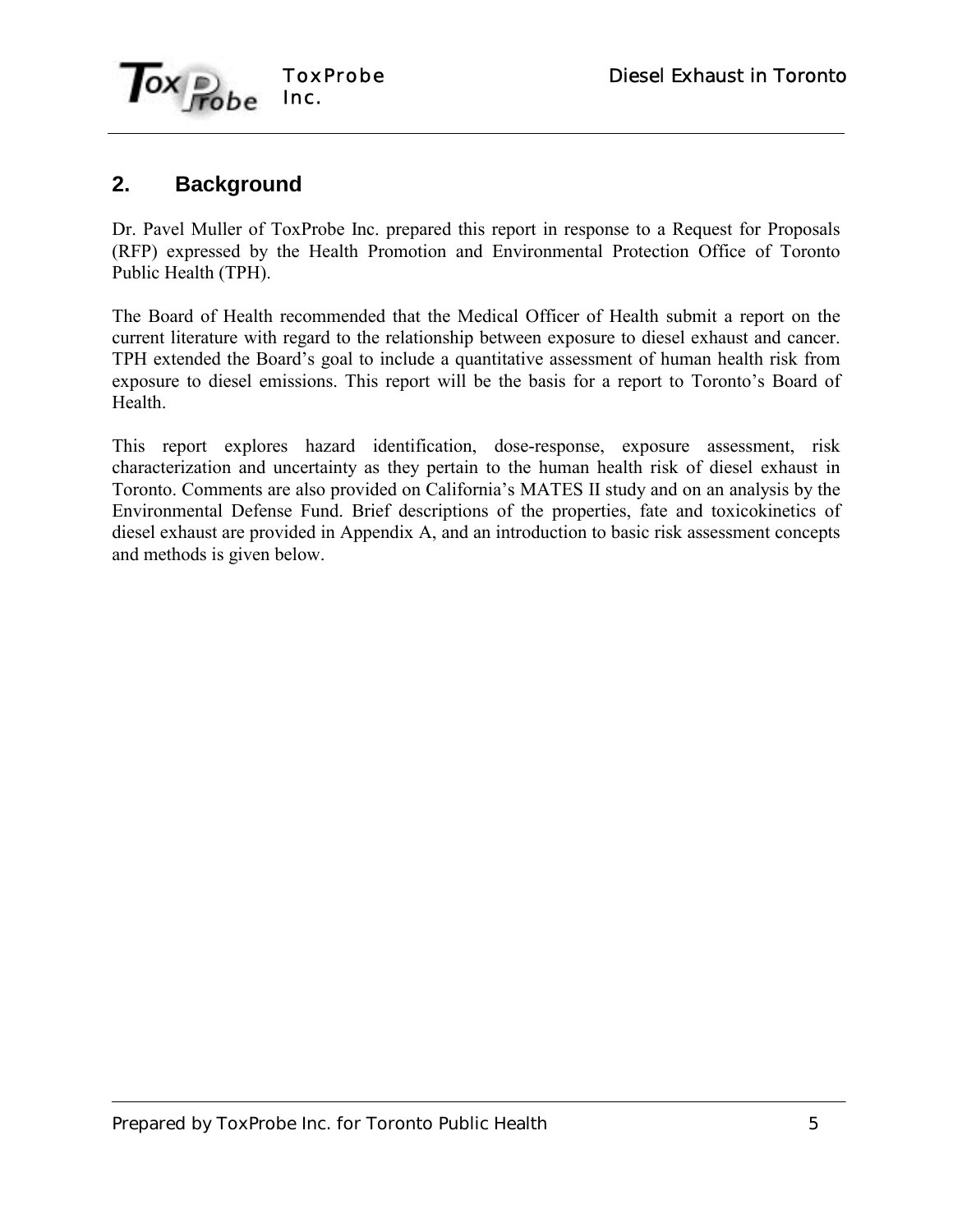

## **3. Risk, Risk Assessment Concepts and Methodology Overview**

This part of the report is intended for readers who are not familiar with risk assessment. Please skip this section if you are well versed with this process.

# *3.1. Description of Risk*

Risk is defined as the probability of the occurrence of an adverse event. For example, the likelihood of having a fatal accident on a commercial flight is 1 in 400,000 (Laudan, 1994)**.** Based on past experience, it is expected that one out of 400,000 passengers will have a fatal accident on a commercial flight. The adverse event in this case is death and the probability of this event (= risk) is one in 400,000. Note that risk indicates a probability, rather than a certainty that the event will take place. For example, the risk of an average person dying of heart disease is roughly 3 in 10. This does not mean that if the cause of death were examined at random for 100 people, exactly 30 would have died of heart disease. The actual number may be higher or lower, but based on past experience, 30 "on average" would be expected to have died of heart disease.

Most lifetime risk from environmental exposure to toxic chemicals is very small (typically 1 in 100,000 or less), and it is sometimes difficult to imagine such a low probability. Table 3.1.1 shows the probability of drawing a certain number of spades in a 13-card hand drawn from a deck of 52 cards. This example is not intended to trivialize the potential risk from environmental exposure. Rather, it is meant to give readers a yardstick that could be useful in visualising very low probabilities.

|               | Table 3.1.1. The probability of being dealt spades in a hand of thirteen cards (from a |  |
|---------------|----------------------------------------------------------------------------------------|--|
| 52-card deck) |                                                                                        |  |

| Spades/deal | Likelihood<br>(scientific notation) | Likelihood               |
|-------------|-------------------------------------|--------------------------|
| 5 spades    | $1.3E - 1$                          | close to 1 in 10         |
| 7 spades    | $8.8E - 3$                          | close to 1 in 100        |
| 8 spades    | 1.2 $E - 3$                         | close to 1 in 1000       |
| 9 spades    | $9.3E - 5$                          | close to 1 in 10 000     |
| 10 spades   | $6.1 E-6$                           | over 1 in a million      |
| 13 spades   | $1.6E - 12$                         | close to 1 in a trillion |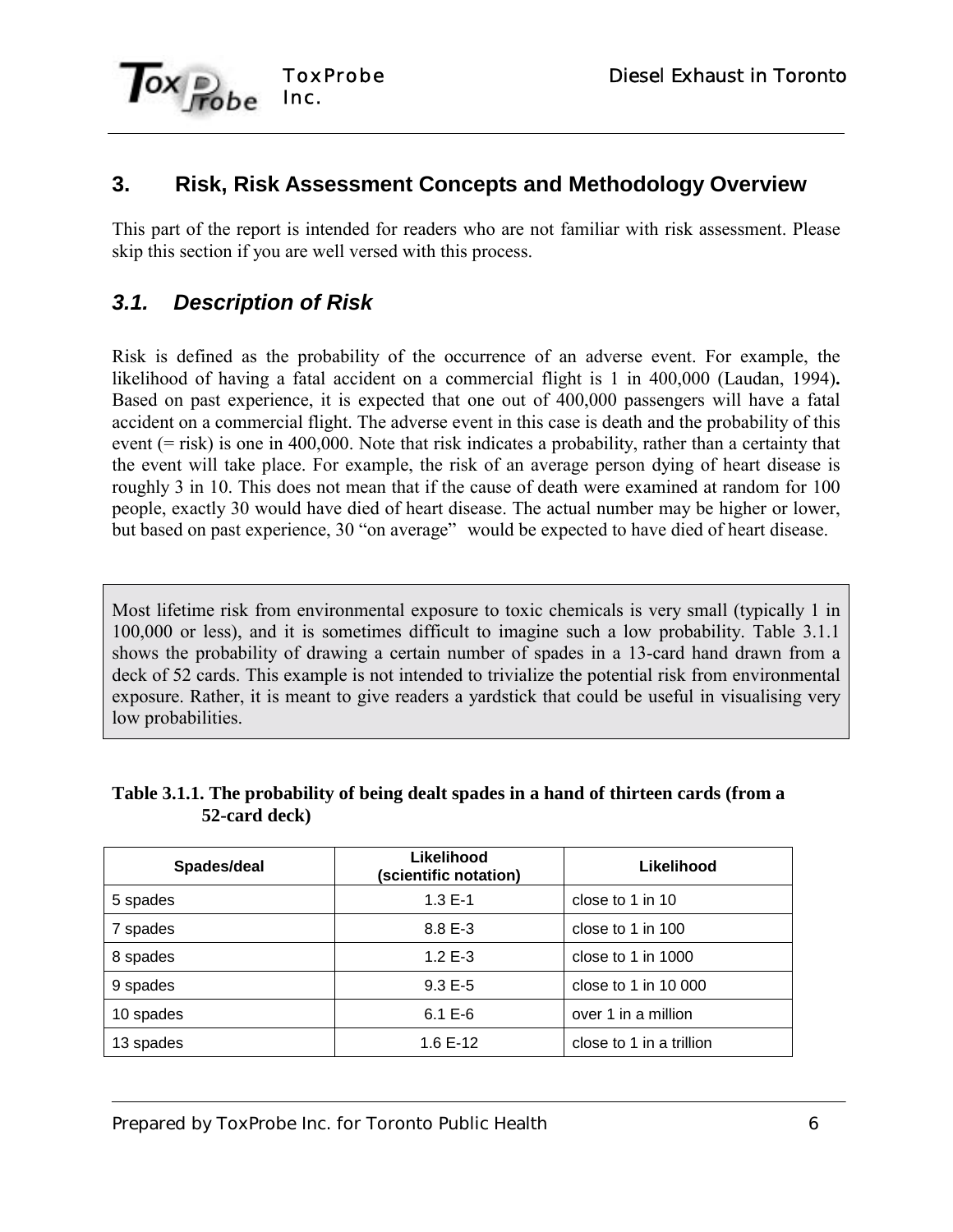

## *3.2. Risk Assessment*

In this context, risk assessment is a scientific activity undertaken to determine the nature and the likelihood of potential adverse effects that may occur in humans and in environments exposed to toxic chemicals. The activities involve evaluating the toxic properties of the chemicals and the conditions of exposure.

As the definition implies, risk assessment requires an understanding of the general properties of chemicals, including their behaviour in the environment and their toxicity, as well as an understanding of how and to what extent humans and non-human living organisms are exposed to these chemicals. In general, risk assessment consists of the following five components:

- Hazard Identification
- Dose-Response Assessment
- Exposure Assessment
- Risk Characterization
- Uncertainty Assessment

Discussion of the individual elements is provided in the sections below.

### **3.2.1. Hazard Identification**

In general, hazard identification provides the first qualitative look at the issue from the perspective of impact on health. The purpose is to gather all relevant information derived from laboratory experimentation and epidemiology to identify the presence of human health hazards in the environment. Subsequent steps of the risk assessment are dependent upon the findings during hazard identification.

The following are some of the issues addressed in hazard identification:

- List of chemicals to be included in the risk assessment and a rationale for selecting them;
- Evaluation of the relevant physical, chemical and toxicological properties of the selected chemicals, as well as their fate in the environment and in humans. Data quality is reviewed and evidence is evaluated using a weight-of-evidence approach.
- Identification of sub-populations (*receptors*) at particular risk because of their special vulnerability to a given contaminant or because of greater exposure;
- Choice of the appropriate pathway and route of exposure for each chemical; and
- Selection of the most sensitive *endpoints* (affected body tissues and the type of effect such as "liver cancer") and receptors (classes of individuals, such as children or office workers).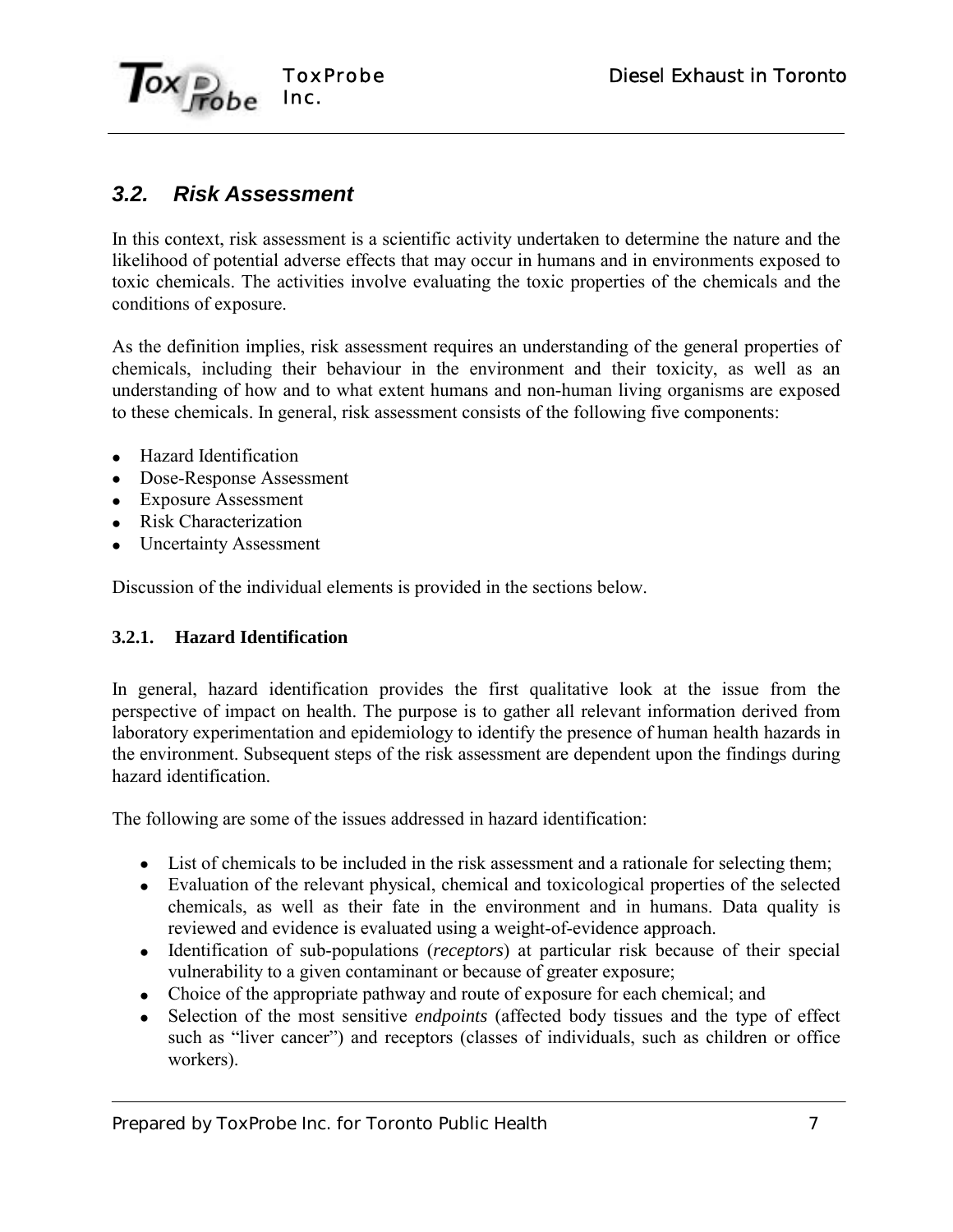

#### **3.2.2. Dose-response Assessment**

The dose-response assessment identifies the relationship between the exposure level and the magnitude of risk. The toxicity of a chemical is often expressed in terms of lifetime risk per unit exposure. It may also be expressed as a threshold level of exposure below which no adverse effect is expected. In order to get a better understanding of dose-response assessment, it is therefore useful to understand the concept of *threshold*.

Different toxicants can induce their effects by different mechanisms, and this is often reflected in the shape of the dose-effect relationship. Based on the shape of the dose-response curve, the toxicants and their effects are generally classified into two general categories.

- Threshold
- Non-threshold

The difference between the two categories and its significance in the outcome of the assessment are explained below.

#### **Threshold versus non-threshold dose-response effects**

Some chemicals are believed to induce adverse effects even at very minute doses, though with low probability. There is no safe level for these chemicals. As the level of exposure increases, so does the risk. At low dose levels, the increase is linear. This means that if the level of exposure increases by two-fold, the risk is also expected to increase proportionately. Many cancer-inducing compounds and some other toxicants fall into this category and they are referred to as nonthreshold toxicants.

In contrast, most non-cancer-inducing chemicals and some carcinogens are thought not to induce an adverse effect until a certain minimal exposure (threshold exposure) is reached. Above the threshold, the severity of the effect increases in proportion to the exposure level. For example, atropine will cause widening of the pupil of the eye at a certain concentration. Below that concentration, atropine is thought to have no effect on the pupil. These toxicants are referred to as threshold toxicants.

Some toxicants may illicit both threshold and non-threshold effects. For example, benzo[*a*]pyrene may cause skin irritation at some relatively high dose, but this effect will not be observed at lower doses. At the same time, benzo[*a*]pyrene is a cancer-causing compound and a threshold is not expected for the cancer effect. Under such circumstances, it is possible to assess the chemical as a threshold toxicant, non-threshold toxicant or both. For those chemicals for which both threshold and non-threshold effects have been reported, the usual practice is to focus on non-threshold effects. This approach is used because the levels of toxic chemicals are generally low in the environment. An exposure level could be well below the threshold with respect to the threshold toxic effects, but nevertheless the chemical could still pose a (low) risk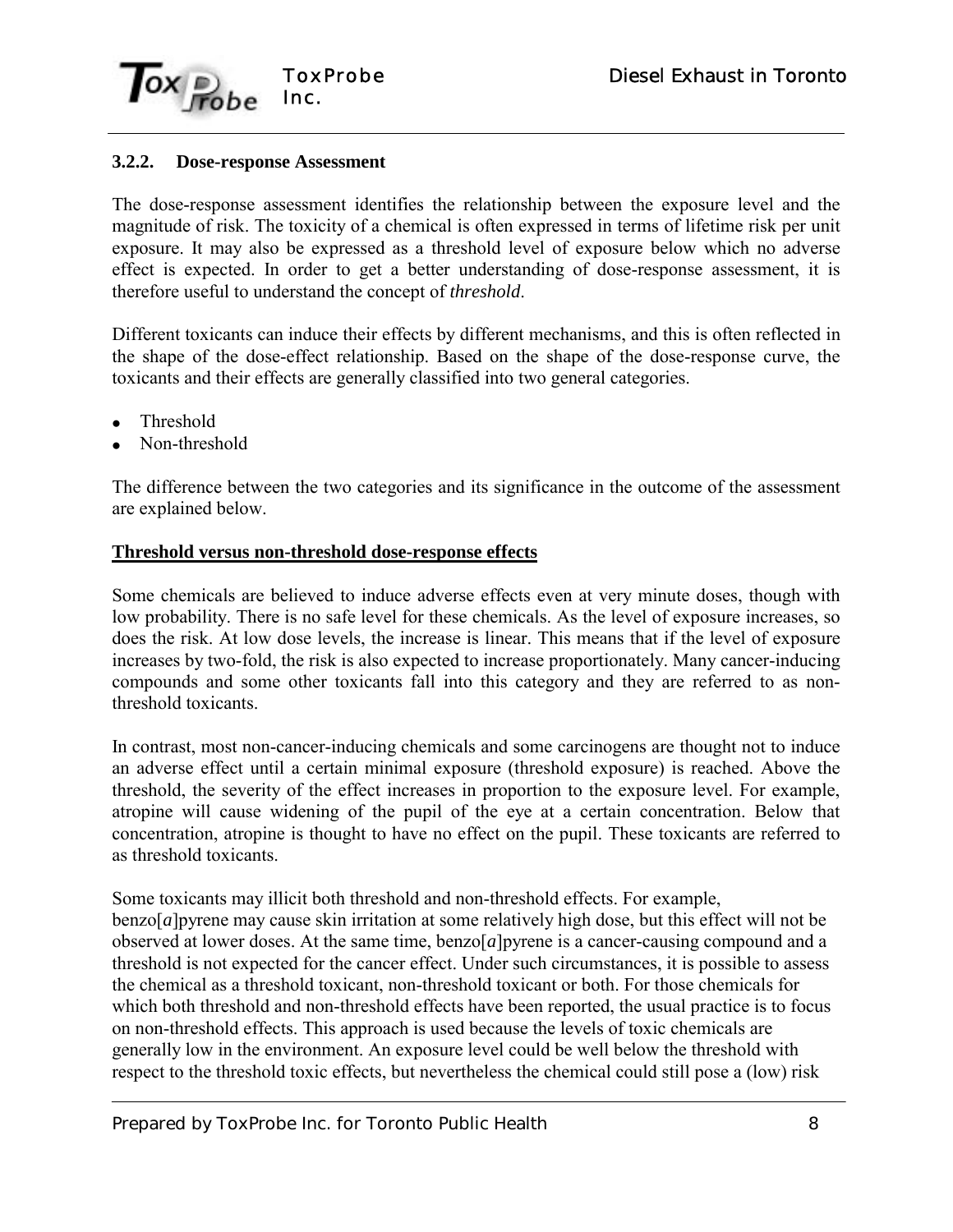

because of its non-threshold effects. In most cases, considering the non-threshold effects of a chemical rather than its threshold effects in the risk assessment process is a more conservative approach and is more protective of human health. If it is not clear which approach is going to be more protective of human health, it is prudent to assess both threshold and non-threshold effects.

#### **Methods for assessment of threshold and non-threshold effects**

The distinction between threshold and non-threshold effects is needed because the approach to assessing the risk for the two groups of chemicals is different. For chemicals with a threshold, the purpose of the dose-response assessment is to identify this threshold below which no adverse effect is expected. The *no observable adverse effect level* (NOAEL), or benchmark dose or concentration, is determined either experimentally or from human epidemiological studies. For threshold toxicants NOAEL is a measure of toxic potency. The more potent the threshold toxicant is, the lower the dose level at which no adverse effect is detected. By applying an appropriate *safety factor* that accounts for the uncertainties in the estimation of the threshold, the *reference dose* (RfD) that is also called *tolerable daily intake* (TDI) is determined. The RfD is defined as an estimate of a daily exposure to the human population (including sensitive subgroups) that is likely to be without an appreciable risk of deleterious effects during a lifetime.

Since there is no "safe" level for the non-threshold chemicals, it is necessary to establish a level of exposure for each chemical that is deemed operationally as "tolerable". Such a level is called the risk-specific dose (RsD).

The decision on a "tolerable" risk level differs not only from chemical to chemical but also from organization to organization and circumstance to circumstance, and it is often controversial. What is "tolerable" depends usually on an individual's perspective. However, generally for environmental exposures, a tolerable risk has been operationally defined as the probability of the occurrence of an adverse event ranging from one in ten thousand to one in a million. For the purposes of this report, the risk level of one in a million for human health will be used as the benchmark in this assessment.

The RsD is affected not only by the level of risk deemed tolerable, but also by the potency of the non-threshold effect of the toxicant, generally expressed as the initial slope of the dose-response curve. This slope estimates the additional risk as the exposure is incrementally increased. The higher the potency, the greater the increment of risk resulting from a given increase in exposure, and as a result, the higher the slope of the dose-response curves. The RsD is derived from this slope.

The result of the dose-response assessment provides either an RfD below which the threshold toxicant is expected to pose little or no hazard or an RsD below which a non-threshold toxicant poses a tolerably low probability of an adverse effect. Similarly, in the case of inhalation exposure, the dose-response assessment derives a reference concentration (RfC) for a threshold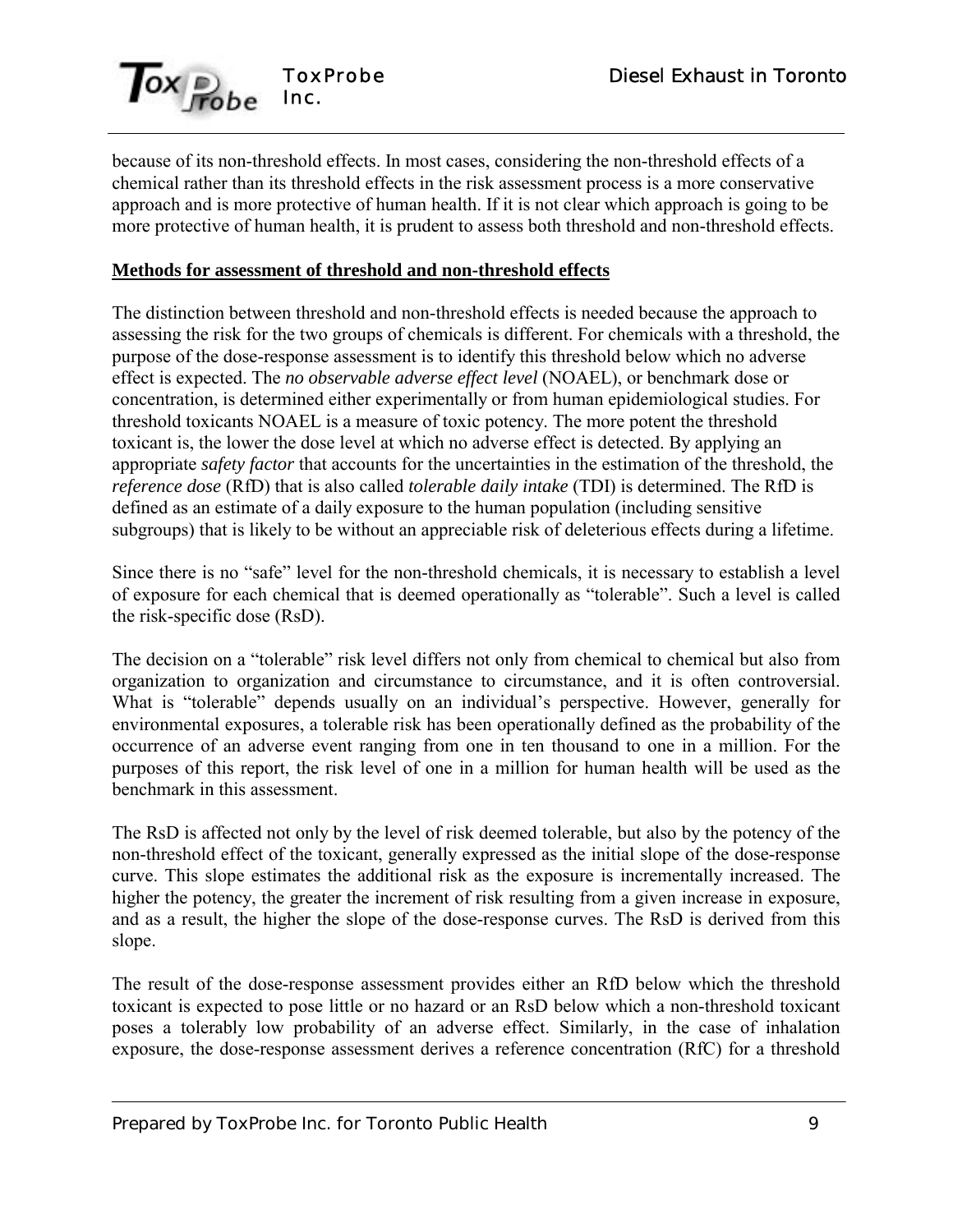

effect or a risk specific concentration (RsC) for a non-threshold effect. These values (RfD, RfC, RsD, and RsC) are referred to as exposure limits.

Development of reliable estimates of potencies of individual toxicants for humans is a difficult, labour-intensive, multidisciplinary process. This report follows the general practice of not developing project-specific values, but rather selecting appropriate potency estimates developed by the Ontario Ministry of the Environment (MOE), Health Canada, the United States Environmental Protection Agency (USEPA), the World Health Organization (WHO), the California Environmental Protection Agency (CalEPA) and other credible agencies. The potency estimates developed by the above agencies have undergone an extensive peer review process that serves as an assurance of the quality of the values developed.

### **3.2.3. Exposure Assessment**

Exposure assessment estimates the level (dose) of chemicals in the environment to which different groups of people (subpopulations) are exposed. The degree of exposure depends in part on the environmental levels, but also on the location and activity of individuals. Thus the risk will probably be different for city residents than for farmers living on isolated farms. Levels of physical activity may also affect risk. For example, individuals involved in heavy physical activity will inhale larger volumes of air and thus are exposed to a higher level of an airborne toxicant than individuals involved in light or sedentary activities. Finally, lifestyle characteristics also affect risk. For example, individuals living with a smoker will be exposed to higher levels of the chemicals present in cigarette smoke than individuals living in a home without a smoker.

The goal is to identify the magnitude of exposure for those subpopulations (receptors) that are either particularly vulnerable to a contaminant (e.g. children to lead and methyl mercury) or that are expected, as a result of their lifestyle or other factors, to be exposed to higher levels than the remainder of the population. T*ypical* exposure is also usually determined.

In conducting exposure assessments, it is important to distinguish between *intake* and *uptake* of contaminants. Uptake represents the amount of a contaminant that crosses body barriers (lungs, skin, and intestines) and enters body tissues. Intake is the amount of a contaminant that comes into contact with body barriers but which may or may not be taken up. The potencies provided by the world's leading agencies are typically expressed in terms of intake and thus under most circumstances the exposure is expressed as intake. Sometimes, contaminants are present in a matrix (such as soil), which retards uptake in comparison to a pure compound. It may then be necessary to correct for the reduced bioavailability by a suitable factor.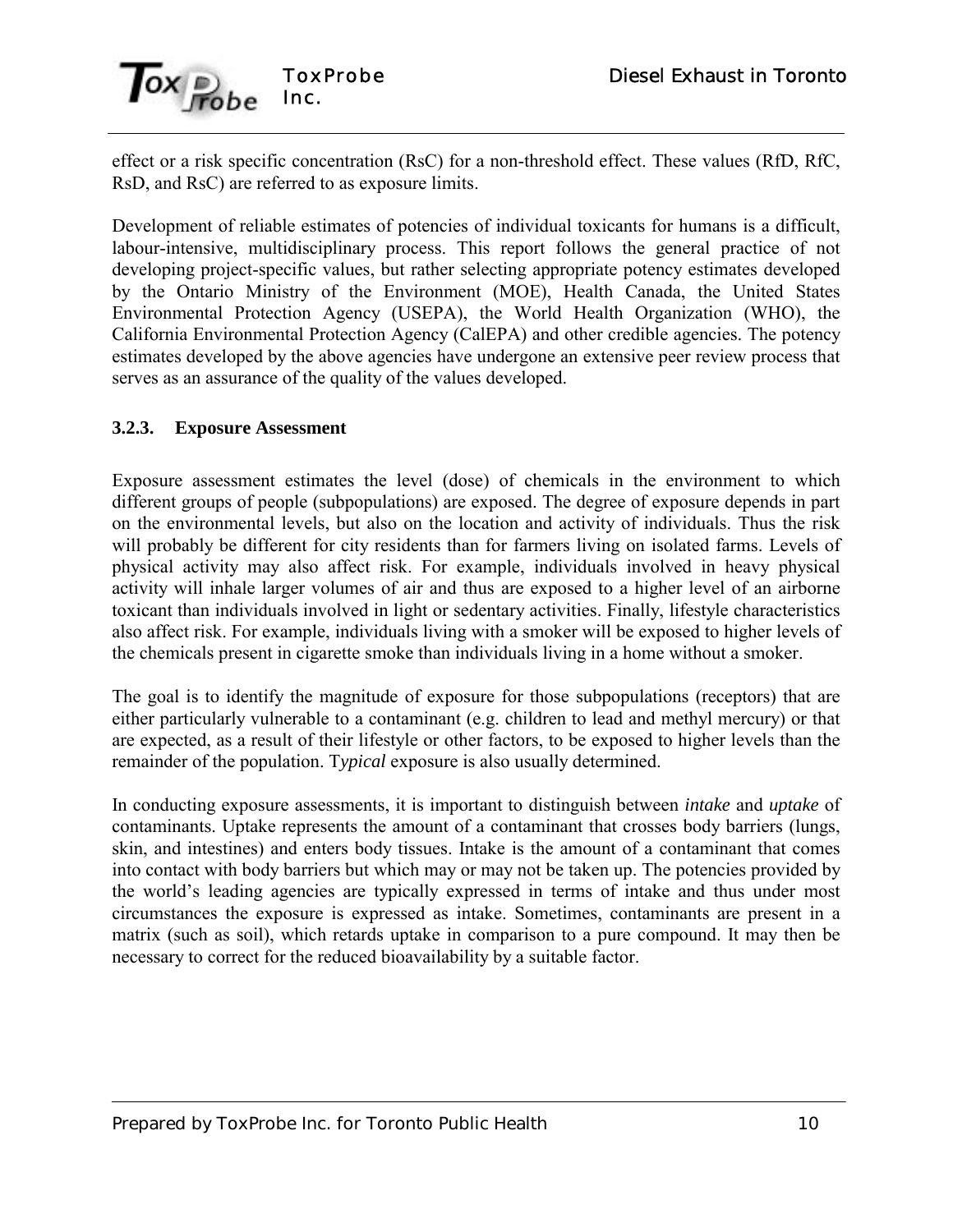

### **3.2.4. Risk Characterization**

At this stage of the assessment, information about toxicity of the chemicals from the doseresponse assessment, and the exposure information for different subgroups from the exposure assessment, are integrated to predict the health impact on various subpopulations. For nonthreshold carcinogens, cancer risk can be estimated for the subpopulations identified under selected exposure scenarios. The exposure ratio (ER), a ratio of the estimated exposure and exposure limit, will then be calculated for all chemicals. The exposure limit may be a RfD or a RsD determined in the dose-response assessment section or an environmental guideline. If the ER is approximately 1, it signifies that the exposure is approximately equal to the RfD, RsD or an environmental guideline. A large ER indicates a possible health concern because the exposure level exceeds the desirable maximum level. A low ER suggests a low or negligible impact on human health.

Although risk characterization involves a significant computational component, it is essential that risk characterization includes a thorough discussion that aims to assist risk managers in making safe and pragmatic decisions to mitigate risk. This aspect is stressed in the assessment. Reaching sensible risk management decisions also requires an understanding of the uncertainty involved in any risk assessment, as discussed below.

### **3.2.5. Uncertainty in Risk Assessment**

Ideally environmental risk assessment should be based on human toxicological data where:

- Subjects were exposed to low known environmental levels of a specific toxicant in the absence of any other toxicants;
- Exposure of the assessed population could be accurately determined;
- Individuals did not differ in their response to the same level of exposure; and
- Interaction among toxicants in the environment is well understood and readily quantifiable.

Risk assessments are generally conducted under much less favourable circumstances, and uncertainty is present due to gaps in knowledge from incomplete and/or imperfect available data, from variability among individuals and from measurement errors. It is useful to distinguish between the two types of uncertainty.

- Mathematical uncertainty associated with variability in the data and numerical processing of the data. This type of uncertainty has long been recognised and described in risk assessments.
- Uncertainty due to missing, incomplete or unreliable data and the necessity to use personal professional judgement to compensate for and to fill data gaps.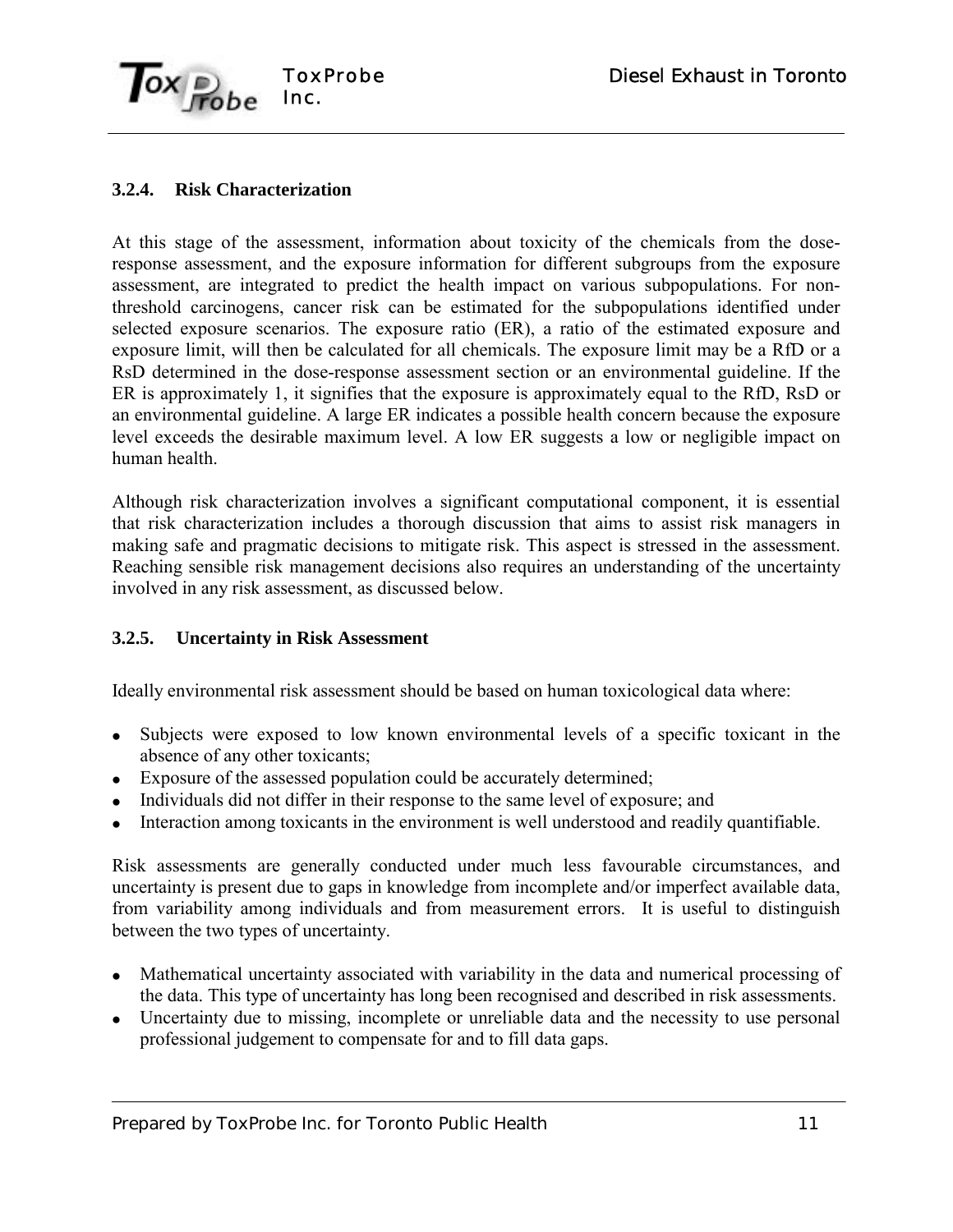

It is the second type of uncertainty, the uncertainty associated with professional judgement, that is usually the largest source of error. Unlike the uncertainty related to data variability, the judgement-related uncertainty is much harder to express numerically. For example, it is difficult to predict how reliable the estimation of potency in humans is when it has been extrapolated from potency in rodents. Humans and rodents often differ in metabolism and in sensitivity to a given chemical, but how much these differences will affect the potency is often hard to estimate.

Although uncertainty is common in every step of the risk assessment process, dose-response assessment by far contributes the most uncertainty. This is in part because of the frequent need to extrapolate from animal data to humans. It is also always necessary to estimate risk at low environmental levels from known risk at high occupational exposure levels or from animal data obtained at high exposure levels. These extrapolations are difficult to undertake and are potential sources for large errors. This is why the estimates of potency prepared by different agencies for a given toxicant often vary substantially even if they have used the same sets of data to derive their estimates. It is therefore reasonable to assume that the uncertainty of the RfD or RsD of a typical chemical ranges from ten- to a hundred-fold.

Exposure assessment is associated with less uncertainty. The sources of uncertainty include environmental levels at the points of exposure and the lifestyle/activity characteristics of potentially exposed populations. In general, however, the range of uncertainty is much less than ten-fold. The uncertainty associated with exposure assessment is to a large extent captured in the range of exposures estimated for different exposure scenarios for different subpopulations.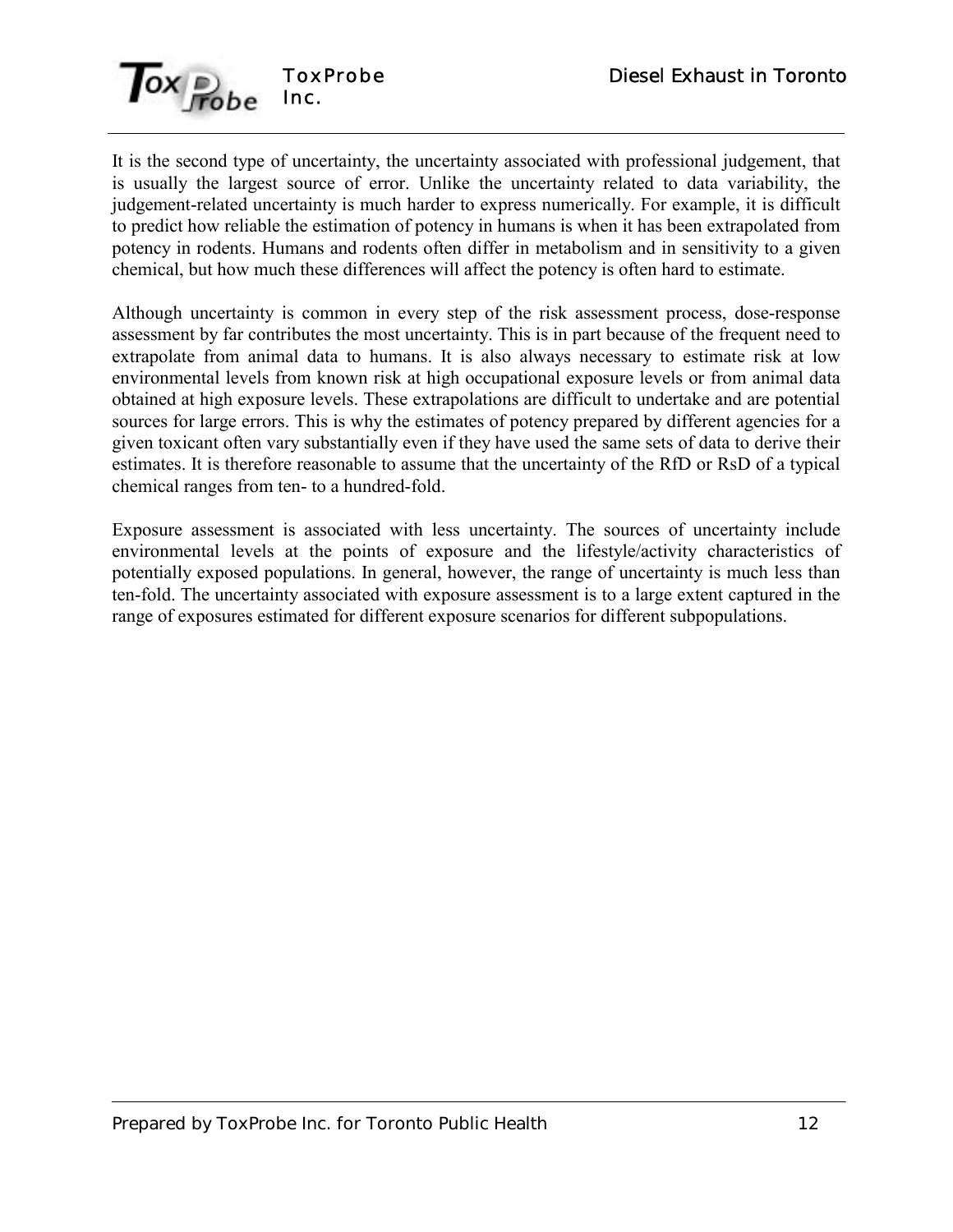

# **4. Hazard Identification**

Diesel exhaust is a complex mixture of gases and fine particles that are emitted by internal combustion engines using diesel oil as fuel. Several agencies have classified diesel exhaust and its key components as carcinogens, and carcinogenicity is the main cause for concern with diesel exhaust.

In North America, the diesel engine is used mainly in trucks, buses, agricultural and other offroad equipment, locomotives and ships. The chief advantages of the diesel engine over the gasoline engine are its fuel economy and durability. Diesel engines however, emit more particulate matter per mile driven than gasoline engines of a similar weight class. Over the past decade, modifications of diesel engine components have substantially reduced particle emissions. Further details about diesel emissions are contained in Appendix A.

### *4.1. Characterization of Diesel Exhaust for the Purposes of the Assessment*

Diesel emissions contain thousands of contaminants. Some are volatile and are normally present in the gaseous phase while others tend to become associated with diesel exhaust particles. Some of the classes of contaminants associated with diesel exhaust are listed in Table 4.1.1. The table is based on a USEPA report (USEPA, 2000a, Table 2-19)*.*

This range of contaminants is far too large to assess each compound individually. Data are available only for a handful of these contaminants. In this report, the focus is on the contaminants listed in Table 4.1.2. The selection was done to some degree iteratively and it largely reflects the availability of data. The starting point was a report by the USEPA (1999a and b). This report identified benzene, formaldehyde, 1,3-butadiene, acetaldehyde and diesel particulate matter (DPM) as the key components of diesel emissions. Acrolein and PAH were added later because these were also considered key constituents of diesel emissions and because data for the assessment were available.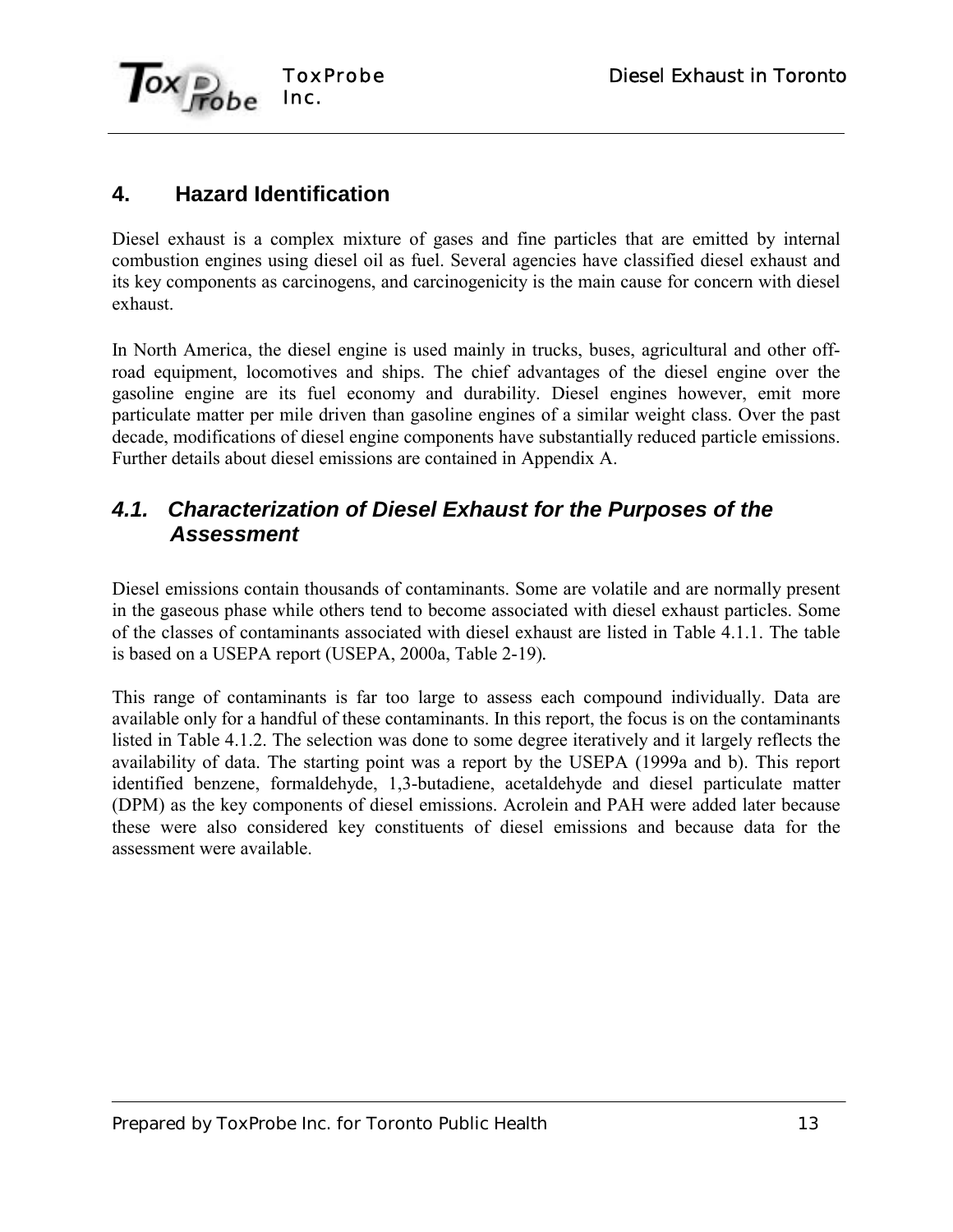|                    | <b>Major classes</b>                                            | Minor classes and individual compounds                                                                                                                                                                                                                                     |
|--------------------|-----------------------------------------------------------------|----------------------------------------------------------------------------------------------------------------------------------------------------------------------------------------------------------------------------------------------------------------------------|
| <b>Particulate</b> | Heterocyclics, hydrocarbons $(C_{14}-C_{35})$ ,                 | Acids, Cycloalkanes, Alcohols, Esters,                                                                                                                                                                                                                                     |
| phase              | polycyclic aromatic hydrocarbons (PAHs) and<br>derivatives      | Alkanoic acids, Halogenated compounds,                                                                                                                                                                                                                                     |
|                    |                                                                 | n-Alkanes, Ketones, Anhydrides, Nitrated<br>compounds, Aromatic acids, Sulphonates,<br>Quinones                                                                                                                                                                            |
|                    | Inorganics                                                      | Elemental carbon, Inorganic sulfates and<br>nitrates, Metals, Water                                                                                                                                                                                                        |
| Gaseous<br>phase   | Heterocyclics, hydrocarbons $(C_1-C_{10})$ , and<br>derivatives | Acids, Cycloalkanes, Cycloalkenes,<br>Aldehydes, Dicarbonyls, Alkanoic acids,<br>Ethyne, n-Alkanes, Halogenated<br>compounds, n-Alkenes, Ketones,<br>Anhydrides, Nitrated compounds, Aromatic<br>acids, Sulphonates, Quinones                                              |
|                    | <b>Others</b>                                                   | Acrolein, Ammonia, Carbon dioxide, Carbon<br>monoxide, Benzene, 1,3-Butadiene,<br>Formaldehyde, Formic acid, Hydrogen<br>cyanide, Hydrogen sulphide, Methane,<br>Methanol, Nitric and nitrous acids, Nitrogen<br>oxides, Nitrous oxide, Sulphur dioxide,<br>Toluene, Water |

### **Table 4.1.1. Classes of compounds present in diesel exhaust**

### **4.1.1. Assessing Complex Mixtures**

Fundamentally, there are two approaches to the assessment of complex mixtures. The assessment can either be conducted on individual components of the mixture or on the mixture as a whole. Both of these approaches have advantages and disadvantages. The chief disadvantage with conducting the assessment on individual components is that there are many components of complex mixtures, but typically only a handful can be assessed. The result is that the assessment is likely to underestimate the potency of a mixture as a whole. Such underestimates have been reported, for example, for PAHs. The sum of the risk attributable to a handful of routinely measured PAHs underestimates the risk attributable to the chemically isolated *PAH fraction* of a mixture by one to two orders of magnitude (MOE, 1997). Another issue often cited as a source of uncertainty is the assumption that the risk attributable to individual components of the mixture is additive. For these reasons assessing the impact of a mixture as a whole would conceptually be preferable. However, assessing the mixture as a whole can include technical problems, which makes the assessment based on individual components more robust and reliable. These issues are discussed below.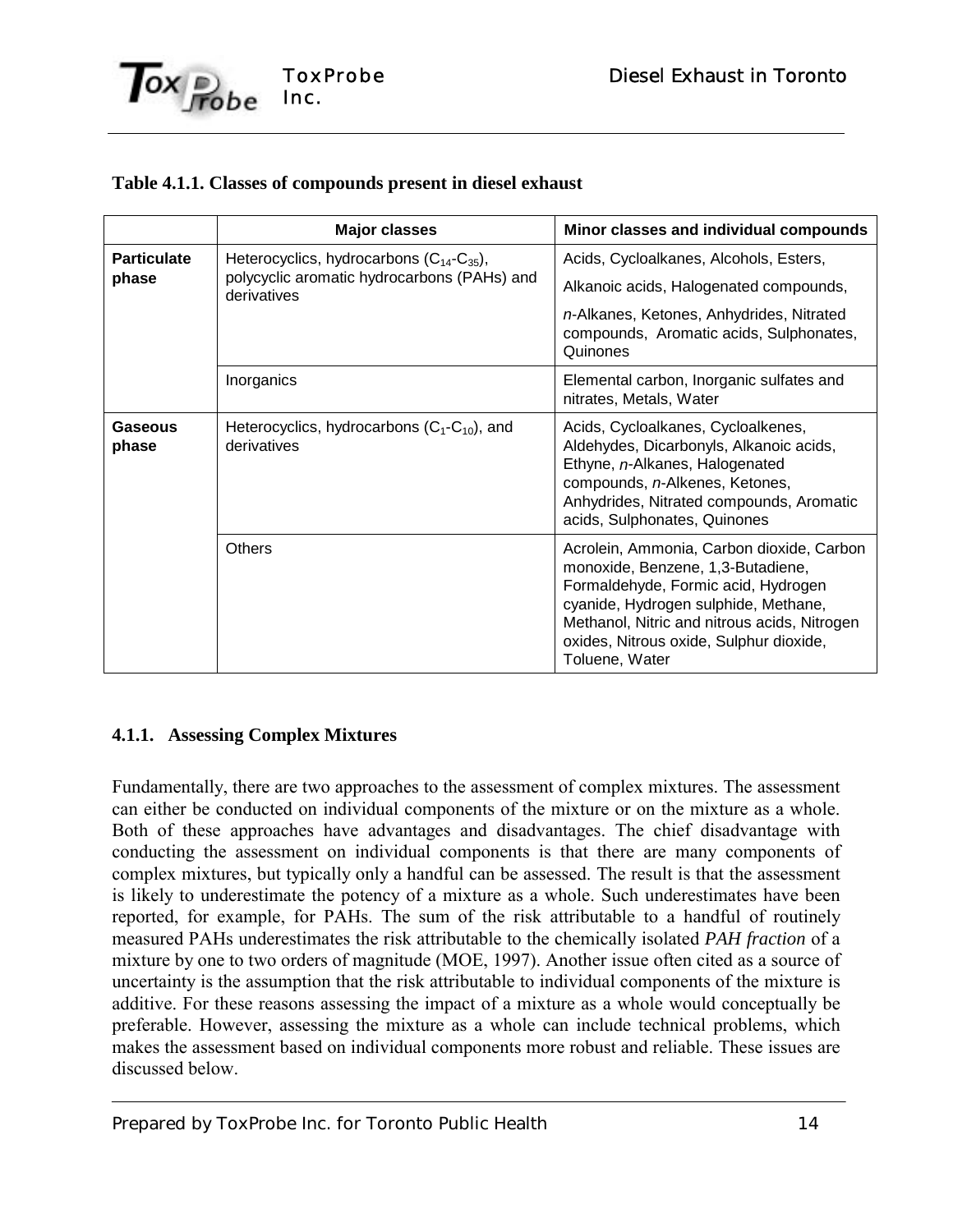

| Gaseous phase            | 1,3-butadiene                 |
|--------------------------|-------------------------------|
|                          | Acetaldehyde                  |
|                          | Acrolein                      |
|                          | Benzene                       |
|                          | Formaldehyde                  |
| <b>Particulate phase</b> | PAHs (B[a]P as the surrogate) |
|                          | <b>DPM</b>                    |

| Table 4.1.2. Contaminants considered in the current assessment |  |  |
|----------------------------------------------------------------|--|--|
|                                                                |  |  |

Assessing a mixture as a whole generally calls for selecting a component of the mixture that can serve as an indicator of the concentration of that mixture (*indicator*). The implied assumption is that the concentration of the indicator in the mixture is representative of the concentration of at least the key contaminants in the mixture. In the case of diesel emissions, diesel particulate matter (DPM) has been selected as an indicator in epidemiological studies, in some monitoring and modeling studies and in the regulatory attempts to develop a potency factor for this complex mixture (for references see USEPA, 2000a; CalEPA, 1998a and b). Recent advances in chemical analytical techniques have facilitated the development of sophisticated molecular source profiles, including detailed speciation of PM-associated organic compounds that allow the apportionment of PM to gasoline and diesel sources with increased confidence.

In this report, both approaches have been used for the assessment. The first approach (*Method 1*) is based on the aggregated impact of selected diesel exhaust components, in this case 1,3 butadiene, acetaldehyde, acrolein, benzene, formaldehyde and PAHs. The air concentration of the PAHs, a group of contaminants, is estimated as the concentration of benzo[*a*]pyrene (B[*a*]P). However the potency used to estimate the impact of PAHs is not that of B[*a*]P, but higher. The potency used is that of the whole PAH fraction of a typical mixture (including B[*a*]P), as shown in Table 5.1. As a result, B[*a*]P serves as an indicator for the whole PAH mixture and it is believed that the risk calculated in this manner estimates reasonably accurately the potency of the PAH fraction of the environmental mixture. In contrast, the potency of the diesel mixture in the air is likely to be underestimated by this method because the mixture contains many other contaminants not assessed in this report.

The second approach (*Method 2*) uses DPM as an indicator for all the contaminants in diesel emissions in a way analogous to B[*a*]P serving as an indicator for PAHs. This approach should in theory reflect the health impact from diesel emissions better than the previous method. However, as discussed in the dose–response section of this report, the estimate of potency using DPM is controversial. The differences between the two approaches are further discussed in the risk characterization section in the context of the results of the assessment.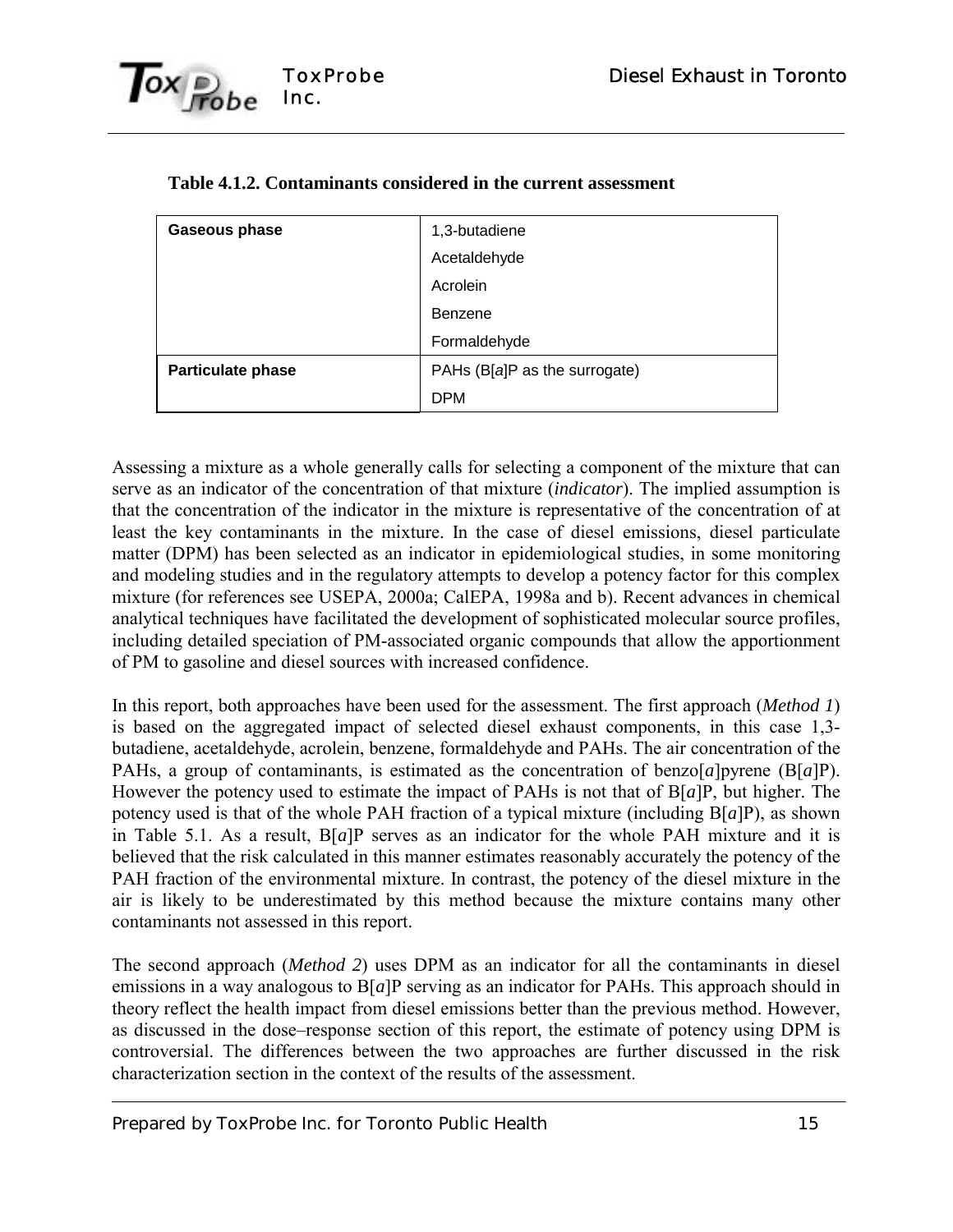

### **4.1.2. Estimating Toronto Exposure**

One of the major problems with assessing health impacts of diesel emissions in the ambient air in a city like Toronto is that in urban environments, many sources contribute to the ambient levels of each contaminant present in diesel emissions. Although it was stated that modern analytical methods might be used to estimate the source of PM, such analysis is not available for Toronto. The most desirable method for quantifying the amounts of diesel exhaust-derived contaminants would be based on the known number of kilometers diesel vehicles traveled in Toronto in one year and the emission factors for these vehicles established separately for each of the contaminants in diesel exhaust. This information is not available for Toronto and therefore an alternative indirect method was used to derive the ambient concentrations resulting from diesel exhaust alone.

First, the ambient air levels of the contaminants in Toronto were estimated. These levels are a result of emissions from all sources that impact on Toronto, and not solely due to diesel exhaust from vehicular traffic (see Table 4.1.2.1).

|               | Toronto measured levels ( $\mu$ g/m <sup>3</sup> ) | <b>References</b> |
|---------------|----------------------------------------------------|-------------------|
| 1,3-Butadiene | 3.20E-01                                           | CEPA, 2000a       |
| Acetaldehyde  | $2.00E + 00$                                       | CEPA, 2000b       |
| Acrolein      | 1.00E-01                                           | CEPA, 2000c       |
| Benzene       | $2.20E + 00$                                       | Dann, 1999        |
| B[a]P         | 2.40E-04                                           | CEPA, 1994        |
| Formaldehyde  | $3.30E + 00$                                       | CEPA, 2000d       |
| <b>PM</b>     | $2.40E + 01$                                       | CEPA/FPAC, 1998   |

#### **Table 4.1.2.1. Ambient air levels of selected contaminants in Toronto**

As described below, next it was assumed that the levels of contaminants in ambient air attributable to on-road vehicles in Toronto are a fraction of the ambient air levels and that this fraction is the same as the fraction attributable to on-road vehicles in the USA. Finally, the proportion of ambient levels that is attributable to on-road diesel emissions was estimated.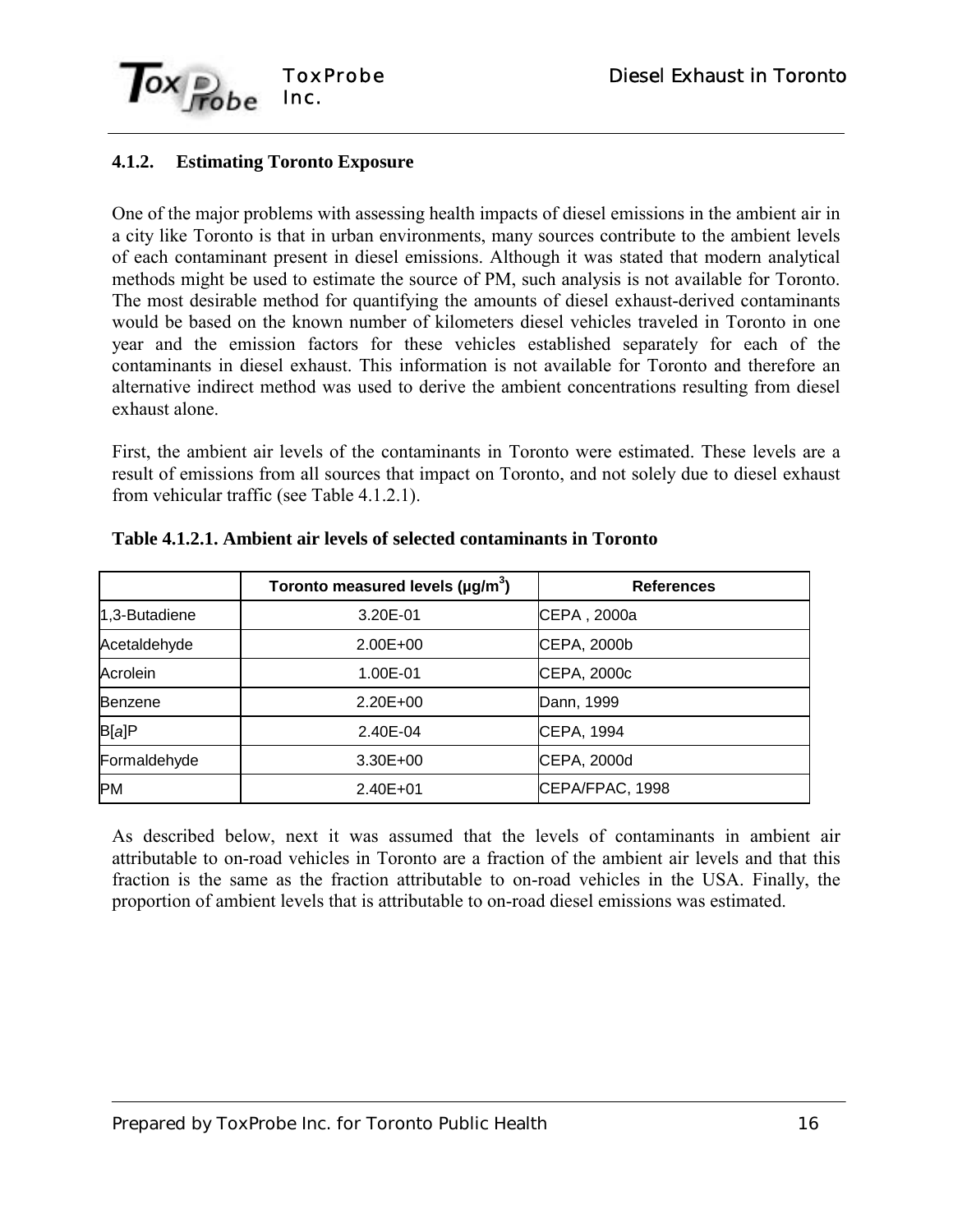

#### **4.1.3. Levels of Contaminants in Toronto Air Originating from On-road Vehicles**

The USEPA (1999a) has estimated the average ambient air levels for a range of contaminants and the levels attributable to on-road emissions, as shown in Table 4.1.3.1. Assuming that the onroad emissions contribute to the same proportion of the overall contaminant emissions in Toronto as they do in the USA, the levels of contaminants in Toronto air attributable to on-road vehicles can be estimated as shown in the following equation.

$$
TO = TC \times USO/USC
$$

#### **Equation 1**

Where:

TO is the level of a contaminant in Toronto air originating from on-road vehicle emissions ( $\mu$ g/m<sup>3</sup>);

TC is the level of contaminant in Toronto air  $(\mu g/m^3)$ ;

USO is the average level of a contaminant in US (urban county) air originating from onroad vehicle emissions ( $\mu$ g/m<sup>3</sup>); and

USC is the average level of a contaminant in US (urban county) air ( $\mu$ g/m<sup>3</sup>).

It should be noted that the USEPA does not recommend that this model be used in areas smaller than a state. USEPA states: *EPA strongly cautions that these modeling results should not be used to draw conclusions about local concentrations or risk. The results are most meaningful when viewed at the state or national level; for smaller areas, the modeling becomes less certain. In addition, these results represent conditions in 1996 rather than current conditions.*

The warning is certainly justified in principle. However, examination of the range of estimates contained in Table 4.1.3.1 suggests that the range of values between the  $10^{th}$  and  $90^{th}$  percentile is less than an order of magnitude for all contaminants selected for this study (see Table 4.1.3.2). The range between the  $5<sup>th</sup>$  and  $95<sup>th</sup>$  percentiles is only slightly larger. Given the uncertainties associated with the estimates of potency, which may often exceed an order of magnitude, an uncertainty of this magnitude associated with the estimated levels of contaminants is tolerable for this type of assessment.

The estimated levels of the selected contaminants attributable to on-road vehicles in Toronto are presented in Table 4.1.3.3. The levels were calculated as a product of Toronto levels of these contaminants (Table 4.1.2.1) and the proportion of the levels that is attributed to the on-road sources of these contaminants in the urban counties in the USA (based on values in Table 4.1.3.1).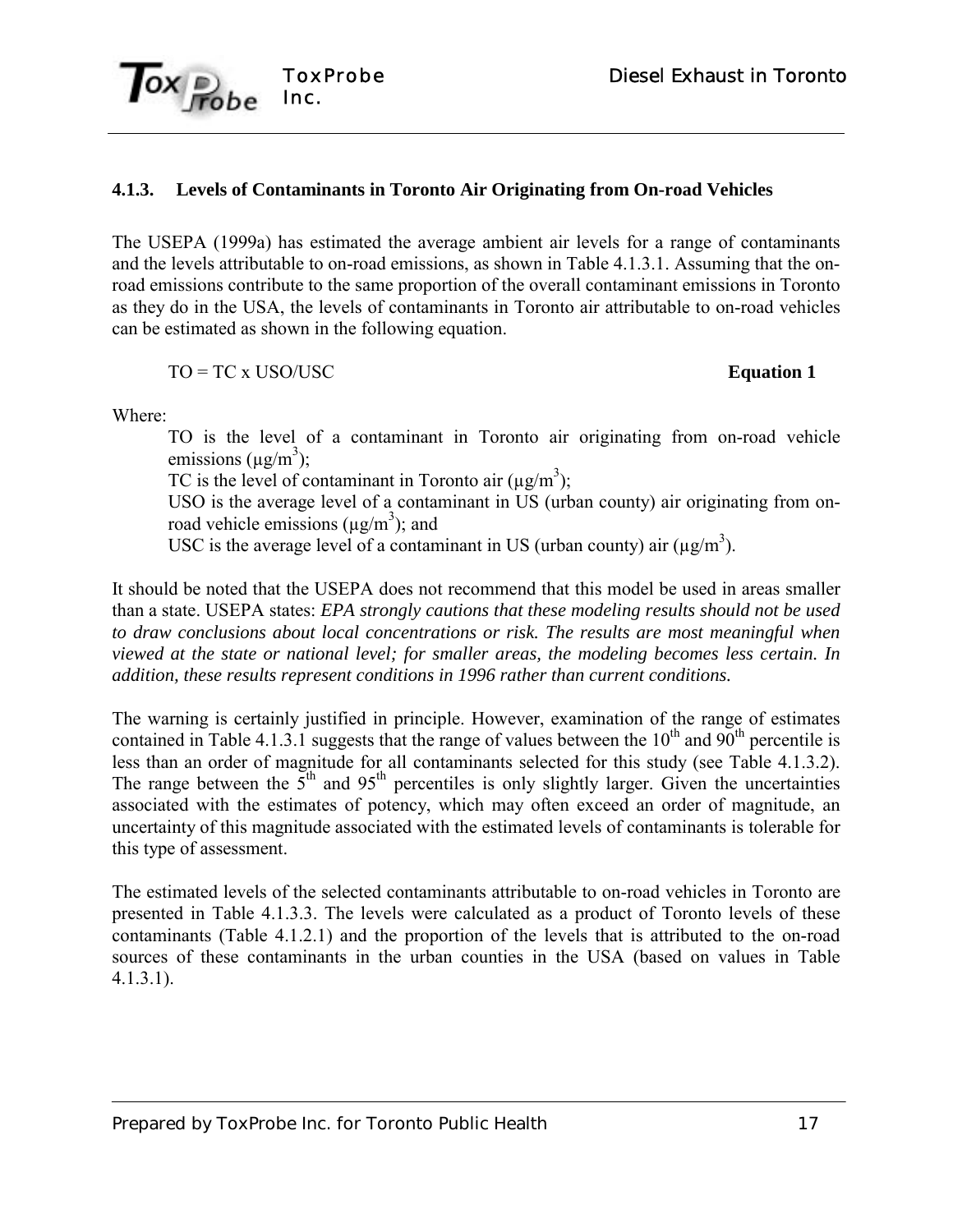

#### **Table 4.1.3.1. US (urban counties) levels of selected contaminants and estimated contributions from various types of sources (µg/m3 )**

|                                   |           | <b>Ambient concentration</b> |                           |  |                                                                     |                           |                           |                           | Source of contaminant                                                                                   |                                    |        |                                           |       |
|-----------------------------------|-----------|------------------------------|---------------------------|--|---------------------------------------------------------------------|---------------------------|---------------------------|---------------------------|---------------------------------------------------------------------------------------------------------|------------------------------------|--------|-------------------------------------------|-------|
| Contaminant 5 <sup>th</sup> %tile |           | $10^{th}$<br>%tile           | $25^{\text{th}}$<br>%tile |  | Median Average                                                      | $75^{\text{th}}$<br>%tile | $90^{\text{th}}$<br>%tile | 95 <sup>th</sup><br>%tile | Major<br>stationary<br>sources                                                                          | Area &<br>other<br>sources sources | mobile | ⊿  On-road   Off-road →<br>sources ground | Back- |
| 1.3-Butadiene                     |           |                              |                           |  | 1.29E-2 2.03E-2 4.09E-2 7.34E-2 9.33E-2 1.16E-1 1.75E-1 2.24E-1     |                           |                           |                           | $3.09E - 3$                                                                                             |                                    |        | 9.49E-3 6.05E-2 2.02E-2 0.00E+0           |       |
| 7-PAH                             |           |                              |                           |  | 1.37E-4 2.24E-4 3.71E-4 5.71E-4 1.26E-3 9.80E-4 2.01E-3 3.29E-3     |                           |                           |                           | 2.86E-4                                                                                                 |                                    |        | 8.09E-4   1.39E-4   2.91E-5   0.00E+0     |       |
| Acetaldehvde                      | $1.13E-1$ |                              |                           |  | $1.84E-1$ 3.66E-1 6.80E-1 8.92E-1 1.09E+0 1.70E+0 2.41E+0           |                           |                           |                           | 7.18E-3                                                                                                 |                                    |        | 17.55E-214.83E-113.26E-110.00E+01         |       |
| Acrolein                          |           |                              |                           |  | 2.13E-2 3.25E-2 5.77E-2 9.59E-2 1.32E-1 1.54E-1 2.58E-1 3.75E-1     |                           |                           |                           | 4.52E-3 2.40E-2 5.45E-2 4.91E-2 0.00E+0                                                                 |                                    |        |                                           |       |
| B[a]P                             | 8.73E-6   |                              |                           |  | 1.43E-5   2.36E-5   3.64E-5   8.03E-5   6.24E-5   1.28E-4   2.10E-4 |                           |                           |                           | 1.82E-5 5.15E-5 8.85E-6 1.85E-6 0.00E+0                                                                 |                                    |        |                                           |       |
| Benzene                           | 6.48E-1 I |                              |                           |  |                                                                     |                           |                           |                           | 7.48E-1   1.00E+0   1.41E+0   1.56E+0   1.92E+0   2.50E+0   2.96E+0   3.60E-2                           |                                    |        | 9.25E-2 6.68E-1 2.83E-1 4.80E-1           |       |
| Formaldehvde                      | 4.16E-1   |                              |                           |  | 15.06E-117.16E-111.07E+011.45E+011.62E+012.45E+013.71E+01           |                           |                           |                           | 1.31E-2                                                                                                 |                                    |        | 1.45E-1 4.55E-1 5.91E-1 2.50E-1           |       |
| Diesel PM                         |           |                              |                           |  |                                                                     |                           |                           |                           | 5.13E-1 7.18E-1 1.17E+0 1.86E+0 2.41E+0 2.70E+0 4.09E+0 6.06E+0   0.00E+0   0.00E+0   7.25E-1   1.69E+0 |                                    |        |                                           |       |

|  | Table 4.1.3.2. Ranges of values found in the US urban counties (ratios of percentile values) |  |  |  |  |
|--|----------------------------------------------------------------------------------------------|--|--|--|--|
|--|----------------------------------------------------------------------------------------------|--|--|--|--|

| Contaminant   | 95 <sup>th</sup> percentile/ 5 <sup>th</sup> percentile | 90 <sup>th</sup> percentile/10 <sup>th</sup> percentile |
|---------------|---------------------------------------------------------|---------------------------------------------------------|
| 1,3-Butadiene | 17                                                      |                                                         |
| 7-PAH         | 24                                                      |                                                         |
| Acetaldehyde  | 21                                                      |                                                         |
| Acrolein      | 18                                                      |                                                         |
| B[a]P         | 24                                                      |                                                         |
| Benzene       |                                                         |                                                         |
| Formaldehyde  |                                                         |                                                         |
| Diesel PM     |                                                         |                                                         |

### **Table 4.1.3.3. Toronto levels of selected contaminants and estimated contribution from onroad sources (µg/m3 )**

|                |                               | <b>Ambient concentration</b>     |                                                        | <b>Source of contaminant</b> |                                      |                                                     |  |
|----------------|-------------------------------|----------------------------------|--------------------------------------------------------|------------------------------|--------------------------------------|-----------------------------------------------------|--|
| Contaminant    | <b>Toronto</b><br>outdoor air | <b>US average</b><br>outdoor air | $ \mathsf{US}~90^\mathsf{th}$ %tile $ $<br>outdoor air | US on-road                   | <b>Toronto</b><br>average<br>on-road | <b>Toronto</b><br>on-road<br>90 <sup>th</sup> %tile |  |
| 1,3-Butadiene  | 3.20E-01                      | 9.33E-02                         | 1.75E-01                                               | $6.05E-2$                    | 2.08E-01                             | 3.89E-01                                            |  |
| Acetaldehyde   | $2.00E + 00$                  | 8.92E-01                         | 1.70E+00                                               | 4.83E-1                      | 1.08E+00                             | 2.06E+00                                            |  |
| Acrolein       | 1.00E-01                      | 1.32E-01                         | 2.58E-01                                               | $5.45E-2$                    | 4.13E-02                             | 8.07E-02                                            |  |
| B[a]P          | 2.40E-04                      | 8.03E-05                         | 1.28E-04                                               | 8.85E-6                      | 2.65E-05                             | 4.22E-05                                            |  |
| <b>Benzene</b> | $2.20E + 00$                  | 1.56E+00                         | $2.50E + 00$                                           | 6.68E-1                      | 9.42E-01                             | $1.51E + 00$                                        |  |
| Formaldehyde   | $3.30E + 00$                  | 1.45E+00                         | $2.45E + 00$                                           | 4.55E-1                      | $1.04E + 00$                         | 1.75E+00                                            |  |
| Diesel PM      | $2.00E + 00$                  | $2.41E + 00$                     | $4.09E + 00$                                           | $7.25E-1$                    | $6.02E - 01$                         | $1.02E + 00$                                        |  |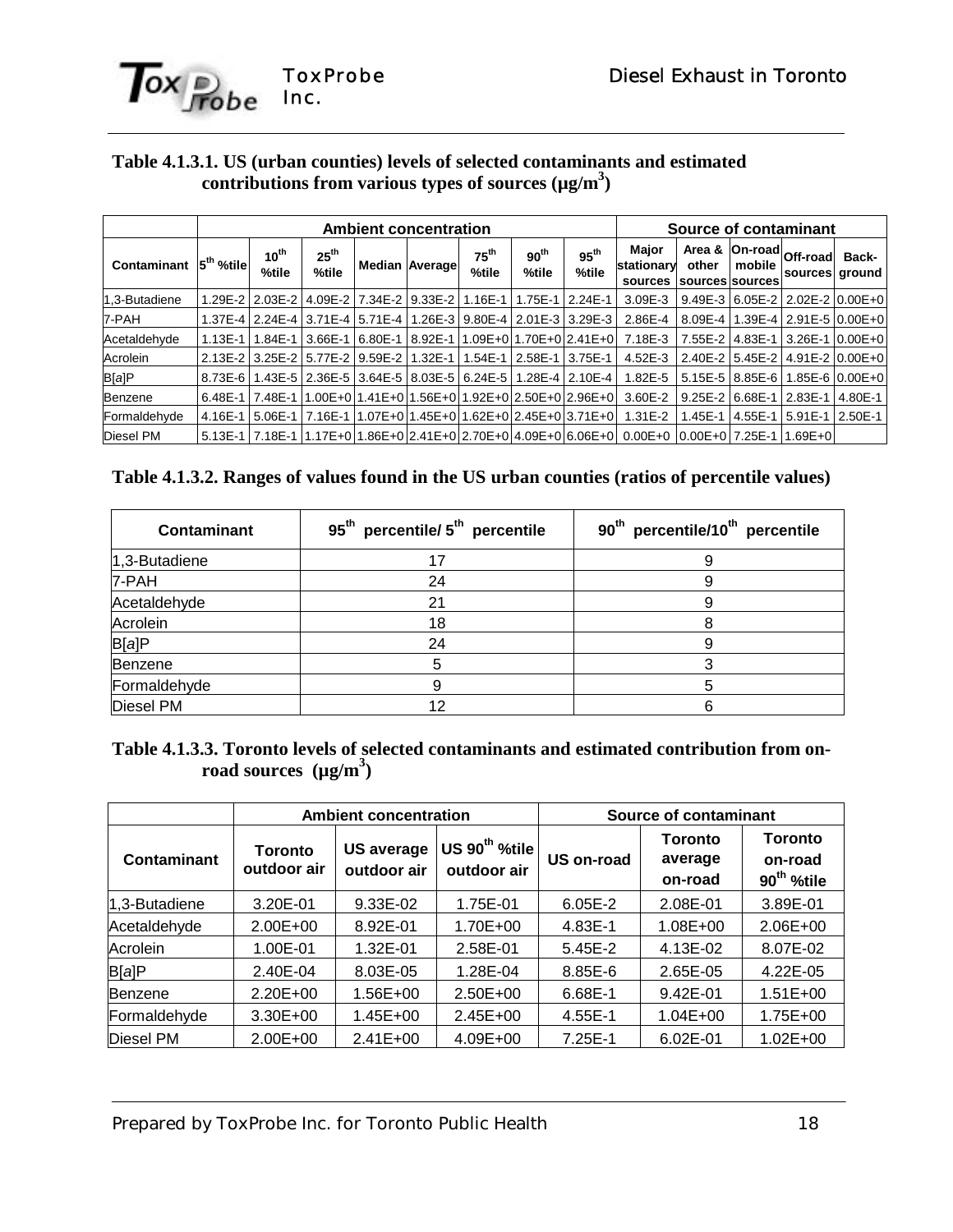

### **4.1.4. Levels of Contaminants in Toronto Air Originating from On-road Diesel Vehicles**

The levels of selected contaminants attributable to diesel traffic in Toronto are listed in Table 4.1.4.1. These levels were calculated as a product of the estimated on-road fraction of the concentration of the selected contaminants in Toronto air (Table 4.1.3.3) and the relative proportion of annual emissions from diesel engines relative to gasoline engines in the US (Table 4.1.4.3, from USEPA, 1999b).

US annual emissions of B[*a*]P were not available in the USEPA report. They were calculated using the annual *vehicle miles traveled* (USEPA, 1999b) and  $B[a]P$  emission factors ( $\mu$ g/mile – see Eastern Research Group, 2000). The estimated annual emissions of B[*a*]P for each vehicle type in the US are presented in Table 4.1.4.2. The proportion of acrolein emissions attributable to diesel was calculated from the annual emissions from diesel vehicles in the USA (1,092 tons; Eastern Research Group, 2000) and the annual emissions attributable to all vehicles (12,400 tons; USEPA, 2000b).

The values in Table 4.1.4.1 are the estimated levels of selected contaminants due to on-road diesel vehicles operating in Toronto. These are the values that were used to estimate risk from on-road diesel emissions in Toronto.

| Table 4.1.4.1. Estimated levels of selected contaminants derived solely from on-road diesel |
|---------------------------------------------------------------------------------------------|
| vehicles in Toronto air $(\mu g/m^3)$ , and the estimated on-road diesel contribution       |
| relative to all vehicles.                                                                   |

| Contaminant   | <b>Annual emissions:</b><br>diesel/all vehicle | Toronto on-road<br>diesel | Toronto 90th%tile<br>diesel |  |
|---------------|------------------------------------------------|---------------------------|-----------------------------|--|
| 1,3-Butadiene | 0.074349                                       | 1.54E-02                  | 2.89E-02                    |  |
| Acetaldehyde  | 0.269235                                       | 2.92E-01                  | 5.56E-01                    |  |
| Acrolein      | 0.088054                                       | 3.64E-03                  | 7.11E-03                    |  |
| B[a]P         | 0.028513                                       | 7.55E-07                  | 1.20E-06                    |  |
| Benzene       | 0.017604                                       | 1.66E-02                  | 2.66E-02                    |  |
| Formaldehyde  | 0.250579                                       | 2.59E-01                  | 4.38E-01                    |  |
| Diesel PM     |                                                | $6.02E - 01$              | $1.02E + 00$                |  |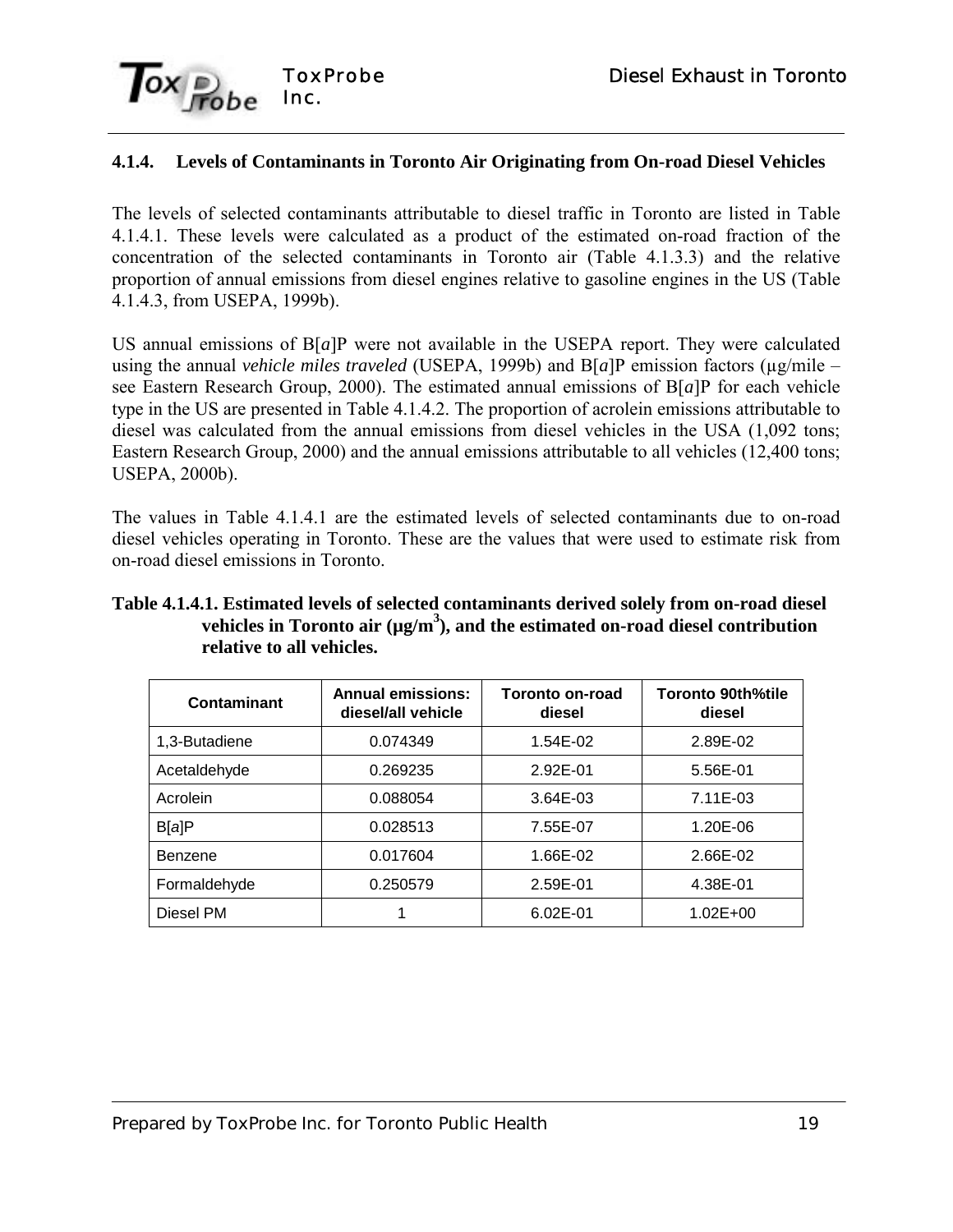

| <b>Vehicle</b>                    | <b>VMT</b><br>$(1E+6$ miles/<br>year) | B[a]P EF<br>$(\mu g/mile)$ | B[a]P<br>emissions<br>$(\mu g$ /year) | <b>Fraction of</b><br>B[a]P annual<br>vehicular<br>emissions |
|-----------------------------------|---------------------------------------|----------------------------|---------------------------------------|--------------------------------------------------------------|
| LDGV                              | 1376014                               | 0.565                      | 777447                                |                                                              |
| LDGT1                             | 665733                                | 0.341                      | 227015                                |                                                              |
| LDGT <sub>2</sub>                 | 220261                                | 0.366                      | 80615                                 |                                                              |
| <b>HDGV</b>                       | 51972                                 | 0.37                       | 19229                                 |                                                              |
| МC                                | 12374                                 | 0.026                      | 322                                   |                                                              |
| <b>Total gasoline</b><br>vehicles |                                       |                            | 1104630                               | 0.971487                                                     |
| <b>LDDV</b>                       | 7425                                  | 0.002                      | 15                                    |                                                              |
| LDDT                              | 4950                                  | 0.002                      | 10                                    |                                                              |
| <b>HDDV</b>                       | 136116                                | 0.238                      | 32396                                 |                                                              |
| <b>Total diesel</b><br>vehicles   |                                       |                            | 32420                                 | 0.028513                                                     |
| Total                             |                                       |                            | 1137050                               |                                                              |

#### **Table 4.1.4.2. US B[***a***]P annual emissions by on-road vehicle type**

(USEPA, 1993)

#### **Table 4.1.4.3. Emissions of contaminants from vehicles by vehicle type. Data from USEPA (1999b) unless otherwise indicated. Emissions expressed in US tonnes/year, unless otherwise indicated.**

|                                    |             |                            |       |       |      |      |             |           |          | <b>Total</b> | <b>Diesel</b>         |
|------------------------------------|-------------|----------------------------|-------|-------|------|------|-------------|-----------|----------|--------------|-----------------------|
|                                    |             |                            |       |       |      |      |             |           | Total    | diesel       | vehicles/             |
|                                    | <b>LDGV</b> | LDGT1 LDGT2 HDGV LDDV LDDT |       |       |      |      | <b>HDDV</b> | <b>MC</b> | vehicles |              | vehicles all vehicles |
| 1,3-Butadiene                      | 9592        | 5705                       | 3190  | 1710  | 61   | 63   | 1527        | 358       | 22206    | 1651         | 0.074                 |
| Acetaldehyde                       | 9149        | 5759                       | 2995  | 1871  | 84   | 86   | 7210        | 256       | 27411    | 7380         | 0.269                 |
| Acrolein                           |             |                            |       |       |      |      |             |           | 12400    | $1092^2$     | 0.088                 |
| B[a]P <sup>3</sup>                 | 777447      | 227015                     | 80615 | 19229 | 15   | 10   | 32396       | 322       | 1137050  | 32420        | 0.029                 |
| Benzene                            | 81864       | 47830                      | 21965 | 9246  | 136  | 140  | 2629        | 1212      | 165023   | 2905         | 0.018                 |
| Formaldehyde                       | 24662       | 16573                      | 9111  | 8868  | 263  | 271  | 19578       | 936       | 80262    | 20112        | 0.251                 |
| Diesel PM                          | 0           | 0                          | 0     | 0     | 1755 | 1384 | 108390      | 0         | 111530   | 111529       | 1.000                 |
| from Eastern Research group (2000) |             |                            |       |       |      |      |             |           |          |              |                       |

<sup>2</sup> from USEPA (2000b)

 *from Table 4.1.4.2 (above), values in µg/year*

*LDGV - Light duty gasoline-powered vehicles*

*LDGT1 - Light duty gasoline-powered trucks up to 6,000 lbs gross vehicle weight*

*LDGT2 - Light duty gasoline-powered trucks from 6,000 lbs*

*to 8,500 gross vehicle weight*

*HDGV - Heavy duty gasoline-powered vehicles*

*MC - Motorcycles*

*LDDV - Light duty diesel-powered vehicles*

*LDDT - Light duty diesel-powered trucks*

*HDDV - Heavy duty diesel-powered vehicles. VMT - Vehicle miles travelled*

*EF - Emission factor*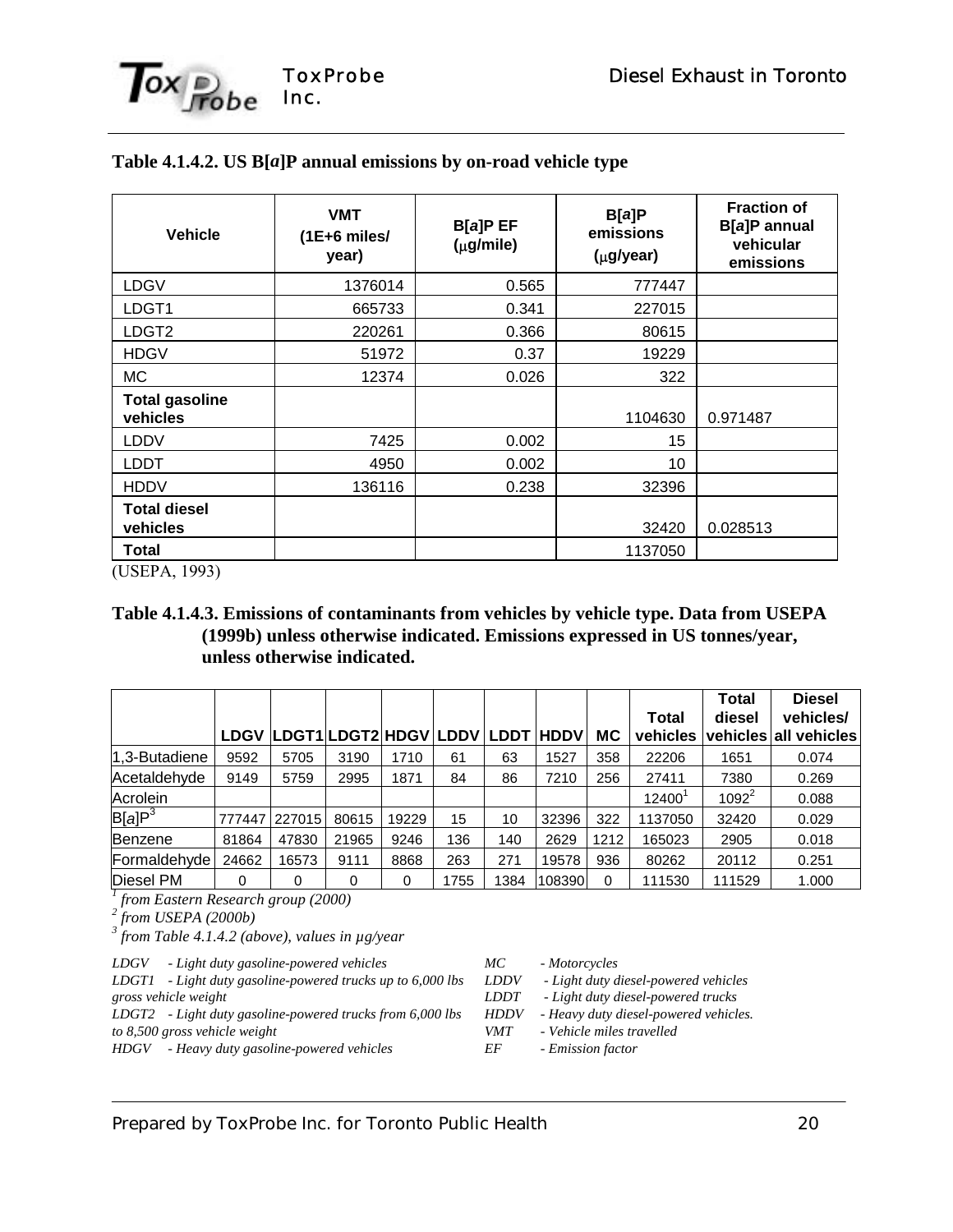

# *4.2. Uncertainty in Extrapolating from US to Toronto*

There is a measure of uncertainty associated with the estimate of the contribution of on-road diesel vehicles to contamination in Toronto air. That is normal with any measured or modeled data. Nevertheless, if the modeling is to be useful, it needs to predict the measurement reasonably well. Table 4.2.1 is based on the data extracted from USEPA (1999a). The modeled data are for contaminants released by on-road vehicles, while the ambient data reflect the levels of contaminants derived from all sources. On the other hand, mobile sources are the major contributor for all of the contaminants listed in Table 4.2.1. It is therefore expected that modeled levels will be consistently lower, but not vastly different from the ambient measurements. This is true for most of the data presented in Table 4.2.1. The conclusion of the USEPA (1999a) on the reliability of the modeling is as follows.

*…despite limited data, the … motor vehicle-related modeled exposure estimates appear to correspond reasonably well with ambient data. With the possible exception of 1,3-butadiene for Houston (where stationary source emissions for this compound may be high), the comparison shows that the modeled exposure and measured concentration are not orders of magnitude different.* (From USEPA, 1999a)

| <b>Pollutant</b> | Urban area         | <b>Modelled</b><br><b>levels</b> | <b>Measured</b><br><b>levels</b> | Modelled/<br>measured |
|------------------|--------------------|----------------------------------|----------------------------------|-----------------------|
| Benzene          | Chicago            | 0.482                            | 1.4                              | 0.3443                |
|                  | Houston            | 0.536                            | 2.9                              | 0.1848                |
|                  | <b>Minneapolis</b> | 1.108                            | 1.9                              | 0.5832                |
|                  | New York           | 0.787                            | 1.9                              | 0.4142                |
| Acetaldehyde     | <b>Minneapolis</b> | 0.269                            | 1.4                              | 0.1921                |
|                  | New York           | 0.146                            | 2.5                              | 0.0584                |
| Formaldehyde     | Minneapolis        | 0.459                            | 2                                | 0.23                  |
|                  | New York           | 0.508                            | 3.1                              | 0.1639                |
| 1,3-Butadiene    | Houston            | 0.057                            | 1                                | 0.057                 |

**Table 4.2.1. Comparison of measured (for all sources) and modeled (for on-road vehicles** only) levels of contaminants in outdoor air (µg/m<sup>3</sup>)

Another important source of uncertainty arises as a result of extrapolation from the generic modeling results obtained for the *urban US counties* to Toronto. Although the USEPA warns that application of these generic data to a specific location may lead to larger errors (see Section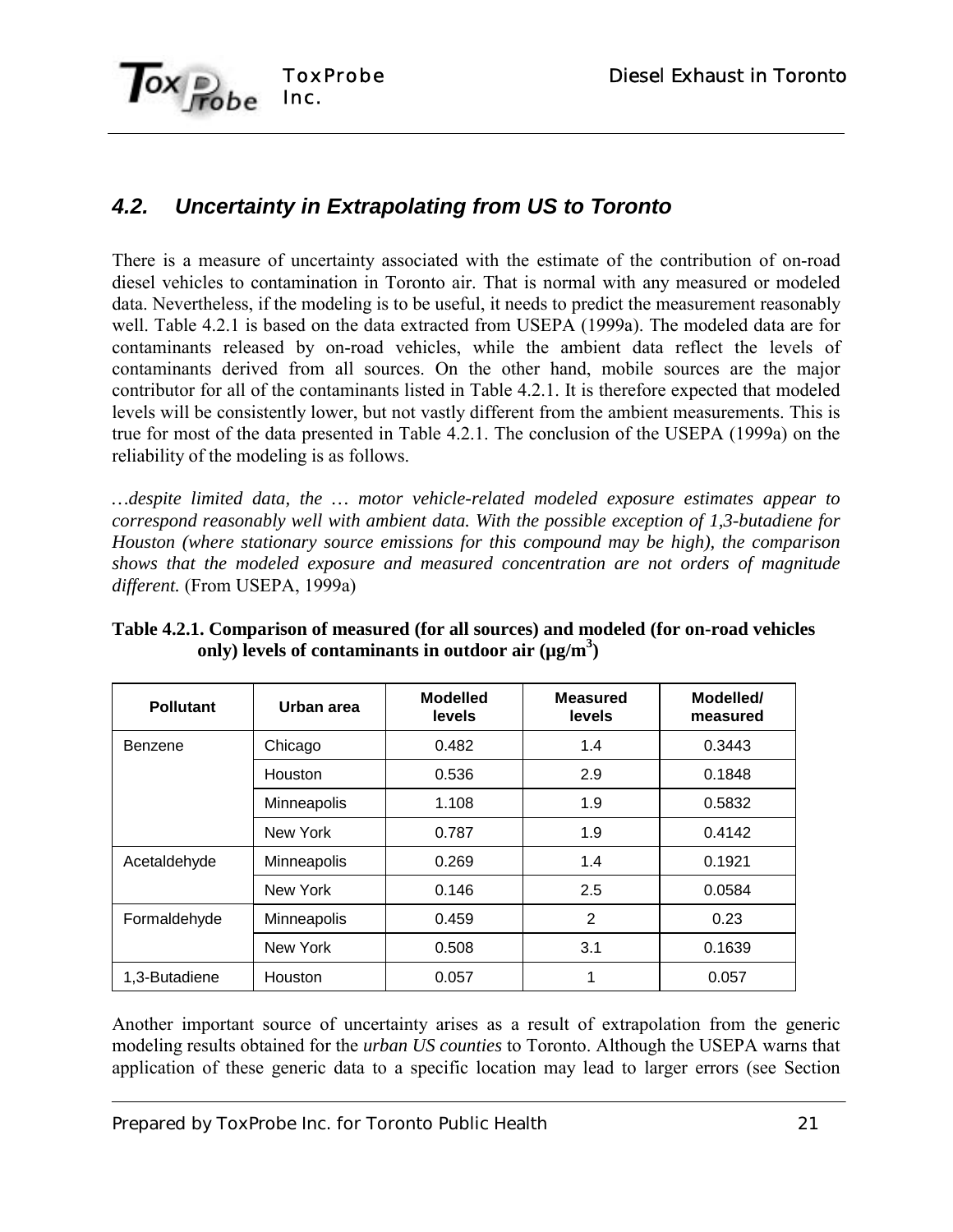

4.1.3), the US data summarized in Table 4.1.3.2 suggest that for most urban areas, the ranges of values are within an order of magnitude. Given the uncertainties, which are often a part of doseresponse assessment, such uncertainties in estimating exposure parameters are tolerable. Furthermore, Toronto has few point sources that would distort the relationship between the ambient levels and levels attributable to mobile sources. In cities with major point sources of the selected contaminants, the actual levels attributable to mobile sources may be lower than those predicted from the ambient levels.

The relative contribution of emissions from gasoline vehicles and diesel on-road vehicles in the US urban areas and Toronto could also be different. Nevertheless, the differences in the mix of gasoline and diesel vehicles between the US urban areas and Toronto are not expected to be large enough to be a major source of uncertainty.

Overall, ToxProbe Inc. would expect the estimates of ambient levels of selected contaminants attributable to diesel on-road vehicular traffic to be accurate well within an order of magnitude. This assessment does not assess exposures from off-road diesel vehicles (for example construction vehicles) or from stationary diesel engines. ToxProbe Inc. concluded that extrapolation from US data for these sources may not be reliable. Off-road vehicles can contribute considerably to diesel emissions, as can be seen from the comparison of environmental levels attributable to on-road and off-road vehicle emissions (see Table 4.1.3.1).

# *4.3. Selection of Exposure Pathways and Receptors*

The assessment was conducted for two subpopulations of Toronto, referred to in this report as Local Indoor Worker (LIW) and a Local Outdoor Worker (LOW). Both LIW and LOW were born and raised from childhood in Toronto. The difference is that LIW has an indoor job, while LOW works outdoors. In addition, LIW's job is not physically demanding while the job held by LOW is. As a result, the respiration rate of LOW during business hours was assumed to be higher than that of LIW. The indoor worker represents a large subpopulation of Torontonians who both live and work in the City. People who only work in the City but live in an area with lower traffic density would be expected to receive lower exposure from on-road diesel vehicles. Similarly City residents working in low-traffic areas will be expected to have lower exposures to the exhaust from on-road diesel engines than LIW. LOW is expected to be more exposed to diesel fumes than the indoor worker, although it is assumed that the selected contaminants penetrate into the indoor air and that the level of penetration for the selected contaminants is about 50% (see USEPA, 1996 for discussion and references). This assessment assumes that exposure takes place only via inhalation. Smaller exposures by other routes are possible, but for the selected contaminants these exposures would be negligible and would not be expected to affect the outcome of the assessment.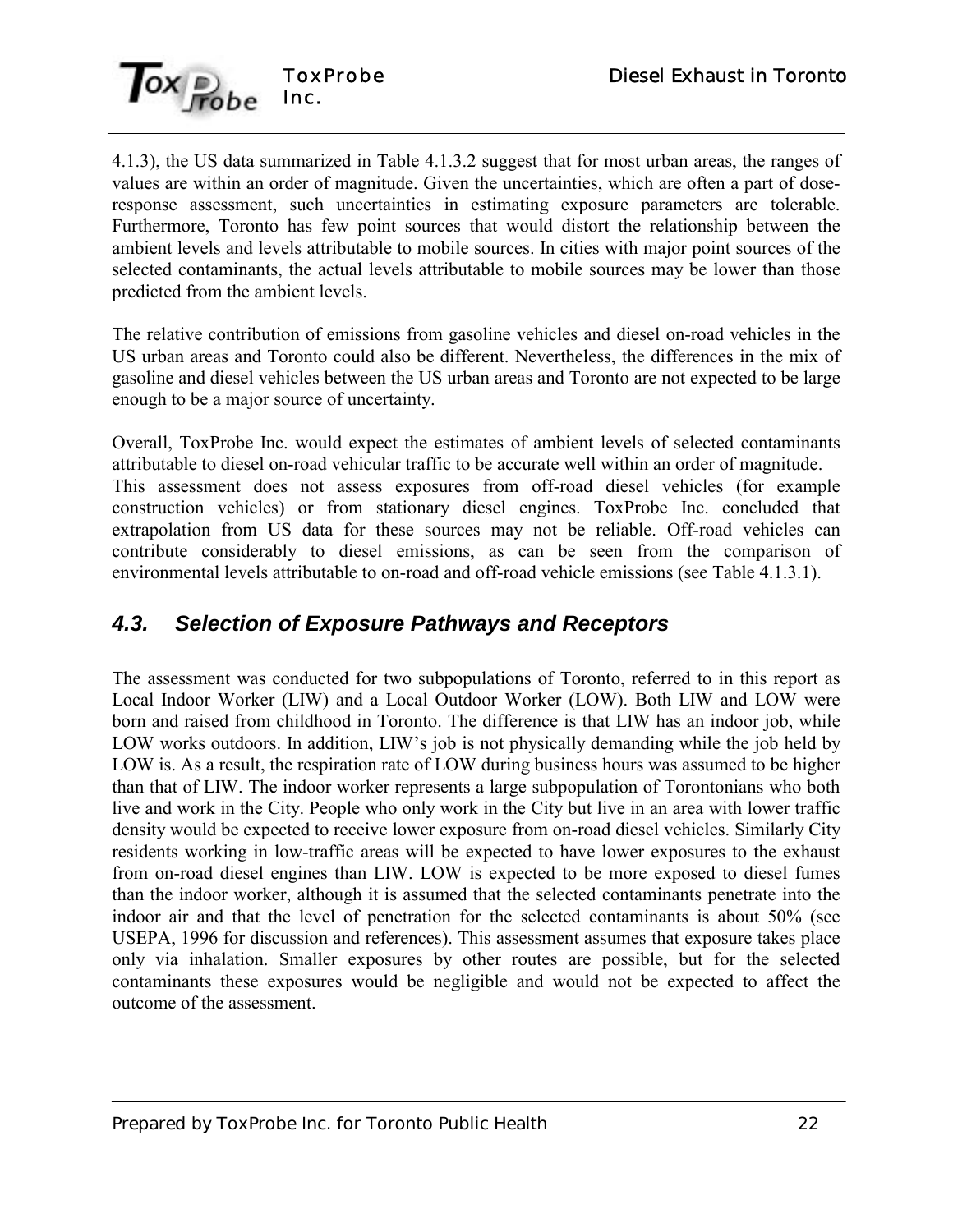

### **5. Dose-Response Assessment**

The potency estimates of selected contaminants were obtained by reviewing and selecting assessments from Ontario Ministry of the Environment (MOE), Health Canada, the USEPA, California EPA (CalEPA), and the World Health Organisation (WHO). The selected estimates of potency are listed in Table 5.1. The assessments on diesel particulates by the three agencies are controversial and are discussed in some detail in the following section.

| Contaminant      | Unit risk $(\mu g/m^3)^{-1}$            | $RfC$ (mg/m <sup>3</sup> ) | Reference                  |
|------------------|-----------------------------------------|----------------------------|----------------------------|
| 1,3-Butadiene    | $6.3E-6$                                | $3.3E-4$                   | <b>USEPA, 1998</b>         |
| Acetaldehyde     | $2.2E-6$                                | $9E-3$                     | <b>USEPA, 1997d</b>        |
| Acrolein         |                                         | $2E-5$                     | <b>USEPA, 1997e</b>        |
| PAH <sup>*</sup> | $2.3E-2$                                |                            | MOE, 1997                  |
| Benzene          | 4.1E-6 (geometric mean)                 |                            | <b>USEPA, 2000c</b>        |
| Formaldehyde     | $8.0E - 7$                              |                            | <b>USEPA, 1991</b>         |
| Diesel PM        | 6E-4 $(1.3E-4$ and 2.4E-3) <sup>a</sup> | $5E-3^a$                   | <sup>a</sup> CalEPA, 1998b |
|                  | 3.4E-5 (1.6E-5 to 7.1E-5) <sup>b</sup>  | 2.3E-3 to $5.6E-3^{b}$     | $\mathrm{^{b}WHO}$ , 1999  |
|                  |                                         | $1.4E-2$ <sup>c</sup>      | <sup>c</sup> USEPA, 2000a  |

#### **Table 5.1. Potency estimates for the selected contaminants and routes of exposure. Bolded diesel particulate values were used in the assessment**

### *5.1. WHO*

### **5.1.1. Non-cancer**

WHO (1996, 1999) has developed guidelines for both cancer and non-cancer endpoints for diesel particulates. WHO used several approaches to estimate the Guidance Value for diesel exhaust in 1996, and has retained two of these approaches in 1999. In both cases, the study by Ishinishi *et al.* (1988) forms the basis of the assessment. In this study, the male and female rats (strain F344/Jcl) were exposed to diesel particles by inhalation 16 hours a day, 6 days a week for 130 weeks. The particle concentration for the different exposure groups varied from 0.1 to 1.84 mg/m<sup>3</sup>. The observed effects included inflammation, hyperplasia, lung tumors and shortening or loss of cilia in the trachea and bronchi. The no observed adverse effect level (NOAEL) in rats was identified to be 0.41 mg/m<sup>3</sup>. This value was converted to an equivalent continuous exposure of 0.23 mg/m<sup>3</sup>.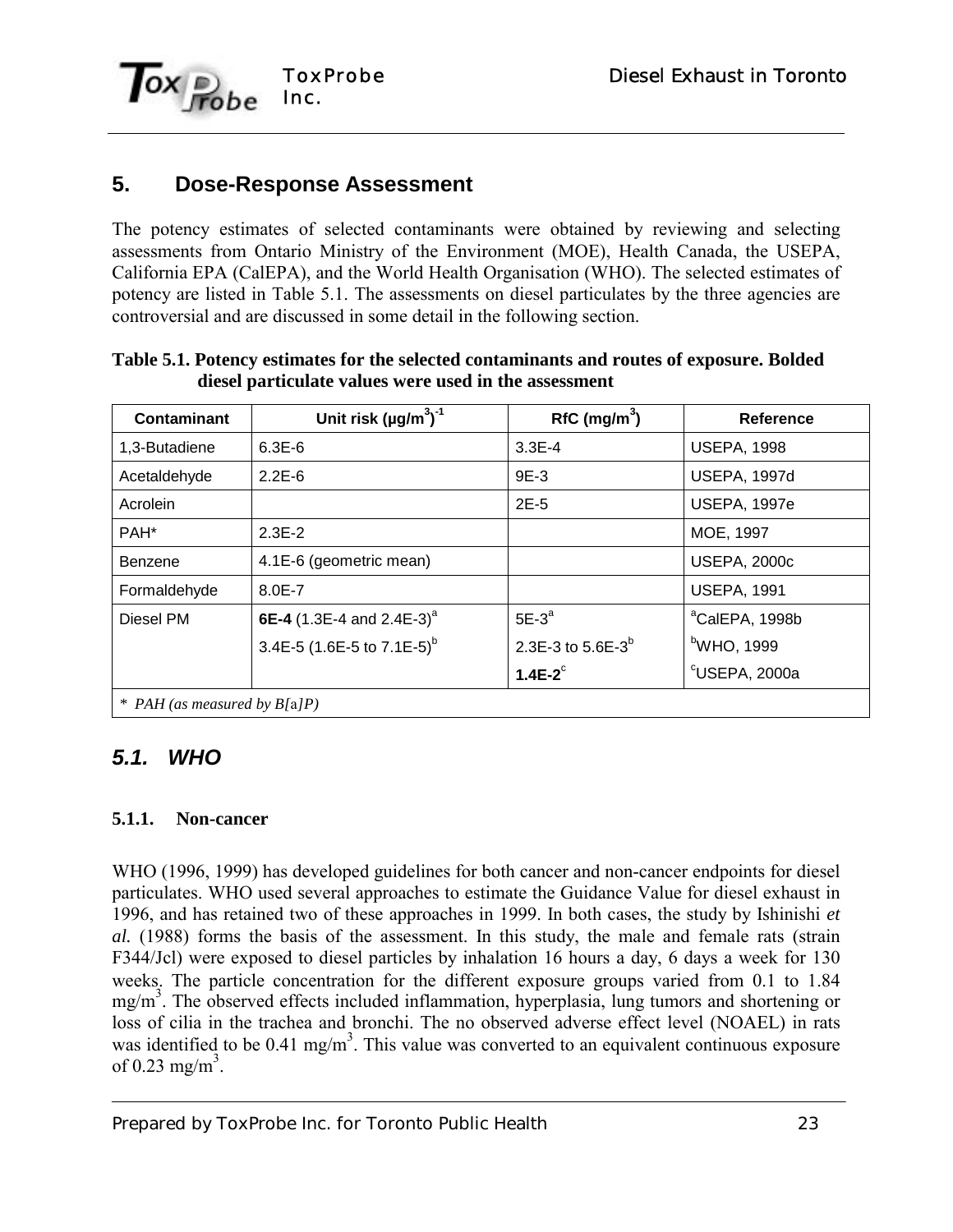

Two general approaches were used for risk characterization. The no-effect level of diesel exhaust particles in humans was calculated using a dosimetric model of Yu & Yoon (1990) to be 0.139  $\text{mg/m}^3$ . An uncertainty factor of 25 was applied to calculate the Guidance Value for the general population of 5.6  $\mu$ g/m<sup>3</sup>. Another approach eschewed the use of the dosimetric model, but applied an uncertainty factor of 100 (instead of 25, which was used with the dosimetric model), producing a Guidance Value of 2.3  $\mu$ g/m<sup>3</sup>. The description of the guidance value in Table 3.2 of the 1999 WHO report is either incorrect or confusing. This description is based on the 1996 WHO report, which is the source for the Guidance Value calculations reported in the 1999 WHO report. WHO defined the Guideline Value as a level of exposure at which the great majority of people, even among sensitive groups, would be unlikely to experience any adverse effects.

### **5.1.2. Cancer**

WHO (1996, 1999) also developed a unit risk for diesel particles based on cancer potency in rats. The estimated unit risk was based on the rat studies by Mauderly *et al*. (1987), Heinrich *et al*. (1995), Ishinishi *et al.* (1986) and Brightwell *et al*. (1986). In the Mauderly study, male and female Fischer 344 rats were exposed by inhalation 7 hours/day, 5 days a week. The concentration in the treatment groups ranged from 0.35 mg/m<sup>3</sup> to 7.08 mg/m<sup>3</sup>. In the study of Heinrich *et al.*, female Wistar rats were treated 18 hours/day, 5 days a week. The concentration in the treatment groups ranged from 0.84 mg/m<sup>3</sup> to 6.89 mg/m<sup>3</sup>. In the study of Ishinishi *et al.*, male and female Fischer 344 rats were treated 16 hours/day, 6 days a week. The concentration in the treatment groups ranged from  $0.46$  mg/m<sup>3</sup> to 3.72 mg/m<sup>3</sup>. In the study of Brightwell *et al.*, male and female Fischer 344 rats were treated 16 hours/day, 5 days a week. The concentration in the treatment groups ranged from 0.7 mg/m<sup>3</sup> to 6.6 mg/m<sup>3</sup>. The lung tissue concentrations were estimated from the air concentrations using the dosimetric model of Yu *et al.* (1991). It was assumed that the sensitivity of rats and humans is the same for every mg of particulate in contact with 1 cm<sup>2</sup> of lung surface. The model of Yu *et al.* was used to estimate the pollutant air concentrations (experienced by rats), which would produce comparable lung tissue loading in humans. The unit risks were calculated separately for each of the four studies using the linearised multistage model. The calculated unit risks ranged between 1.6E-5 and 7.1E-5 ( $\mu$ g/m<sup>3</sup>)<sup>-1</sup>.

# *5.2. USEPA*

### **5.2.1. Non-cancer**

USEPA (2000a) also developed an RfC for diesel particles based on rat data. Pulmonary effects, histopathology and inflammation were determined to be the critical non-cancer effects. The rat data were corrected for species differences in deposition efficiency, normal and particle overload lung clearance rates, respiratory exchange rates, and particle transport to lung-associated lymph nodes. Note that although the data manipulation is intended to correct for the differences between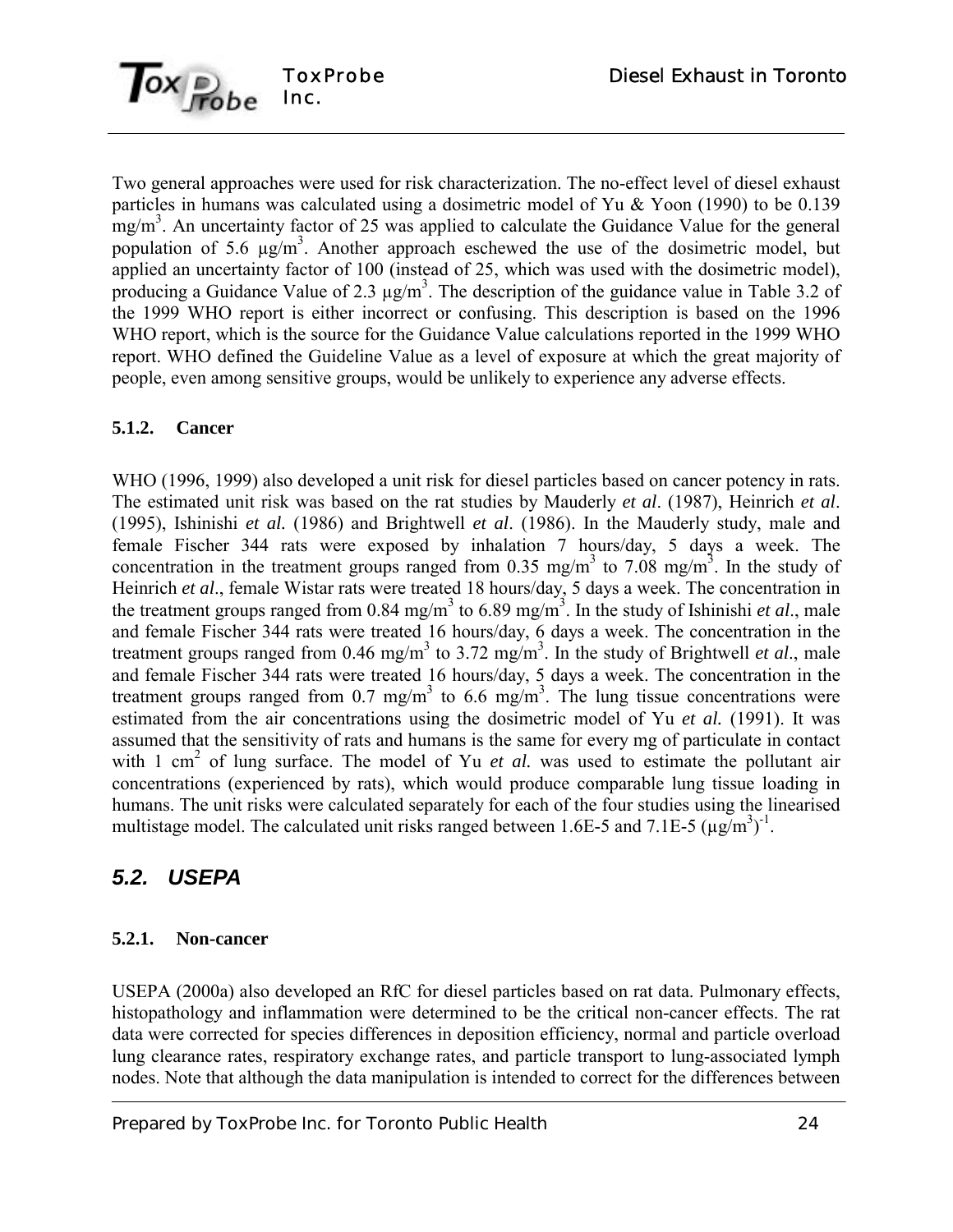

the rat and humans in terms of the delivered dose, it does not address the issue of possible difference between rats and humans in terms of their vulnerability to the effects of diesel emissions. The assessment was based on the study by Ishinishi *et al.* (1988). The NOAEL in rats was identified to be 0.46 mg/m<sup>3</sup>. The corresponding NOAEL in humans was estimated using the dosimetric model of Yu *et al.* (1991) to be 0.144 mg/m<sup>3</sup>. An uncertainty factor of 10 was applied to the human NOAEL to account for intraspecies variability yielding an RfC of 0.014 mg/m<sup>3</sup>.

The USEPA's RfC is based on a large number of animal studies. The studies tend to be of high quality and are in general agreement with each other. The toxicity of diesel exhaust to the organism as a whole and to different tissues and organs is generally well described in the literature. The relative contribution of the carbonaceous particle core of the diesel particle and the adsorbed organic compounds, including PAHs and various heterocyclic and substituted organics, cannot be distinguished at this time. The USEPA considers the uncertainty associated with the RfC to be about one order of magnitude.

### **5.2.2. Cancer**

USEPA had originally derived a cancer unit risk factor for the cancer effects of diesel particles in humans, but the USEPA's Science Advisory Board (see SAB, 2000) did not support the USEPA estimate. The current draft reflects the SAB position and does not include a unit risk for diesel particles, because according to the USEPA (2000a), neither human nor rat data are sufficient to estimate risk from diesel emissions.

### *5.2.2.1. Human data*

In general, the USEPA (2000a) concludes that human data are not suitable for developing a dose response relationship for diesel particulates for the following reasons:

- Matching the toxicological data with past chronic exposures to diesel particulates has not yet been done reliably.
- The impact of smoking on the outcome of the assessment cannot be fully controlled.
- It is difficult to extrapolate from occupational worker data to cancer hazard to the general population and sensitive subgroups.

#### **Railroad studies**

Garshick and colleagues (1987, 1988) have conducted both cohort and case-control studies of lung cancer mortalities among U.S. railroad workers who had registered with the U.S. Railroad Retirement Board (RRB).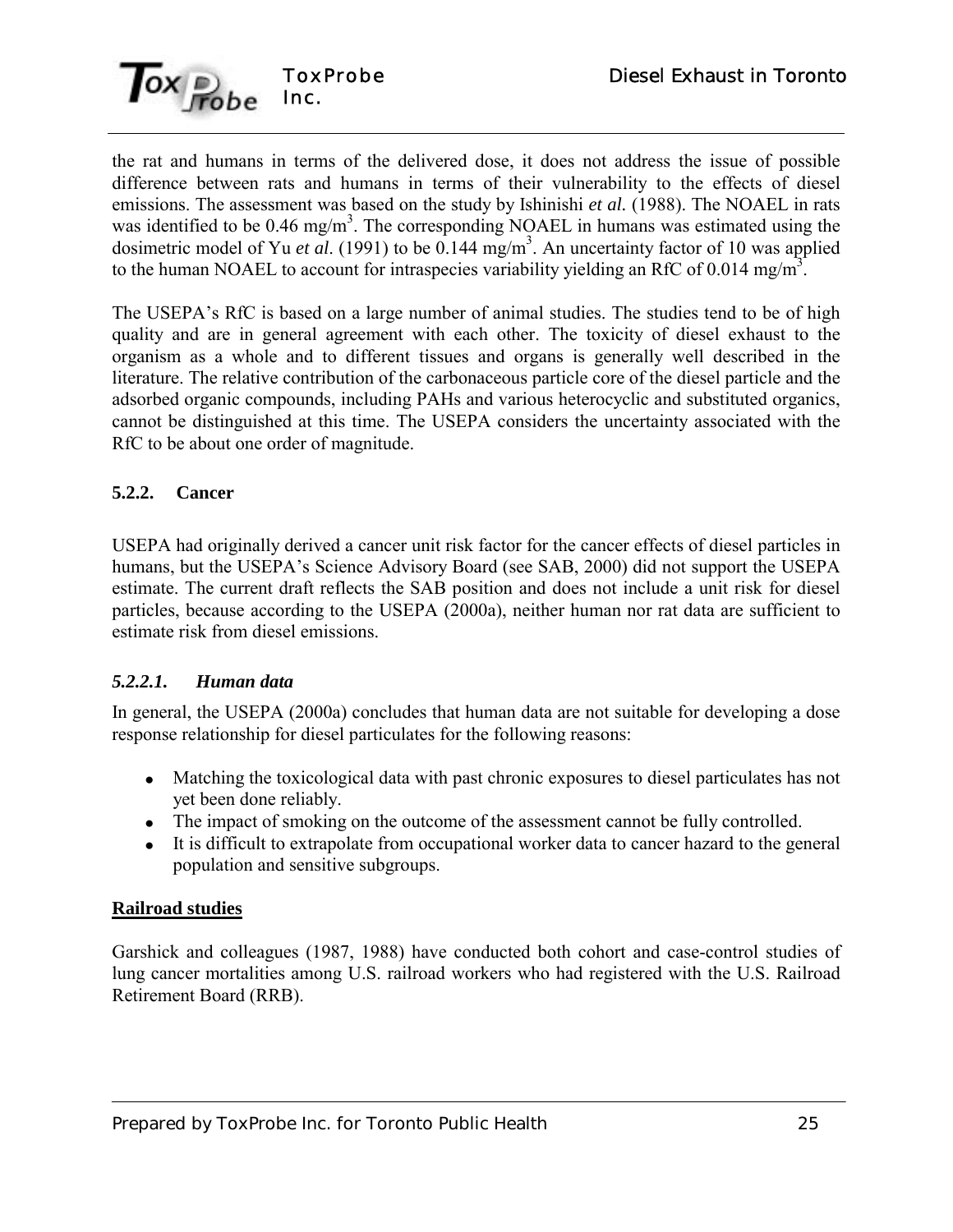

### **Garshick** *et al.* **(1988) cohort study**

In the cohort study, lung cancer mortality was determined for 55,407 railroad workers (Garshick *et al.*, 1988). The cohort was selected on the basis of job titles. Based on the description of job activities, workers were classified as exposed or unexposed to diesel emissions (DE). Workers with recognized asbestos exposure were excluded from the study, but a few jobs with some potential for asbestos exposure were included in the cohort. The author reported statistically significant relative risk increases of 1.57 for the 40-44 year age group and 1.34 for the 45-49 year age group, after exclusion of workers exposed to asbestos and controls for smoking.

*"A main strength of the cohort study is the large sample size (55,407), which allowed sufficient power to detect small risks. This study also permitted the exclusion of workers with potential past exposure to asbestos. The stability of job career paths in the cohort ensured that of the workers 40 to 64 years of age in 1959 classified as DE-exposed, 94% of the cases were still in DE-exposed jobs 20 years later.*

*The main limitation of the cohort study is the lack of quantitative data on exposure to DE. The number of years exposed to DE was used as a surrogate for dose. The dose, based on duration of employment, has inaccuracies because individuals were working on both steam and diesel locomotives during the transition period. It should be noted that the investigators included only exposures after 1959; the duration of exposure prior to 1959 was not known. Other limitations of this study include its inability to examine the effect of years of exposure prior to 1959 and the less-than-optimal latency period for lung cancer expression. No adjustment for smoking was made in this study."* (From USEPA, 2000a)

### **Garshick** *et al***. (1987) case control study**

Garshick and colleagues also conducted a case-control study of railroad workers who died of lung cancer between 1981 and 1982 (Garshick *et al.,* 1987). The author reported statistically significant increased odds ratios for the group with over 20 years of exposure when compared to the group exposed for 0-4 year. The study was based on approximately 650,000 male U.S. railroad workers with 10 years or more of railroad service. The cases were selected from deaths with primary lung cancer. Each case was matched to two deceased age-matched controls. Controls were selected randomly from workers who did not have cancer and who did not die of suicide or accidental or unknown causes. A total of 1,256 cases and 2,385 controls were selected for the study. Smoking history information was obtained from the next of kin.

*"The strengths of the case control study are consideration of confounding factors such as asbestos exposure and smoking; classification of DE exposures by job titles and industrial hygiene sampling; and exploration of interactions between smoking, asbestos exposure, and DE exposure. Major limitations of this study include: (a) possible overestimation of cigarette consumption by surrogate respondents; (b) use of the Interstate Commerce Commission (ICC)*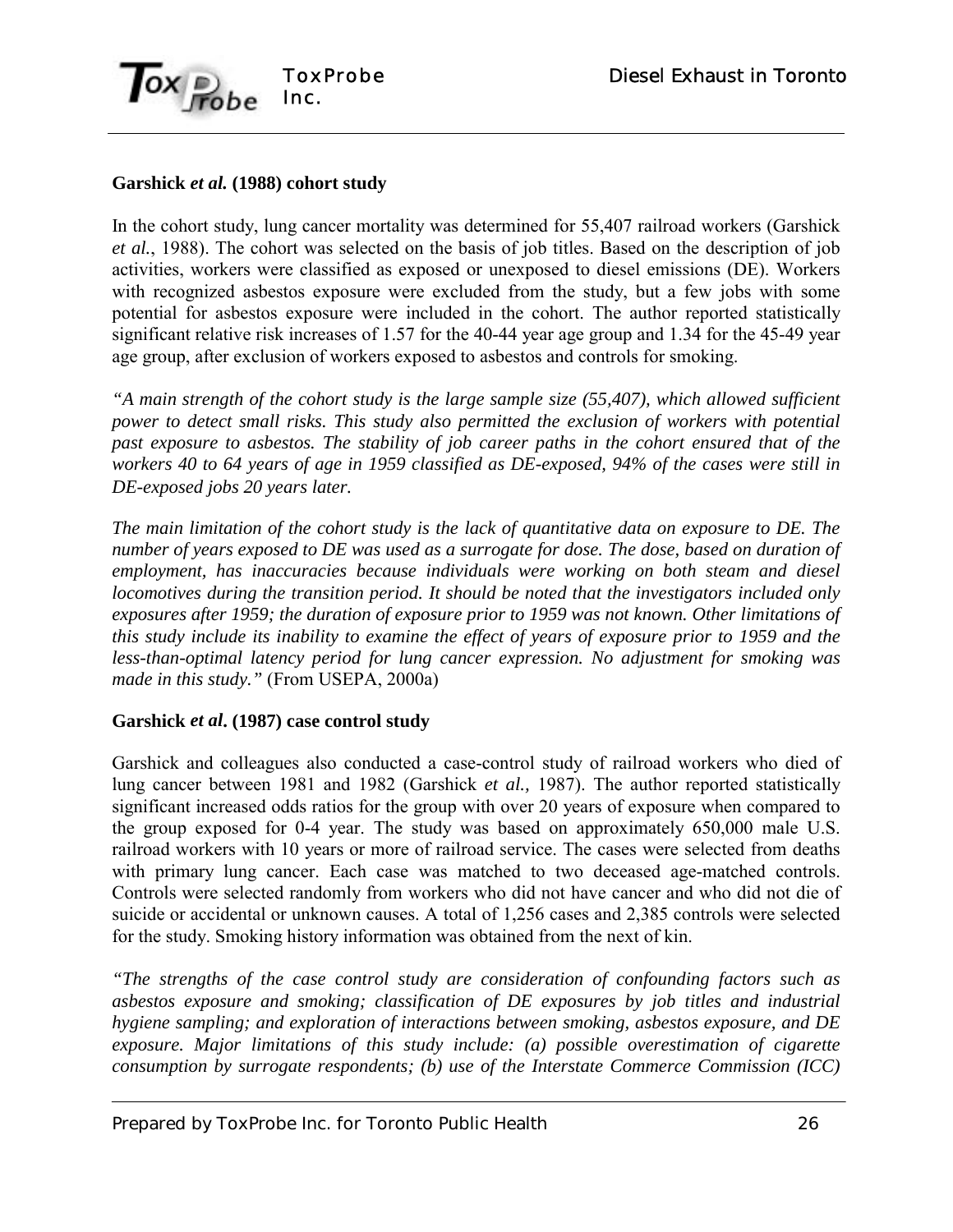

*job classification as a surrogate for exposure, which may have led to misclassification of DE exposure jobs with low intensity and intermittent exposure, such as railroad police and bus drivers, as unexposed; (c) lack of data on the contribution of unknown occupational or environmental exposures and passive smoking; and (d) a suboptimal latency period of 22 years, which may not be long enough to observe a full expression of lung cancer."* (From USEPA, 2000a)

The biggest issue with the railroad studies is the difficulty in demonstrating a dose-effect relationship. Garshick *et al.* (1988) reported a positive relationship of relative risk and duration of exposure by modeling age in 1959 as a covariate in an exposure-response model. However other investigators and Garshick himself reported a flat or negative dose-effect relationship when the exposure is expressed differently. Given the equivocal evidence for positive exposureresponse, EPA has not derived a unit risk on the basis of the available railroad worker data.

### **Teamsters Union Trucking Industry Studies**

Steenland *et al.* (1990) conducted a case-control study of lung cancer deaths among different trucking industry occupations. The study found statistically significant increased odds ratios for lung cancer, depending on years of employment. Cases comprised all deaths from lung cancer (1,288). The 1,452 controls comprised every sixth death from the entire file, excluding deaths from lung cancer, bladder cancer, and motor vehicle accidents. Individuals were required to have 20 years tenure in the union to be eligible to claim benefits. Detailed information on work history and potential confounders such as smoking, diet, and asbestos exposure was obtained using a questionnaire. On the basis of interview data and the 1980 census occupation and industry codes, subjects were classified either as non-exposed or as having held other jobs with potential DE exposure. The information on whether teamsters drove diesel or gasoline trucks was not available.

Steenland *et al.* (1998) supplemented the earlier study with exposure estimates based on a 1990 industrial hygiene survey of elemental carbon (EC) exposure (Zaebst *et al.*, 1991) by assuming that the exposure for workers in different job categories is a function of highway mileages traveled by heavy-duty vehicles.

According to the USEPA (2000a), the studies of Steenland *et al.* have the following strengths:

- The studies demonstrated a significant positive trend in lung cancer risk with increasing cumulative exposure to diesel exhaust (DE).
- The smoking histories and asbestos exposure of workers were obtained to the extent possible.
- Exposures of Teamsters are closer to ambient exposures than are those of railroad workers.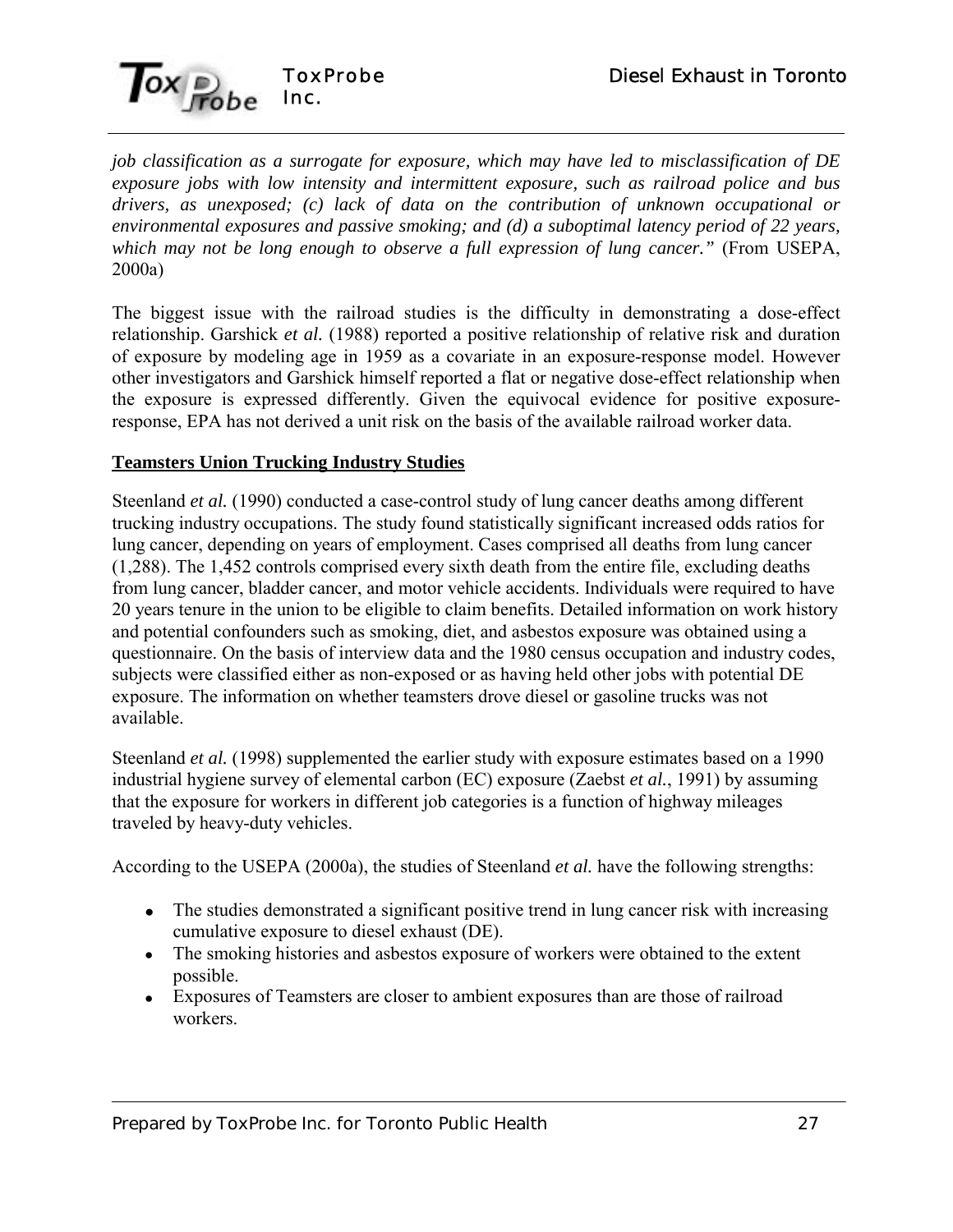

The apparent weakness is as follows:

Both case and control could be exposed to DE.

Reanalysis of DE exposure for this study is underway. Given the ongoing reanalysis of exposure, EPA has not at this time used the Steenland occupational risk assessment findings to derive cancer unit risk estimates.

### *5.2.2.2. Rat data*

The following are the USEPA's (2000a) conclusions regarding the suitability of rat data for deriving a human cancer unit risk factor from exposure to diesel particulates.

- There is an adequate understanding of how DE causes lung tumors in the rat under experimental exposure conditions.
- Prolonged exposure to high concentrations of a variety of insoluble particles including diesel particulate matter (DPM and its carbon core, devoid of organics) causes lung tumors in rats. This occurs through a mode of action that involves impairment of lung clearance mechanisms (referred to as "lung overload response"), leading to persistent chronic inflammation, cell proliferation, metaplasia, and ultimately the development of lung tumors.
- Because this mode of action is not expected to be operative at environmental exposure conditions, the rat lung tumor dose-response data are not considered suitable for predicting human risk at low environmental exposure concentrations.

### *5.3. Health Effects Institute*

The Health Effects Institute (HEI) is an independent source of information on the health effects of motor vehicle emissions. HEI supports research on major pollutants and engages in special review and evaluation activities. Typically, HEI receives half of its funds from the USEPA and half from 28 manufacturers and marketers of motor vehicles and engines in the United States. It occasionally receives funds from other public or private organizations.

An HEI panel of epidemiologists reviewed the two key studies on railroad workers and teamsters reviewed above and concluded that neither study is suitable at the present time for the development of diesel exhaust potency (HEI, 1999). The main reason was the inadequate assessment of exposure, particularly in the railroad worker study. HEI also noted a negative correlation between the duration of employment and lung cancer risk within a given job category in the railroad worker study. The panel recommended against the use of the railroad study in the present form and recommended further work on the teamster study before using it to develop an estimate of carcinogenic potency for diesel exhaust. HEI did not review the rat carcinogenicity studies.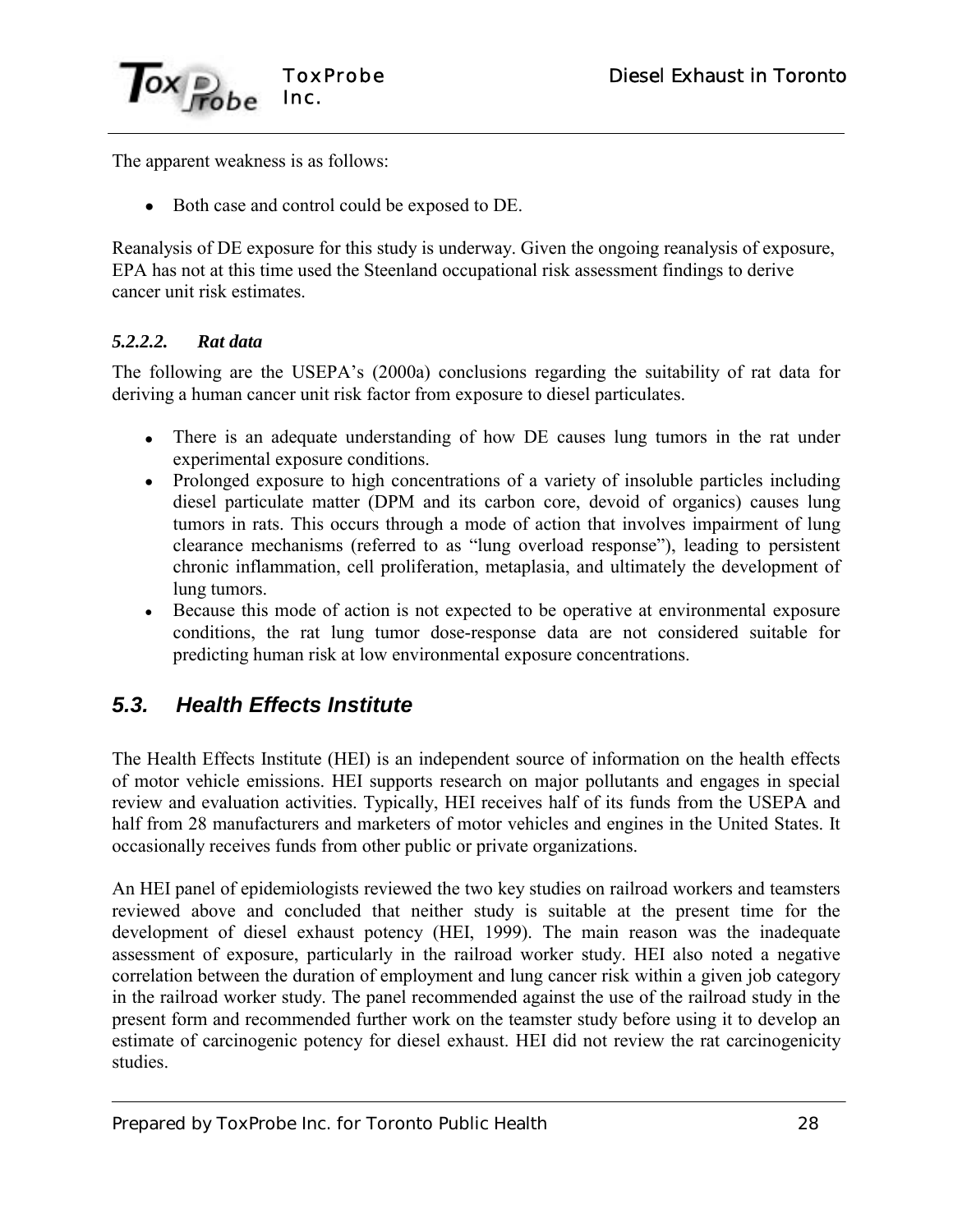

# *5.4. CalEPA*

### **5.4.1. Non-cancer**

### *5.4.1.1. Human data*

CalEPA concluded that the available data from studies of humans exposed to diesel exhaust are not sufficient for deriving a non-cancer health risk guidance value. The lung is the major target organ for diesel exhaust non-cancer effects, but CalEPA concluded that occupational studies have not provided sufficient exposure information to establish a non-cancer health risk guidance value for respiratory effects.

### *5.4.1.2. Rat data*

CalEPAís assessment is based on an earlier USEPA assessment, which has since been withdrawn. However, the CalEPA used the same experimental study of Ishinishi *et al.* (1988) that was used by the USEPA (2000a) and WHO (1999). The derivation process is also similar and thus the estimated RfC is similar to those of USEPA and WHO (see Table 5.1).

### **5.4.2. Cancer**

### *5.4.2.1. Human data*

CalEPA (1998b) estimated the cancer risk from diesel exposure based on the two studies on railroad workers by Garshick *et al*. A range of estimated unit risks was calculated based on different assumptions. As noted above, both USEPA (2000a) and HEI (1999) expressed strong reservations about using these studies for risk assessment.

### *5.4.2.2. Rat data*

CalEPA (1998b) did calculate the cancer risk from rat studies, but concluded that the uncertainty associated with this assessment was too high and set the estimates aside. Instead, CalEPA based its assessment on human data.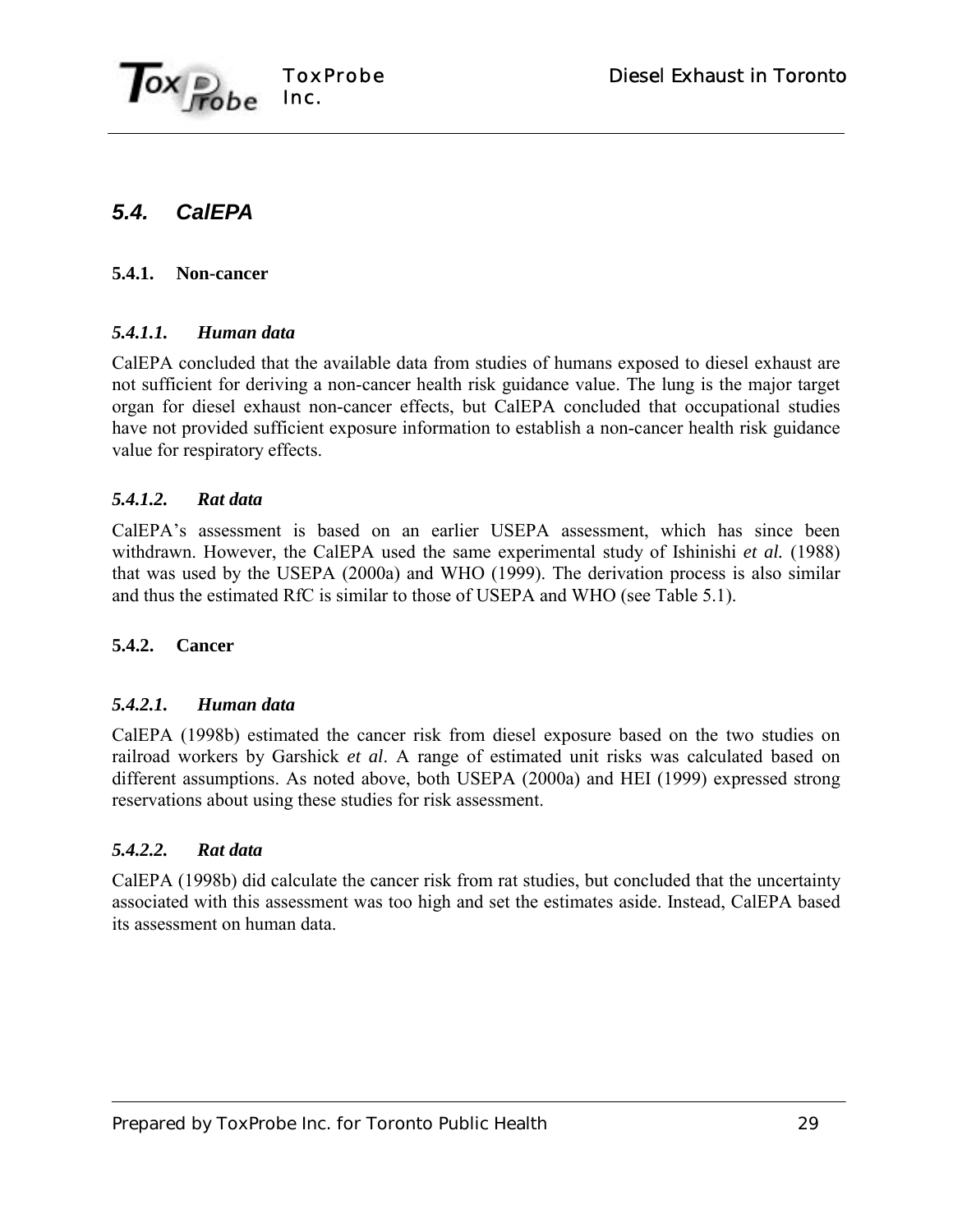

# *5.5. Dose-response Assessment Conclusions*

#### **5.5.1. Non-cancer Effects**

There has been a general consensus that human data are not suitable for development of RfC for diesel particulate matter. USEPA, WHO and CalEPA all used the same rat data and a similar process to derive the RfC by extrapolation from animal data. The estimates of the RfC derived by the three jurisdictions are within an order of magnitude. Given the estimated magnitude of the uncertainty, these estimates are not significantly different from each other. The assessment by the USEPA is recommended because of the thoroughness with which the process used to develop the RfC was described.

#### **5.5.2. Cancer Effects**

There is little agreement among the agencies with regards to the estimation of cancer potency for diesel particulate matter. As can be seen in Table 5.5.2.1, WHO has developed a cancer unit risk using the rat data, while both USEPA and CalEPA considered the rat data unsuitable for extrapolation to humans at environmental levels of exposure. In contrast, CalEPA developed the unit risk based on a human study which HEI, USEPA and the USEPA Science Advisory Board considered unsuitable in its present form for the development of potency. Furthermore, the median estimates based on the human and rodent data differ by more than 1.5 order of magnitude and the extremes of the two ranges differ by more than 2 orders of magnitude (see Table 5.1). There is thus little consensus on what the carcinogenic potency is and even on whether or not currently available data are suitable for the derivation of the cancer potency. Under these conditions, ToxProbe recommends extreme caution in using the WHO or CalEPA potency estimates or in relying on the results of assessments based on these estimates. At the same time, diesel exhaust contains known and suspected human carcinogens and diesel emissions themselves are a probable human carcinogen. Furthermore, there is likely a high volume of diesel vehicular traffic in Toronto and the exhaust is emitted near ground level and close to people's residences and workplaces. The precautionary principle would recommend that effort be made to minimize the release and impact of diesel exhaust when possible, even if the carcinogenic impact cannot be quantified reliably. For these reasons, ToxProbe Inc. recommends considering the use of the WHO and CalEPA estimates, but only as a range-finding estimate for planning and prioritizing purposes. Until there is a reasonable consensus it is strongly recommended that the calculations of cancer risk based on WHO or CalEPA DPM unit risk estimates not be interpreted as reliable estimates of risk to Toronto residents and/or workers.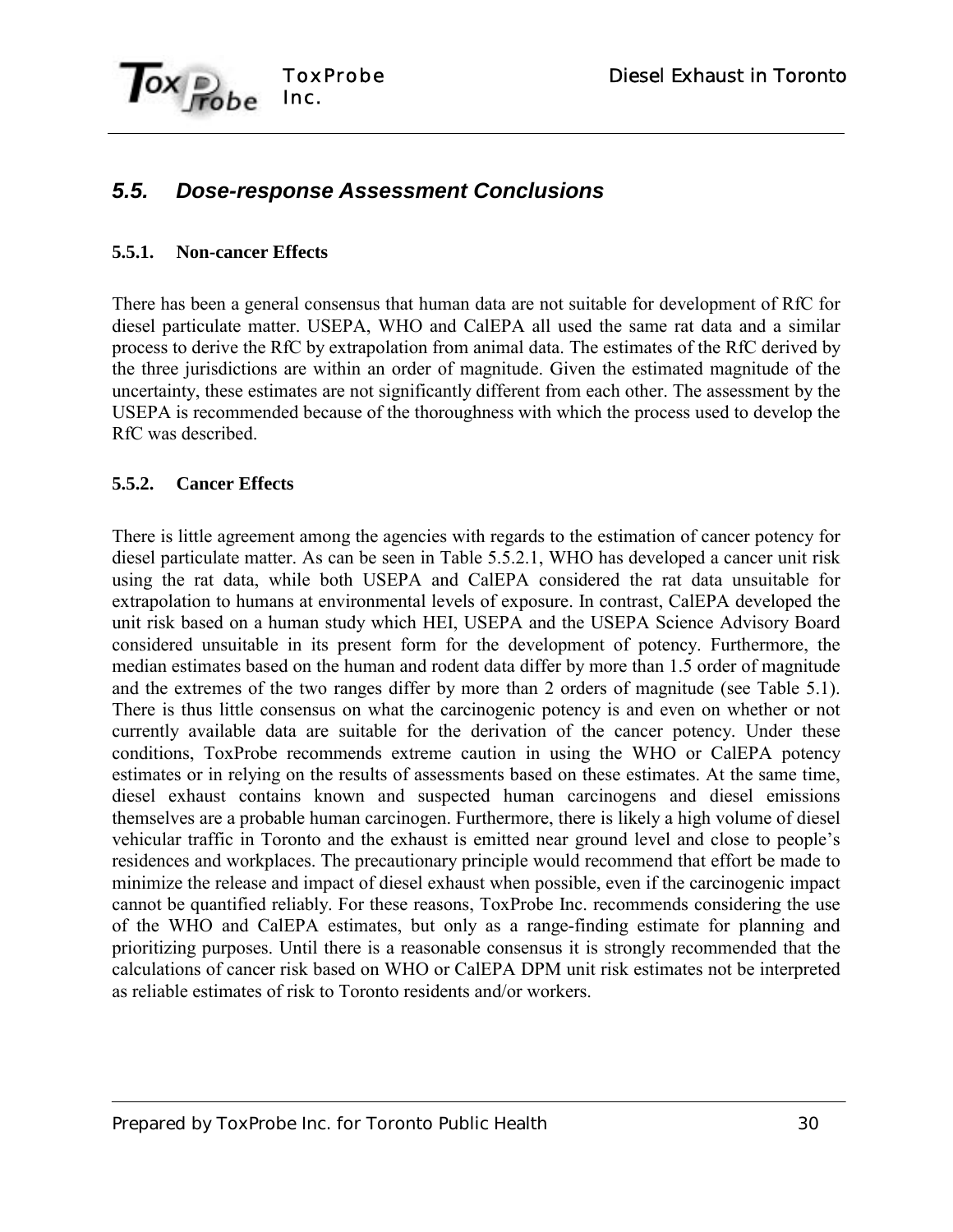

### **Table 5.5.2.1. Data used or approved by agencies for developing cancer and non-cancer potencies**

|            |            | <b>USEPA</b> | <b>WHO</b> | <b>HEI</b> | <b>CalEPA</b> |
|------------|------------|--------------|------------|------------|---------------|
| Non-cancer | Rat data   |              |            | <b>NA</b>  |               |
|            | Human data | n            | n          | ΝA         |               |
| Cancer     | Rat data   |              |            | ΝA         |               |
|            | Human data | n            | n          |            |               |

*y - yes*

*n - no*

*NA - not available*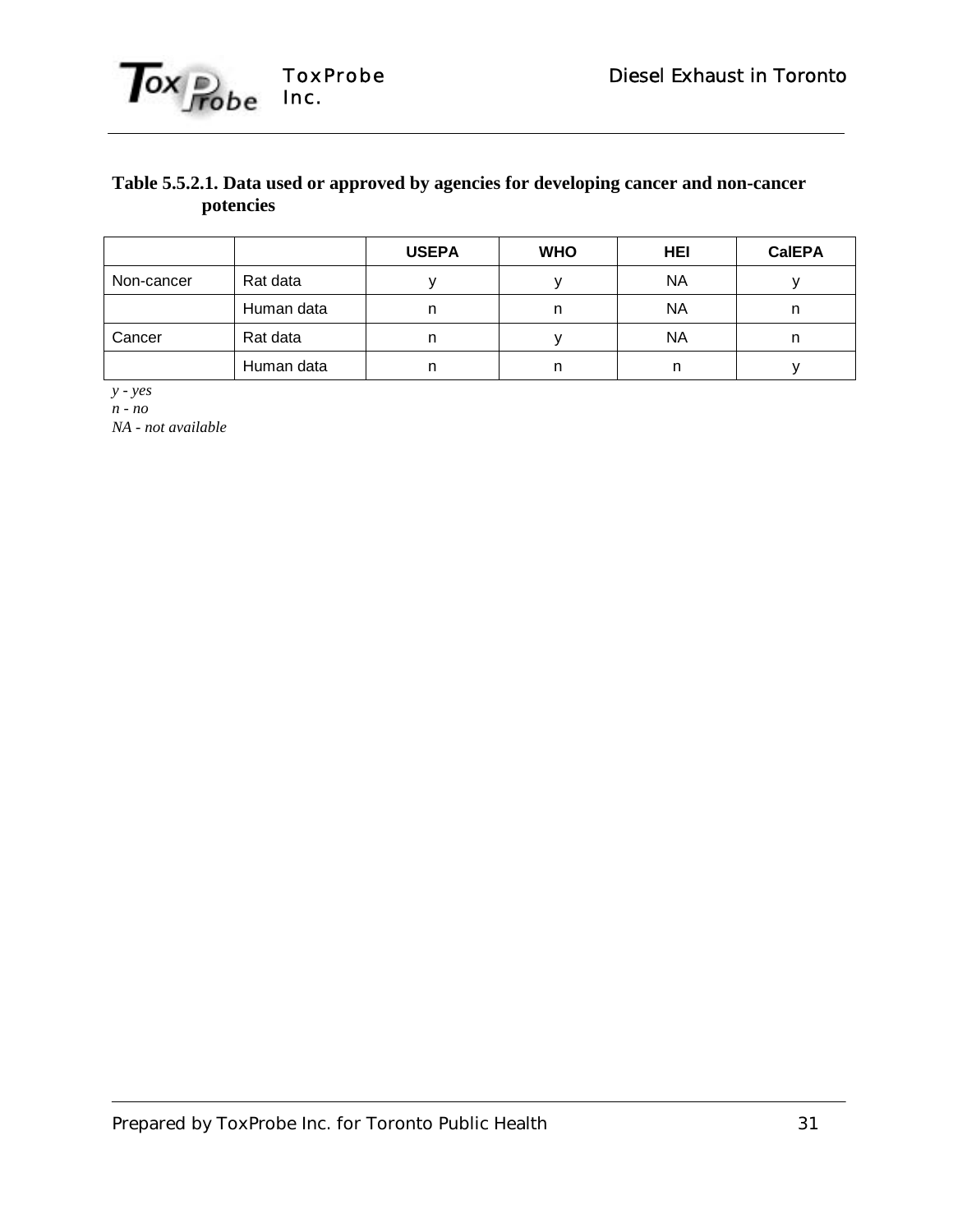

# **6. Exposure Assessment**

# *6.1. Definition of Receptors and Pathways*

As described in Section 4.3, the assessment was conducted for two subpopulations of Toronto referred to in this report as Local Indoor Worker (LIW) and Local Outdoor Worker (LOW). Both receptors are Toronto residents and also work in Toronto. LIW holds a physically undemanding indoor job, while LOW is assumed to have a physically demanding job outdoors. LIW represents a large subpopulation of Torontonians who both live and work in the City. People who only work in the City but live in an area with lower traffic density would be expected to receive lower exposure from on-road diesel vehicles. Similarly City residents working in low-traffic areas will be expected to have lower exposures to the exhaust from on-road diesel engines than LIW. LOW is expected to be more exposed to diesel fumes than the indoor worker, although it is assumed that the selected contaminants penetrate into the indoor air and that the level of penetrance for the selected contaminants is about 50%.

In the absence of indoor sources the ambient levels tend to be higher than indoor levels, but because people spend more time indoors than outdoors, it is the indoor exposure to the air contaminants that contributes more to the overall cancer risk. The penetrance of gases and fine particles (such as diesel and other PAH-rich particles) into private homes has been assessed by several investigators and has been estimated to be roughly 50% (for extensive discussion, see USEPA, 1996). However, in Toronto many residents live in apartments with forced ventilation. The penetrance into this type of building has not been adequately studied. It is expected however, that it will be less than in private homes because modern apartment buildings tend to be air-tight and depend on forced air rather than window-opening for ventilation. Thus the assumption of 50% penetrance is probably conservative.

This assessment assumes that exposure takes place only by inhalation. Lower exposures by other routes are possible, but for the selected contaminants these exposures would be negligible and would not be expected to affect the outcome of the assessment.

### *6.2. Receptor Exposure Parameters*

Summaries of the relevant exposure parameters for Local Indoor Worker (LIW) and Local Outdoor Worker (LOW) are included in Table 6.2.1. For the most part, the estimates were obtained from USEPA (1997a, b and c). Table 6.2.2 contains parameters common to both receptors.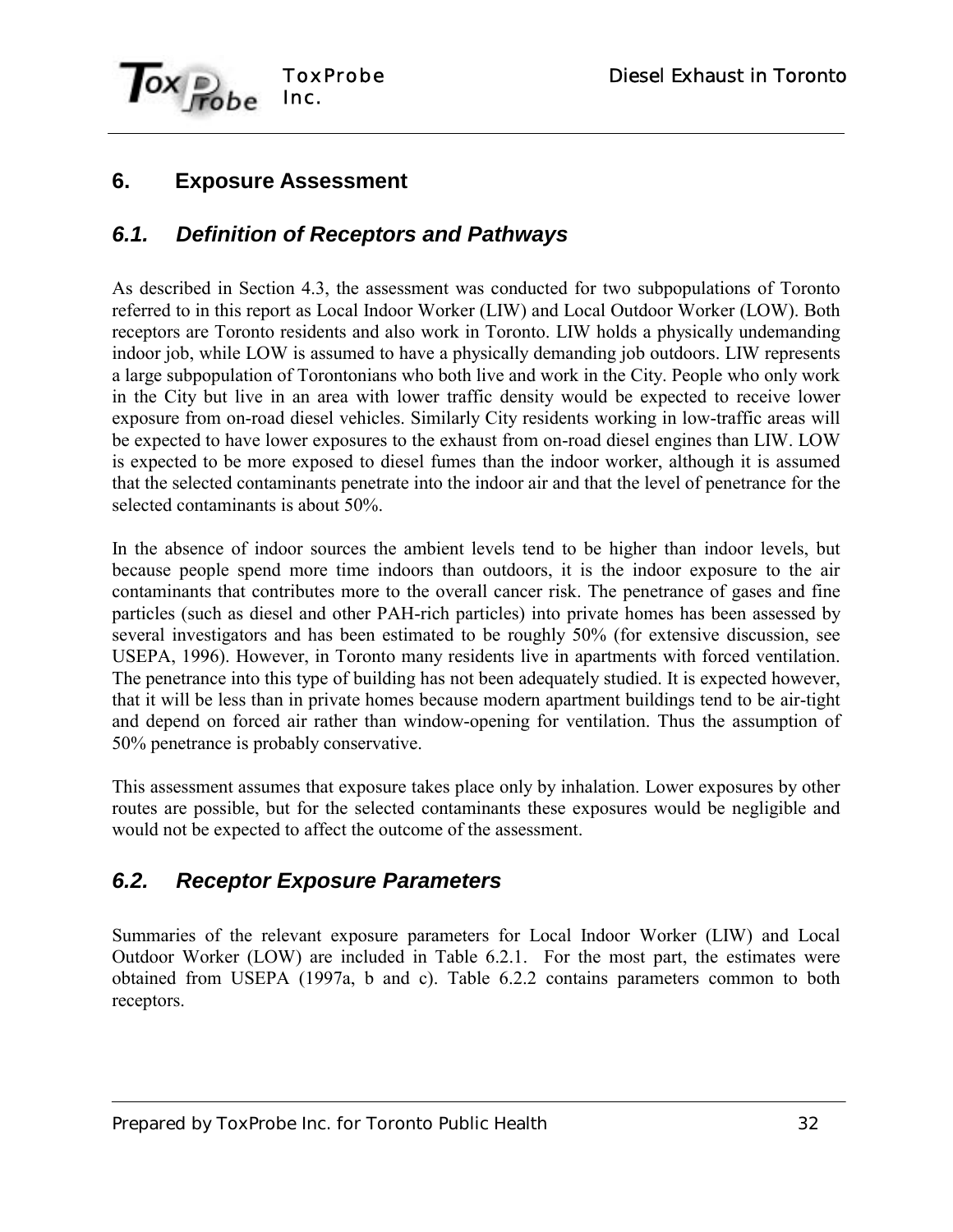

#### **Table 6.2.1. Summary of lifestyle and biological factors for different life stages of a** *Local Indoor Worker* **receptor and a** *Local Outdoor Worker* **receptor**

| <b>Parameter</b>                   | <b>Infant</b> | Pre-<br>school | <b>School</b> | Teen      | Adult -<br><b>LIW</b> | Adult-<br><b>LOW</b> | <b>Retirement</b><br>age |
|------------------------------------|---------------|----------------|---------------|-----------|-----------------------|----------------------|--------------------------|
| Age (yrs) (ED)                     | $0 - 2$       | $3-5$          | $6 - 11$      | $12 - 17$ | 18-64                 | 18-64                | 65-75                    |
| Hours indoor (ET)                  | 21.6          | 21.4           | 21.3          | 20.7      | 21.3                  | $\star$<br>13.3      | 20.8                     |
| Hours outdoor (ET)                 | 2.4           | 2.6            | 2.7           | 3.3       | 2.7                   | $\star$<br>10.7      | 3.2                      |
| Respiration rate $(m^3/h)$<br>(IR) | 0.235         | 0.35           | 0.5           | 0.59      | 0.55                  | $***$<br>0.55/1.3    | 0.55                     |
| Body weight (kg)<br>(BW)           | 7.8           | 17.5           | 30.8          | 55.9      | 72.4                  | 72.4                 | 70.7                     |

*\* Hours indoor were calculated by subtracting a 40-hour working week from the weekly time spent indoor by LIW. Hours outdoor were increased by the same number of hours*

*\*\* 1.3 m3 /h assumed for outdoor during working hours*

#### **Table 6.2.2. Summary of lifestyle and biological factors common to both receptors**

| <b>Parameter</b>         | Value                       |
|--------------------------|-----------------------------|
| Exposure frequency (EF)  | 52 weeks                    |
| Averaging time (AT)      | 3910 hours                  |
| Average respiration (AR) | $0.53 \text{ m}^3/\text{h}$ |

### *6.3. Estimation of Exposure*

This section estimates the weighted average exposure of workers from inhalation of contaminants outdoors, and contaminants that may have migrated into the indoor air from outdoors. The weighted lifetime average exposure was calculated using Equation 2,

$$
\text{Lifetime average air levels } (\mu g/m^3) = \sum_{1}^{j} \sum_{1}^{i} ((C_i)_{j} \times \text{IR}_{i,j} \times \text{ET}_{i,j} \times \text{ED}_{i,j}) / (\text{AR} \times \text{AT}) \quad \text{Equation 2}
$$

Where:

C is the concentration of a given contaminant;

 $i_{th}$  element refers to the  $i_{th}$  life-stage; and

 $j<sub>th</sub>$  element refers to the  $j<sub>th</sub>$  microenvironment (such as residential indoor air).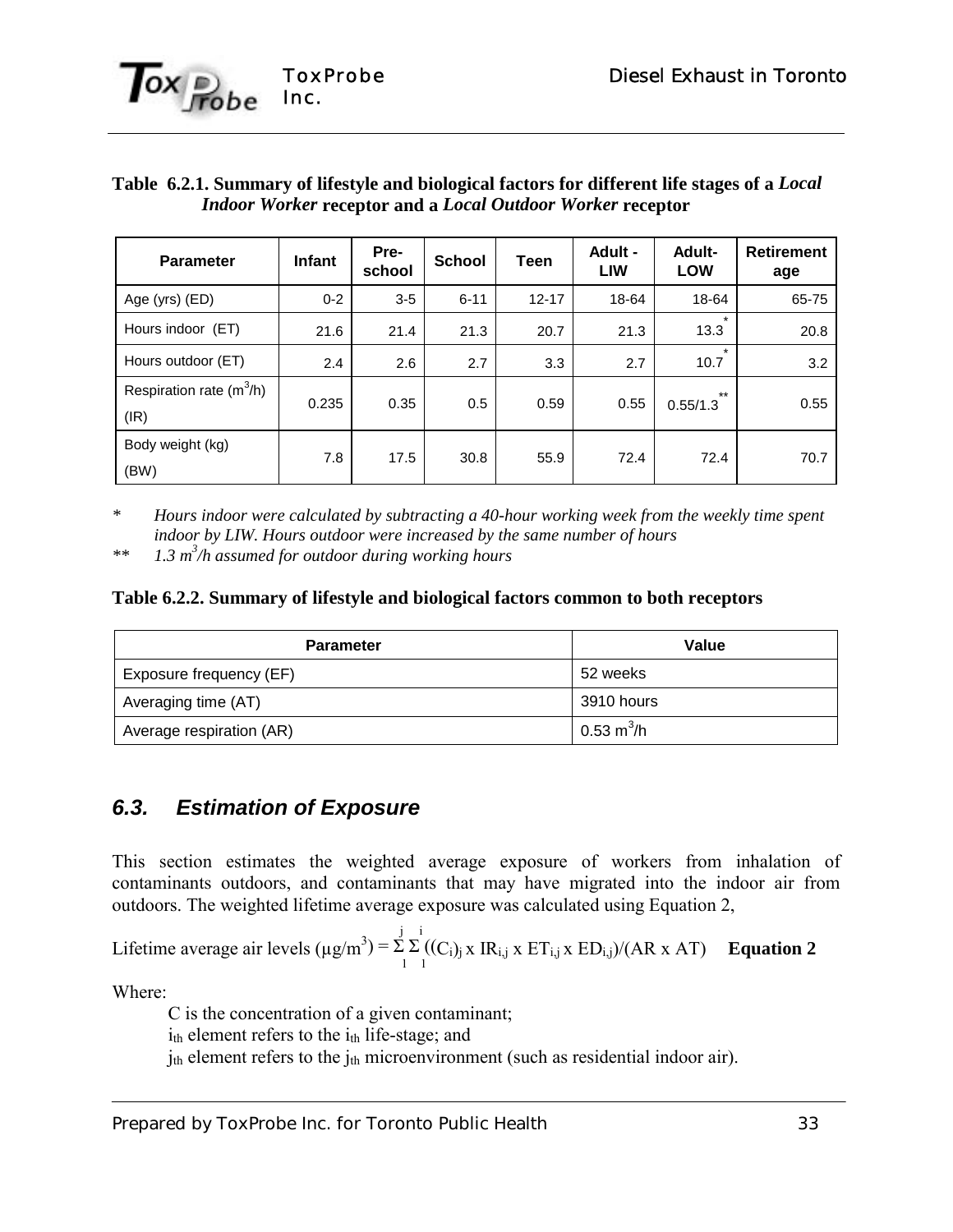

The parameters are defined in Tables 6.2.1. and 6.2.2. The results are presented in Tables 6.3.1. and 6.3.2.

The lifetime average air levels were calculated using estimated Toronto average pollutant air concentrations (Table 4.1.4.1) as well as the  $90<sup>th</sup>$  percentile pollutant air concentrations (described as reasonable maximum air concentration in Table 6.3.1. The calculations were conducted for three types of residents, those who reside in Toronto all of their lives (*lifetime*), those with average residency in Toronto (*9 years*) and those with reasonable maximum residency in Toronto (*30 years*).

|                |                       | <b>Based on Average air concentration</b> |                      | Based on Reasonable maximum air<br>concentration |                     |                      |
|----------------|-----------------------|-------------------------------------------|----------------------|--------------------------------------------------|---------------------|----------------------|
|                | Lifetime<br>residency | 9 year<br>residency                       | 30 year<br>residency | Lifetime<br>residency                            | 9 year<br>residency | 30 year<br>residency |
| 1,3-Butadiene  | 8.60E-03              | 1.03E-03                                  | $3.44E - 03$         | 1.61E-02                                         | 1.94E-03            | 6.46E-03             |
| Acetaldehyde   | 1.63E-01              | 1.96E-02                                  | $6.52E-02$           | 3.11E-01                                         | 3.73E-02            | 1.24E-01             |
| Acrolein       | 2.03E-03              | 2.44E-04                                  | 8.13E-04             | 3.97E-03                                         | 4.77E-04            | 1.59E-03             |
| Benzo[a]pyrene | 4.22E-07              | 5.06E-08                                  | 1.69E-07             | 6.73E-07                                         | 8.07E-08            | 2.69E-07             |
| Benzene        | 9.27E-03              | $1.11E-03$                                | 3.71E-03             | 1.49E-02                                         | 1.78E-03            | 5.94E-03             |
| Formaldehyde   | 1.45E-01              | 1.74E-02                                  | 5.79E-02             | 2.45E-01                                         | 2.94E-02            | 9.79E-02             |
| Diesel PM      | 3.36E-01              | 4.04E-02                                  | 1.35E-01             | 5.70E-01                                         | 6.84E-02            | 2.28E-01             |

### **Table 6.3.1. Estimated lifetime average inhalation exposure of Local Indoor Worker** receptor to selected contaminants derived from on-road diesel only (µg/m<sup>3</sup>)

**Table 6.3.2. Estimated lifetime average inhalation exposure of Local Outdoor Worker receptor to selected contaminants derived from on-road diesel only**  $(\mu g/m^3)$ 

|                |                       | <b>Based on Average air concentration</b> |                      | Based on Reasonable maximum air<br>concentration |                     |                      |
|----------------|-----------------------|-------------------------------------------|----------------------|--------------------------------------------------|---------------------|----------------------|
|                | Lifetime<br>residency | 9 year<br>residency                       | 30 year<br>residency | Lifetime<br>residency                            | 9 year<br>residency | 30 year<br>residency |
| 1.3-Butadiene  | 1.03E-02              | 1.24E-03                                  | 4.13E-03             | 1.94E-02                                         | 2.33E-03            | 7.76E-03             |
| Acetaldehyde   | 1.96E-01              | 2.35E-02                                  | 7.84E-02             | 3.73E-01                                         | 4.48E-02            | 1.49E-01             |
| Acrolein       | 2.44E-03              | 2.93E-04                                  | 9.77E-04             | 4.77E-03                                         | 5.73E-04            | 1.91E-03             |
| Benzo[a]pyrene | 5.07E-07              | 6.08E-08                                  | 2.03E-07             | 8.08E-07                                         | 9.70E-08            | 3.23E-07             |
| Benzene        | 1.11E-02              | 1.34E-03                                  | 4.46E-03             | 1.78E-02                                         | 2.14E-03            | 7.14E-03             |
| Formaldehyde   | 1.74E-01              | 2.09E-02                                  | 6.95E-02             | 2.94E-01                                         | 3.53E-02            | 1.18E-01             |
| Diesel PM      | 4.04E-01              | 4.85E-02                                  | 1.62E-01             | 6.84E-01                                         | 8.21E-02            | 2.74E-01             |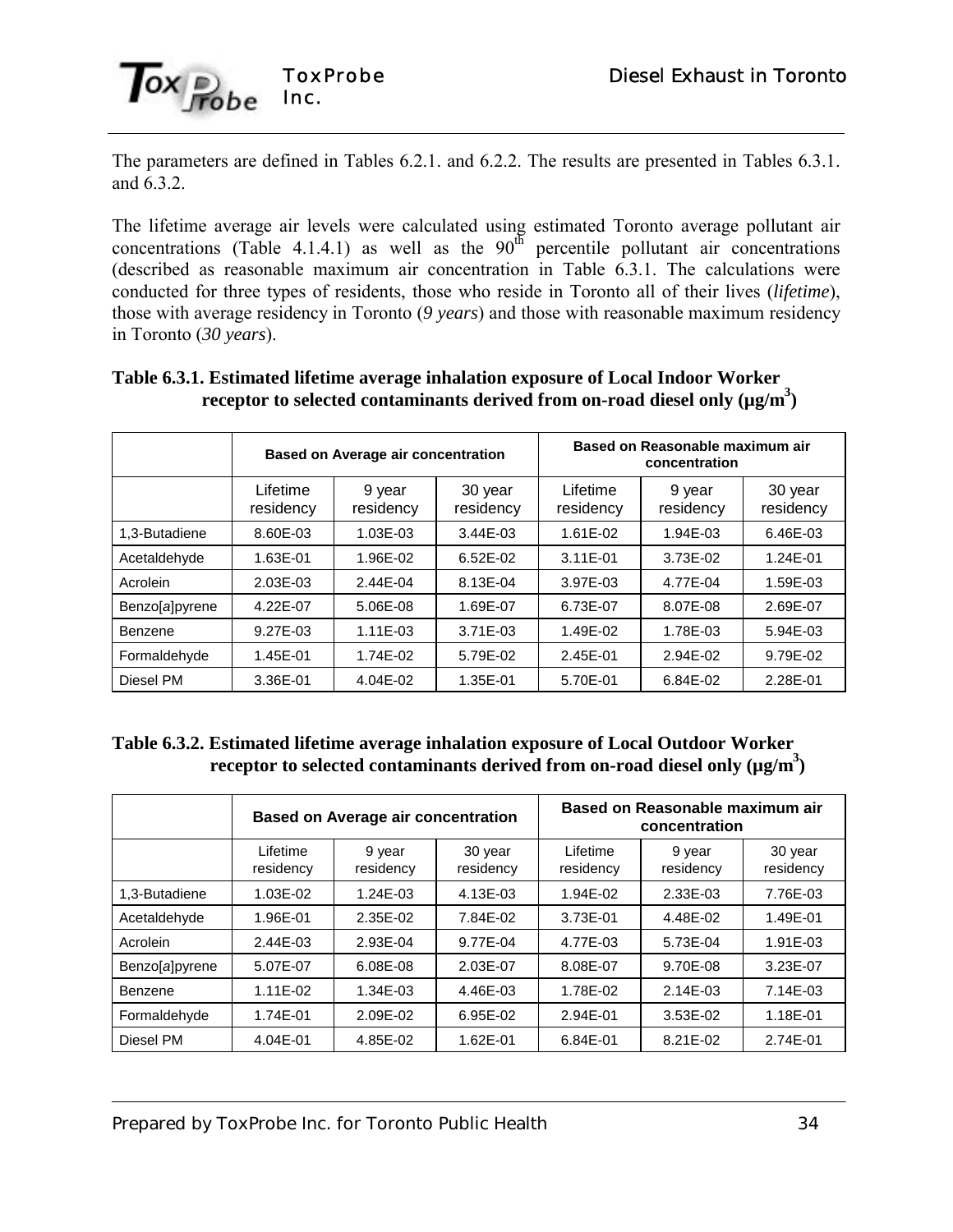

# **7. Risk Characterization**

Table 7.1 summarizes the estimated human health risk in Toronto from the exposure to on-road diesel emissions for the Local Indoor Worker. Table 7.3 contains comparable data for Local Outdoor Worker. Each table is divided into two parts. Method 1 estimates the health impact of on-road diesel vehicle emissions as an aggregated impact of selected contaminants present in the diesel exhaust. The aggregated impact is displayed in the row labeled *Total*. Method 2 uses DPM as a surrogate for the entire diesel exhaust. DPM levels are estimated as an indicator of the levels of the diesel exhaust as a whole. Accordingly, the DPM is assigned the potency of the entire diesel exhaust mixture.

In Tables 7.1 and 7.3, cancer risks are shown, and these values have been converted into exposure ratios (ER) in Tables 7.2 and 7.4. The exposure ratio was calculated as a ratio of the estimated risk and a risk of  $10^{-6}$  (one in a million), which most regulatory agencies consider tolerable. Non-cancer ER values are in columns 8 and 9 of Tables 7.2 and 7.4. Non-cancer ERs were calculated as ratios of weekly average levels (see Tables 6.3.1 and 6.3.2) and the corresponding RfCs.

Tables 7.1 and 7.3 show that Method 1 leads to a lower cancer risk estimate than Method 2 by about two orders of magnitude for both LIW and LOW. This is not an unexpected finding. Method 1 estimates the risk from only a few key components of the mixture, yet diesel exhaust contains many other contaminants not included in the assessment. In contrast, Method 2 is intended to estimate the health impact of the exhaust as a whole, thus taking into account all the contaminants in the mixture as well as any possible interactions among them.

It is recommended to regard the Method 1 estimate as a lower bound on the actual risk for diesel exhaust. Method 1 estimates of cancer risk are too low by themselves to be considered a cause for health concern. However, since the risk marginally exceeds one in a million level and since this estimate is treated as a lower bound on the actual risk, it is reasonable to conclude that diesel emissions pose cancer risk to Torontonians, although the risk may be relatively low. This recommendation is supported by the estimates based on Method 2 which suggest that diesel exhaust has a significant health impact on Torontonians although the potency estimate used in Method 2 is highly controversial (refer to the dose-response section of this report). It is not recommended to rely on the Method 2 results as the actual risk to Torontonians. It is recommended that these values be used for prioritizing or planning purposes only.

It is surprising that Method 1 produced higher estimates of non-cancer risk than Method 2 (Tables 7.2 and 7.4). However, the differences are not large. This was true for both LIW and LOW. Summation of ER values is not scientifically appropriate, even though it is often used in a regulatory setting in order to gain an overall picture of the magnitude of the health impact. As both methods lead to non-cancer risk estimates that are below the level of regulatory concern, it is recommended that the City focus its attention on cancer risk from diesel exhaust.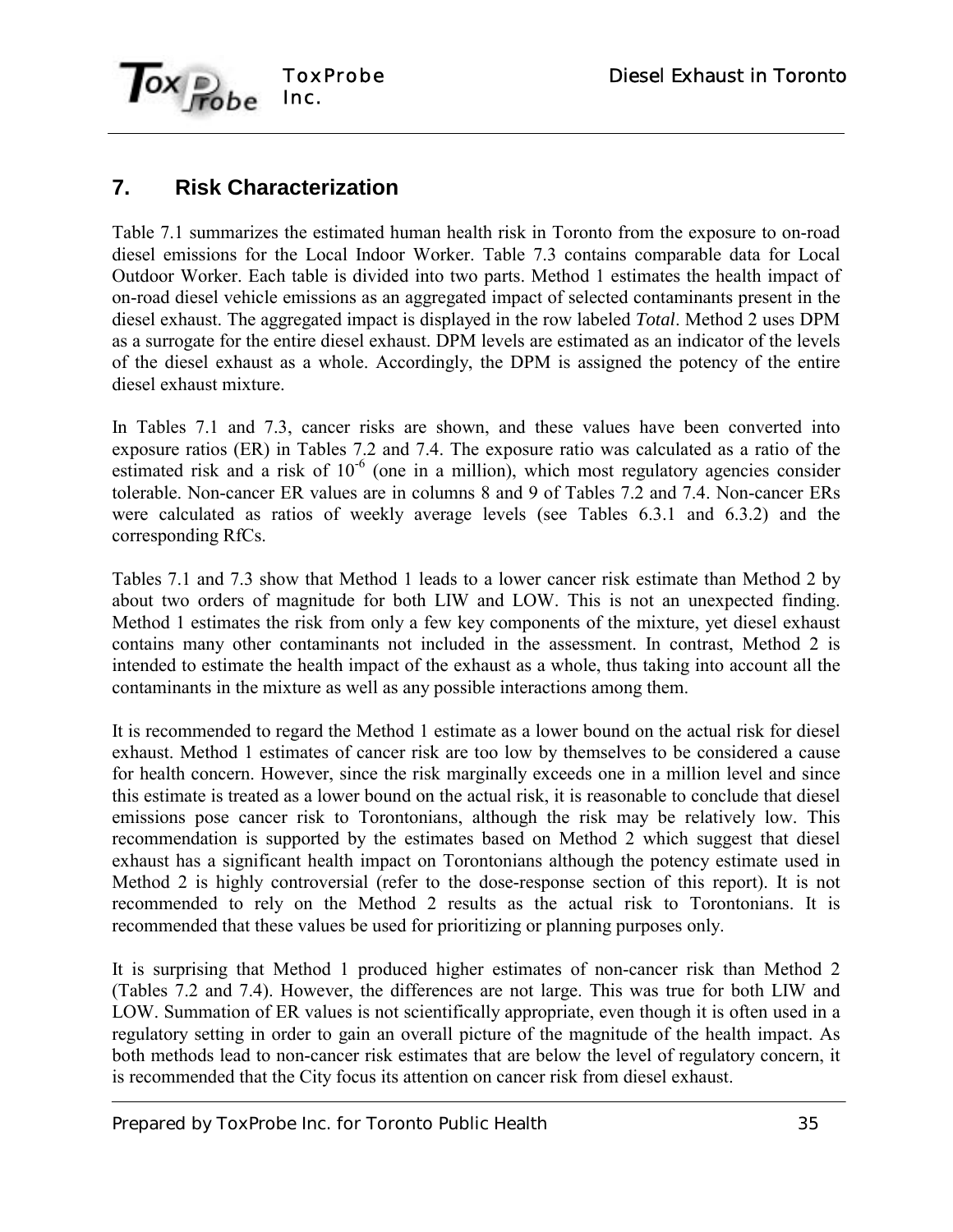#### **Table 7.1. Estimated human health risk from on-road diesel vehicle exhaust in Toronto – Local Indoor Worker**

|                                                                                  |                       | Based on Average air concentration |                      | Based on Reasonable maximum air<br>concentration |                     |                      |  |
|----------------------------------------------------------------------------------|-----------------------|------------------------------------|----------------------|--------------------------------------------------|---------------------|----------------------|--|
|                                                                                  | Lifetime<br>residency | 9 year<br>residency                | 30 year<br>residency | Lifetime<br>residency                            | 9 year<br>residency | 30 year<br>residency |  |
| Method 1: Aggregated health impact from selected components of diesel exhaust    |                       |                                    |                      |                                                  |                     |                      |  |
| 1,3-Butadiene                                                                    | $5.42E - 08$          | 6.50E-09                           | 2.17E-08             | 1.02E-07                                         | 1.22E-08            | 4.07E-08             |  |
| Acetaldehyde                                                                     | 3.59E-07              | 4.31E-08                           | 1.44E-07             | 6.83E-07                                         | 8.20E-08            | 2.73E-07             |  |
| Acrolein                                                                         |                       |                                    |                      |                                                  |                     |                      |  |
| <b>PAHs</b>                                                                      | 9.70E-09              | 1.16E-09                           | 3.88E-09             | 1.55E-08                                         | 1.86E-09            | 6.19E-09             |  |
| <b>Benzene</b>                                                                   | 3.80E-08              | 4.56E-09                           | 1.52E-08             | 6.09E-08                                         | 7.31E-09            | 2.44E-08             |  |
| Formaldehyde                                                                     | 4.05E-08              | 4.86E-09                           | 1.62E-08             | 6.85E-08                                         | 8.22E-09            | 2.74E-08             |  |
| Total                                                                            | 5.01E-07              | $6.02E-08$                         | 2.01E-07             | 9.30E-07                                         | 1.12E-07            | 3.72E-07             |  |
| Method 2: Impact using DPM as a surrogate for all contaminants in diesel exhaust |                       |                                    |                      |                                                  |                     |                      |  |
| Diesel PM                                                                        | 2.02E-04              | 2.42E-05                           | 8.07E-05             | 3.42E-04                                         | 4.10E-05            | 1.37E-04             |  |

#### **Table 7.2. Estimated exposure ratios – Local Indoor Worker**

| <b>EDMINICA CHPODILE I WEIGHT</b>                                             | Cancer - Based on Average air<br>concentration                                      |                     |                      | Cancer - Based on Reasonable<br>maximum air concentration |                     |                      | Non-cancer         |                               |
|-------------------------------------------------------------------------------|-------------------------------------------------------------------------------------|---------------------|----------------------|-----------------------------------------------------------|---------------------|----------------------|--------------------|-------------------------------|
|                                                                               | Lifetime<br>residency                                                               | 9 year<br>residency | 30 year<br>residency | Lifetime<br>residency                                     | 9 year<br>residency | 30 year<br>residency | Mean air<br>levels | Reason.<br>max. air<br>levels |
| Method 1: Aggregated health impact from selected components of diesel exhaust |                                                                                     |                     |                      |                                                           |                     |                      |                    |                               |
| 1,3-Butadiene                                                                 | $5.42E - 2$                                                                         | $6.50E-3$           | $2.17E-2$            | $1.02E - 1$                                               | $1.22E - 2$         | 4.07E-2              | 2.96E-2            | 5.56E-2                       |
| Acetaldehyde                                                                  | $3.59E-1$                                                                           | $4.31E - 2$         | 1.44E-1              | $6.83E-1$                                                 | 8.20E-2             | 2.73E-1              | $2.06E - 2$        | 3.92E-2                       |
| Acrolein                                                                      |                                                                                     |                     |                      |                                                           |                     |                      | 1.16E-1            | $2.26E - 1$                   |
| <b>PAHs</b>                                                                   | 9.70E-3                                                                             | 1.16E-3             | 3.88E-3              | $1.55E - 2$                                               | 1.86E-3             | $6.19E - 3$          |                    |                               |
| Benzene                                                                       | $3.80E - 2$                                                                         | 4.56E-3             | $1.52E - 2$          | $6.09E - 2$                                               | $7.31E-3$           | 2.44E-2              |                    |                               |
| Formaldehyde                                                                  | $4.05E - 2$                                                                         | 4.86E-3             | $1.62E - 2$          | $6.85E - 2$                                               | 8.22E-3             | 2.74E-2              |                    |                               |
| Total                                                                         | 5.01E-1                                                                             | $6.02E-2$           | $2.01E-1$            | 9.30E-1                                                   | $1.12E-1$           | 3.72E-1              | 1.66E-1            | 3.20E-1                       |
|                                                                               | Method 2: An impact using DPM as a surrogate for all contaminants in diesel exhaust |                     |                      |                                                           |                     |                      |                    |                               |
| Diesel PM                                                                     | $2.02E + 2$                                                                         | $2.42E+1$           | $8.07E+1$            | $3.42E + 2$                                               | $4.10E+1$           | $1.37E + 2$          | 2.73E-2            | 4.63E-2                       |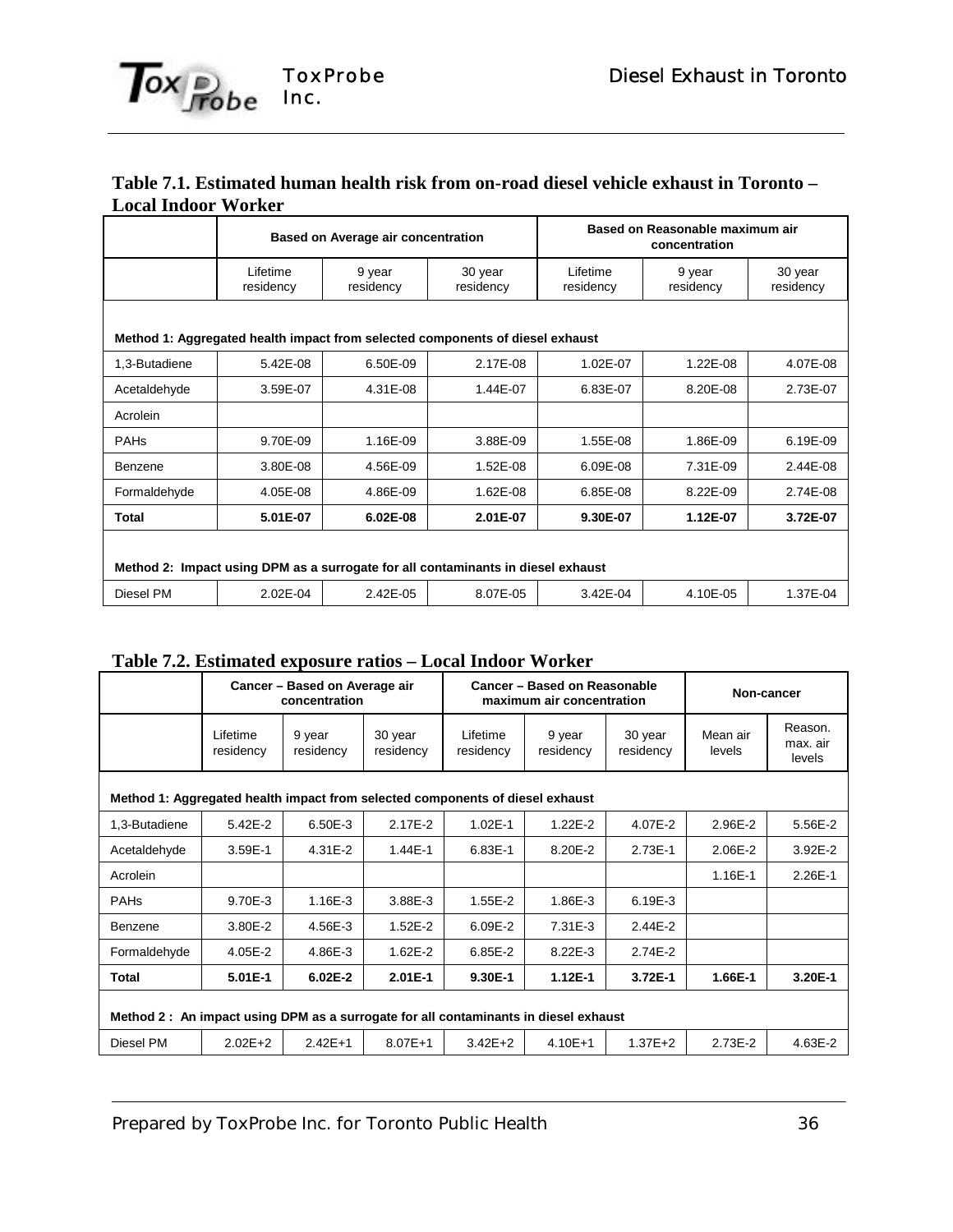#### **Table 7.3. Estimated human health risk from on-road diesel vehicle exhaust in Toronto – Local Outdoor Worker**

|                                                                                  |                       | <b>Based on Average air concentration</b> |                      | Based on Reasonable maximum air<br>concentration |                     |                      |  |
|----------------------------------------------------------------------------------|-----------------------|-------------------------------------------|----------------------|--------------------------------------------------|---------------------|----------------------|--|
|                                                                                  | Lifetime<br>residency | 9 year<br>residency                       | 30 year<br>residency | Lifetime<br>residency                            | 9 year<br>residency | 30 year<br>residency |  |
| Method 1: Aggregated health impact from selected components of diesel exhaust    |                       |                                           |                      |                                                  |                     |                      |  |
| 1,3-Butadiene                                                                    | $6.51E-08$            | 7.81E-09                                  | 2.60E-08             | 1.22E-07                                         | 1.47E-08            | 4.89E-08             |  |
| Acetaldehyde                                                                     | 4.31E-07              | 5.17E-08                                  | 1.72E-07             | 8.21E-07                                         | $9.85E-08$          | 3.28E-07             |  |
| Acrolein                                                                         |                       |                                           |                      |                                                  |                     |                      |  |
| <b>PAHs</b>                                                                      | 1.17E-08              | 1.40E-09                                  | 4.66E-09             | 1.86E-08                                         | $2.23E-09$          | 7.43E-09             |  |
| Benzene                                                                          | 4.57E-08              | 5.48E-09                                  | 1.83E-08             | 7.32E-08                                         | 8.78E-09            | 2.93E-08             |  |
| Formaldehyde                                                                     | 4.87E-08              | 5.84E-09                                  | 1.95E-08             | 8.23E-08                                         | 9.88E-09            | 3.29E-08             |  |
| Total                                                                            | 6.02E-07              | 7.22E-08                                  | 2.40E-07             | 1.12E-06                                         | 1.34E-07            | 4.47E-07             |  |
| Method 2: Impact using DPM as a surrogate for all contaminants in diesel exhaust |                       |                                           |                      |                                                  |                     |                      |  |
| Diesel PM                                                                        | 2.42E-04              | 2.91E-05                                  | 9.69E-05             | 4.11E-04                                         | 4.93E-05            | 1.64E-04             |  |

#### **Table 7.4. Estimated exposure ratios – Local Outdoor Worker**

|                                                                                     | Cancer - Based on Average air<br>concentration |                     |                      | Cancer - Based on Reasonable<br>maximum air concentration |                     |                      | Non-cancer            |                                   |
|-------------------------------------------------------------------------------------|------------------------------------------------|---------------------|----------------------|-----------------------------------------------------------|---------------------|----------------------|-----------------------|-----------------------------------|
|                                                                                     | Lifetime<br>residency                          | 9 year<br>residency | 30 year<br>residency | Lifetime<br>residency                                     | 9 year<br>residency | 30 year<br>residency | Mean<br>air<br>levels | Reason<br>. max.<br>air<br>levels |
| Method 1: Aggregated health impact from selected components of diesel exhaust       |                                                |                     |                      |                                                           |                     |                      |                       |                                   |
| 1,3-Butadiene                                                                       | $6.51E-2$                                      | 7.81E-3             | $2.60E - 2$          | $1.22E - 1$                                               | 1.47E-2             | 4.89E-2              | $3.54E - 2$           | $6.64E - 2$                       |
| Acetaldehyde                                                                        | 4.31E-1                                        | 5.17E-2             | $1.72E-1$            | $8.21E - 1$                                               | $9.85E - 2$         | 3.28E-1              | 2.46E-2               | 4.68E-2                           |
| Acrolein                                                                            |                                                |                     |                      |                                                           |                     |                      | 1.38E-1               | 2.70E-1                           |
| <b>PAHs</b>                                                                         | 1.17E-2                                        | 1.40E-3             | 4.66E-3              | 1.86E-2                                                   | $2.23E-3$           | $7.43E-3$            |                       |                                   |
| Benzene                                                                             | 4.57E-2                                        | 5.48E-3             | 1.83E-2              | 7.32E-2                                                   | 8.78E-3             | $2.93E-2$            |                       |                                   |
| Formaldehyde                                                                        | 4.87E-2                                        | $5.84E - 3$         | 1.95E-2              | 8.23E-2                                                   | 9.88E-3             | 3.29E-2              |                       |                                   |
| Total                                                                               | $6.02E-1$                                      | 7.22E-2             | 2.40E-1              | $1.12E + 0$                                               | 1.34E-1             | 4.47E-1              | 1.98E-1               | 3.83E-1                           |
| Method 2: An impact using DPM as a surrogate for all contaminants in diesel exhaust |                                                |                     |                      |                                                           |                     |                      |                       |                                   |
| Diesel PM                                                                           | $2.42E + 2$                                    | $2.91E+1$           | $9.69E + 1$          | $4.11E + 2$                                               | $4.93E+1$           | $1.64E + 2$          | 3.26E-2               | $5.52E - 2$                       |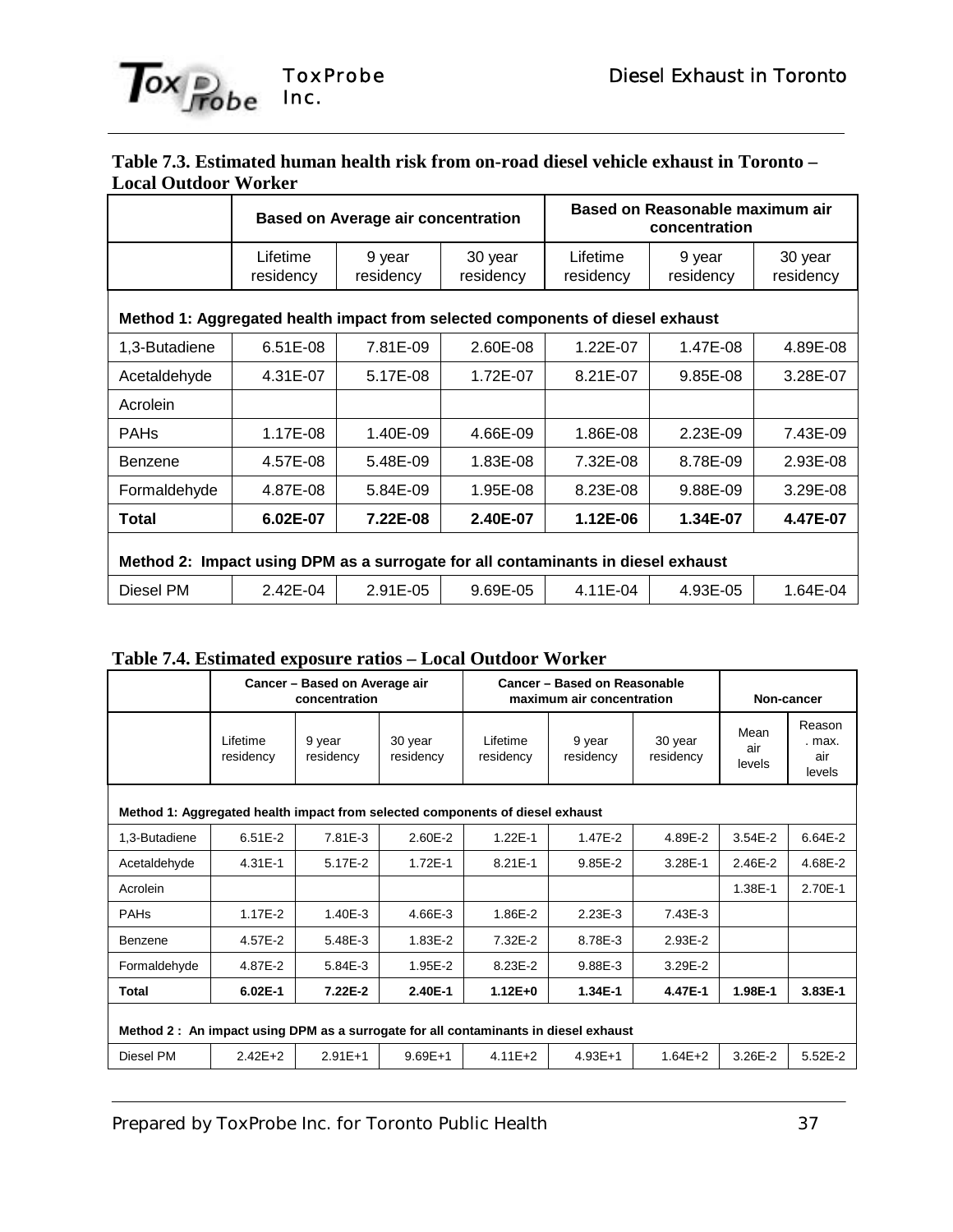

The results of Method 1 suggest that the aldehydes, especially acetaldehyde, account for a greater proportion of the overall health risk than other high-profile contaminants (benzene, PAHs, 1,3 butadiene). There is good agreement between the Toronto ambient contaminant levels and the average levels in US urban counties (see Table 4.1.3.3), and thus the findings are not specific to Toronto. PAHs are the most potent carcinogen among those considered in this study (see Table 5.1), but they contribute relatively little to the overall health risk due to diesel exhaust. In contrast, acetaldehyde is present in diesel exhaust in relatively high concentrations and thus it appears to have higher impact than other contaminants. Despite these apparent results, it is not recommended to place great weight on this relative contribution to health risk, because a relatively small change in the potency estimates could substantially alter the relative contribution from the various components of the exhaust mixture. Differences in potency of less than an order of magnitude are quite common among major regulatory agencies, and would alter substantially the relative contribution of individual contaminants to the overall risk of the whole mixture.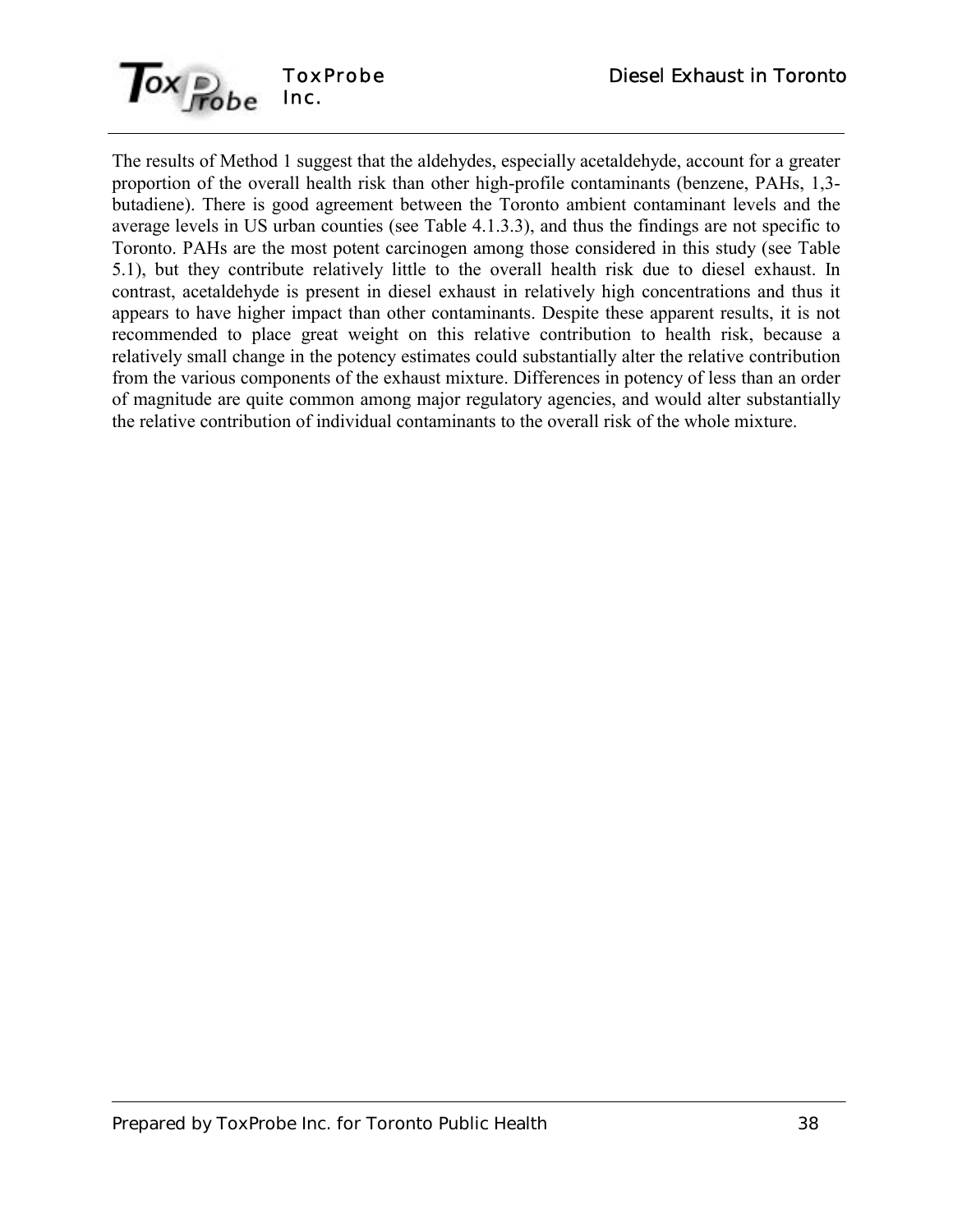

# **8. Uncertainty Assessment**

General concepts of uncertainty were discussed in Section 3.2.5. The overall uncertainty of this assessment is the aggregate of the uncertainties associated with each step of the assessment. One source of uncertainty is related to the estimate of the proportion of Toronto ambient air concentration that is attributable to diesel exhaust. As discussed in Section 4.2, the data which are available for many parts of the US and which would improve the reliability of the assessment are not available for Toronto. As a result, this assessment had to rely on making a comparison with the US data, in order to estimate the contribution of diesel exhaust to the level of selected contaminants in Toronto air. Another important source of uncertainty is associated with the estimation of diesel exhaust potency, which is discussed in detail in Section 5. At present the potency estimate used in this assessment should be seen as controversial. Method 1, which involves the summation of health risk of individual components present in diesel exhaust is also associated with uncertainty, because only a subset of contaminants present in the exhaust has been included in the study.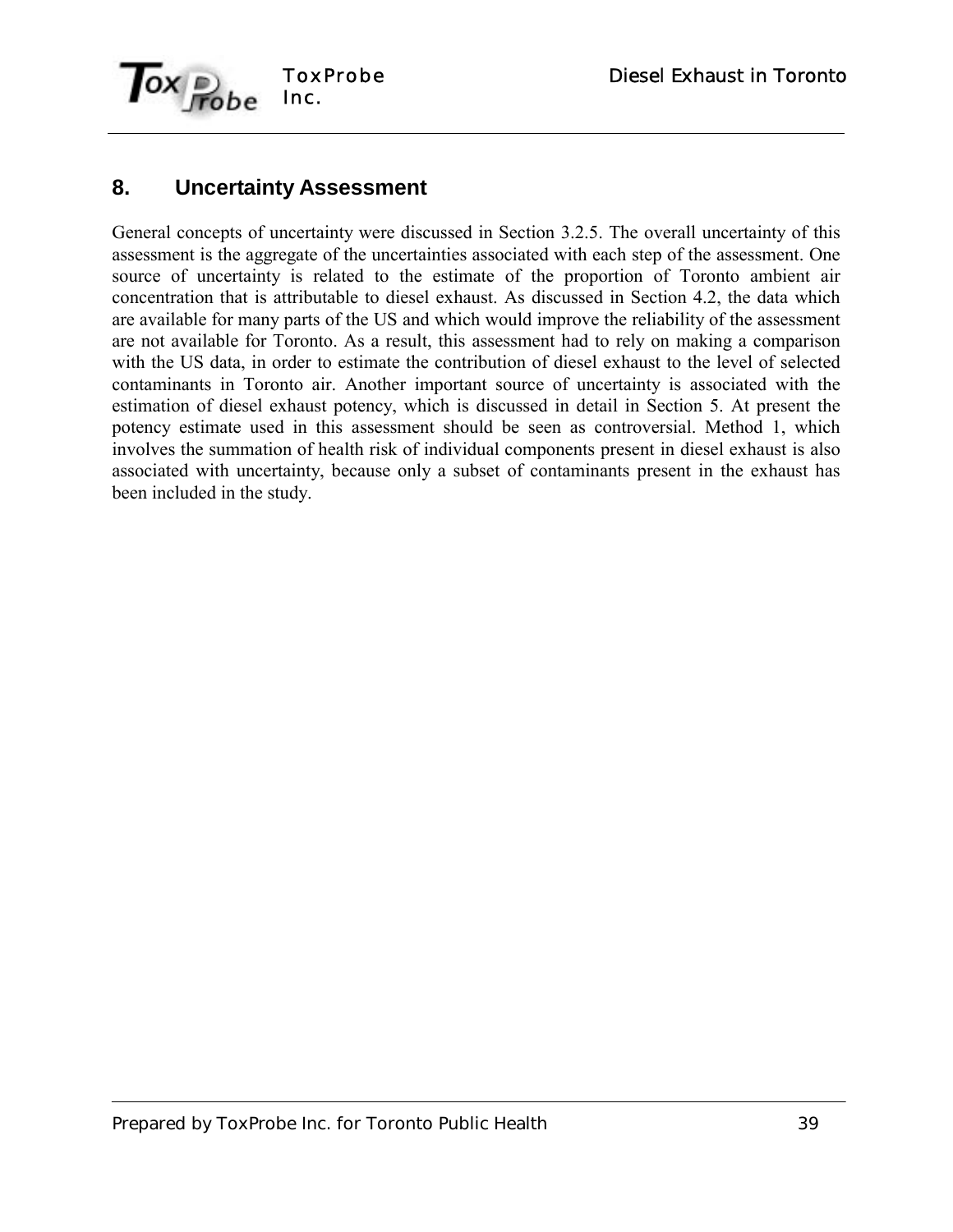

# **9. Comments on California's Mates II Study**

One of the requirements of the request for proposals was to review the MATES II (Multiple Air Toxics Exposure Study II) study (AQMD, 1999) and its implications for Toronto. The available report does not contain detailed technical information, which would allow full reconstruction of the risk assessment process. Section 9.1 provides a general summary of the study and Section 9.2 discusses some key strengths and limitations of the study and its implication for Toronto.

# *9.1. Summary of the Mates Study*

The MATES II study was undertaken to identify the air toxics of most concern in the Greater Los Angeles Area. Monitoring was based on two monitoring programs: 10 fixed sites which monitored over a one-year period and a complementary microscale study in which samples were collected for one month at each of 14 additional locations. The microscale sites were selected to reflect potential localized influences of toxic-emitting sources near residential neighborhoods. The MATES study thus built a comprehensive detailed emissions inventory, which spatially allocated emissions from gasoline service stations, perchloroethylene dry cleaning operations and chrome-plating operations, and diesel emissions from on-road and off-road sources. The monitoring data were augmented by and compared to the results obtained by dispersion modeling.

The carcinogenic potency of selected compounds was based on the estimates of both the USEPA and the California Environmental Protection Agency (CalEPA). The contaminants selected for the assessment are listed in Table 9.1.1. The actual potencies (unit risks) selected were not provided.

The authors of MATES II made the following conclusions:

- The average carcinogenic risk in the Basin (Los Angeles area) is about 1.4E-3. Mobile sources (e.g., cars, trucks, trains, ships, aircraft, etc.) represent the greatest contributor. About 70% of all risk is attributed to diesel particulate emissions; about 20% to other toxics associated with mobile sources (including benzene, butadiene, and formaldehyde); about 10% of all risk is attributed to stationary sources (which include industries and other certain businesses such as dry cleaners and chrome-plating operations).
- There are strong seasonal variations in the levels of toxic air contaminants, primarily for those pollutants associated with mobile sources. Elemental carbon (a surrogate for diesel particles), benzene, and butadiene all have seasonal peaks in the late fall and winter months. Lowest levels are observed during the spring and summer months.
- Modeled results are similar to the results of the monitoring studies, but the modeled levels generally underestimate measured values.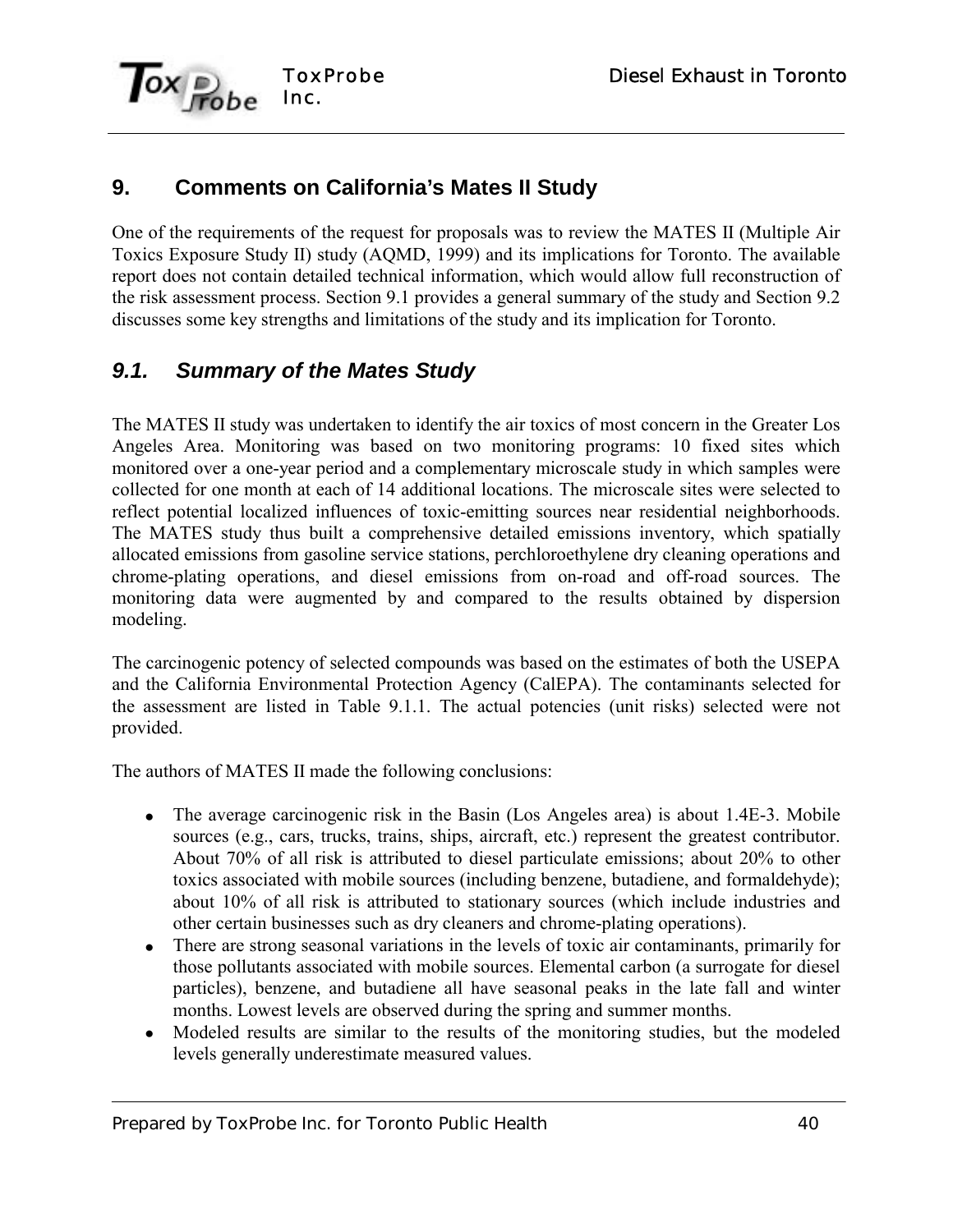

| Formaldehyde     |
|------------------|
| Acetaldehyde     |
| Acetone          |
| Arsenic          |
| Chromium         |
| Lead             |
| <b>Nickel</b>    |
| Cobalt           |
| Copper           |
| Manganese        |
| Phosphorous      |
| Selenium         |
| Silica           |
| Silver           |
| Zinc             |
| <b>PAHs</b>      |
| Elemental carbon |
|                  |

### **Table 9.1.1. Contaminants monitored in the MATES II study**

### *9.2. Discussion of MATES II Study*

There are many reasons why the MATES study is not directly comparable to this study for Toronto.

- Geographic and climatic conditions in the Los Angeles area and Toronto are quite different.
- MATES II is based on and includes extensive monitoring and modeling components and similar data are not available for Toronto. With an emissions inventory similar to the one available to MATES II, a more sophisticated and reliable assessment could have been possible for Toronto.
- For the assessment of the impact of diesel emissions, MATES II relies on the California potency estimate of DPM. As discussed in the dose-response section of the report, this assessment is highly controversial.
- It appears that there is an error in the MATES II study in the assessment of the cancer risk from diesel emissions. The exposure of railroad workers in the epidemiological study, on the basis of which the diesel potency was estimated, was expressed in terms of DPM as an indicator. It is important to remember, however, that the exposure was also to other contaminants, including benzene, 1,3-butadiene and formaldehyde. The contribution of these contaminants to the overall carcinogenic potency of diesel exhaust in the railroad study was not separated from the contribution of DPM. As a result, the DPM serves as an indicator for all other components of diesel exhaust and assumes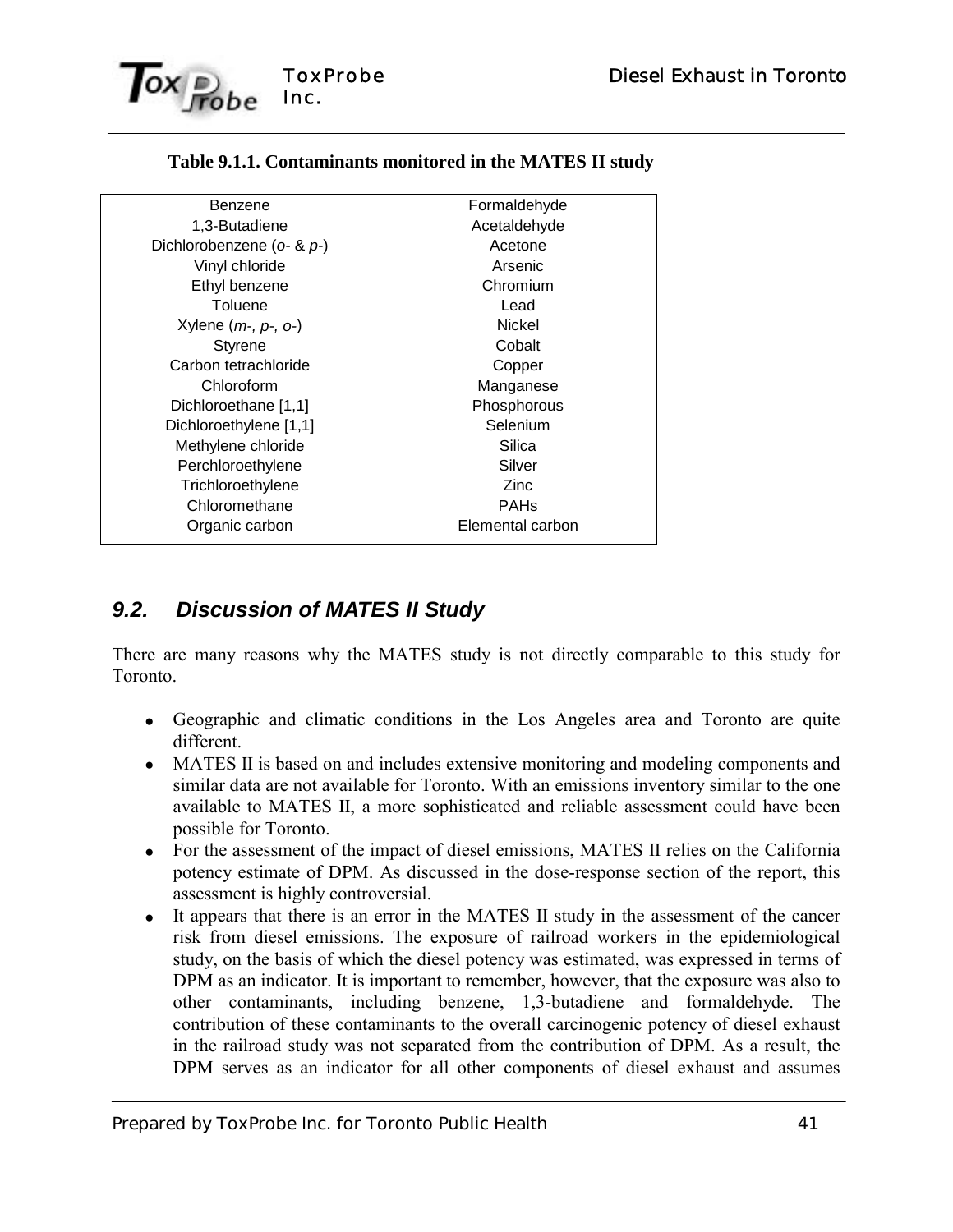

aggregate potency of the whole mixture. However, in the MATES II study, the risk from diesel exhaust was determined by adding risk represented by DPM indicator to the potency of individual quantified components of diesel exhaust. This double counting has raised the risk from diesel exhaust considerably.

 It is very problematic to assign a specific percentage of health risk to a particular contaminant, because even relatively small differences in potency (such as 5 fold) would completely alter the percentage of the risk attributable to particular contaminants. Such differences in potency estimates are common among regulatory agencies and reflect uncertainties in the estimation of potencies. For example, the USEPA estimates of cancer potency for benzene exposure span almost a 4-fold range. Thus the estimated contribution of benzene to the cancer risk of the mixture would change significantly if one uses the two extremes of potency range in the calculation.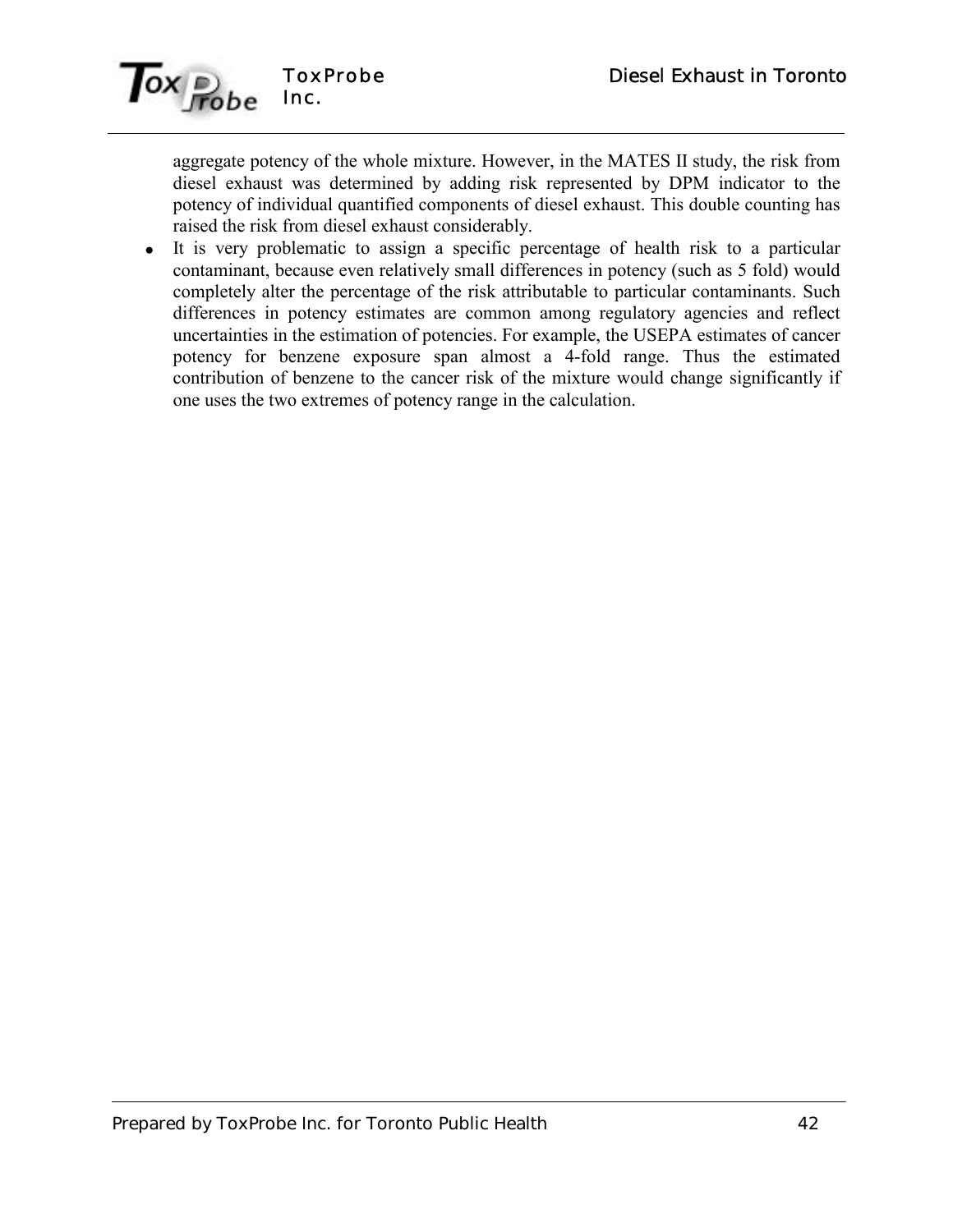

# **10. Environmental Defense Fund (EDF) Ranking**

In it's July 12, 2001 news release, EDF estimated that in the US, *<sup><i>exhaust from diesel engines*</sup> *accounts for 78% of the total added cancer risk in outdoor air from all hazardous air pollutants combined, based on U.S. Environmental Protection Agency (EPA) data…The analysis is based on a massive EPA study, which provides detailed estimates of the levels of 41 top hazardous air pollutants in every community in the U.S. EPA's previous version did not include information on diesel particulate emissions."*

No details about the process by which EDF calculated the risk could be found on the Scorecard site (http://www.scorecard.org) or the EDF site (http://www.environmentaldefense.org). As there are no details with regards to how the results were obtained, it is difficult to comment. However, it must be assumed that EDF used the California EPA's estimate of potency of diesel particulate in order to estimate risk. As discussed earlier in this report, the California potency estimate may be based on unsatisfactory epidemiological data and the estimate has not gained general acceptance in the scientific community. As discussed in the context of the Mates II study, small differences in the estimates of potency could have a large effect on the estimated contribution to the overall risk.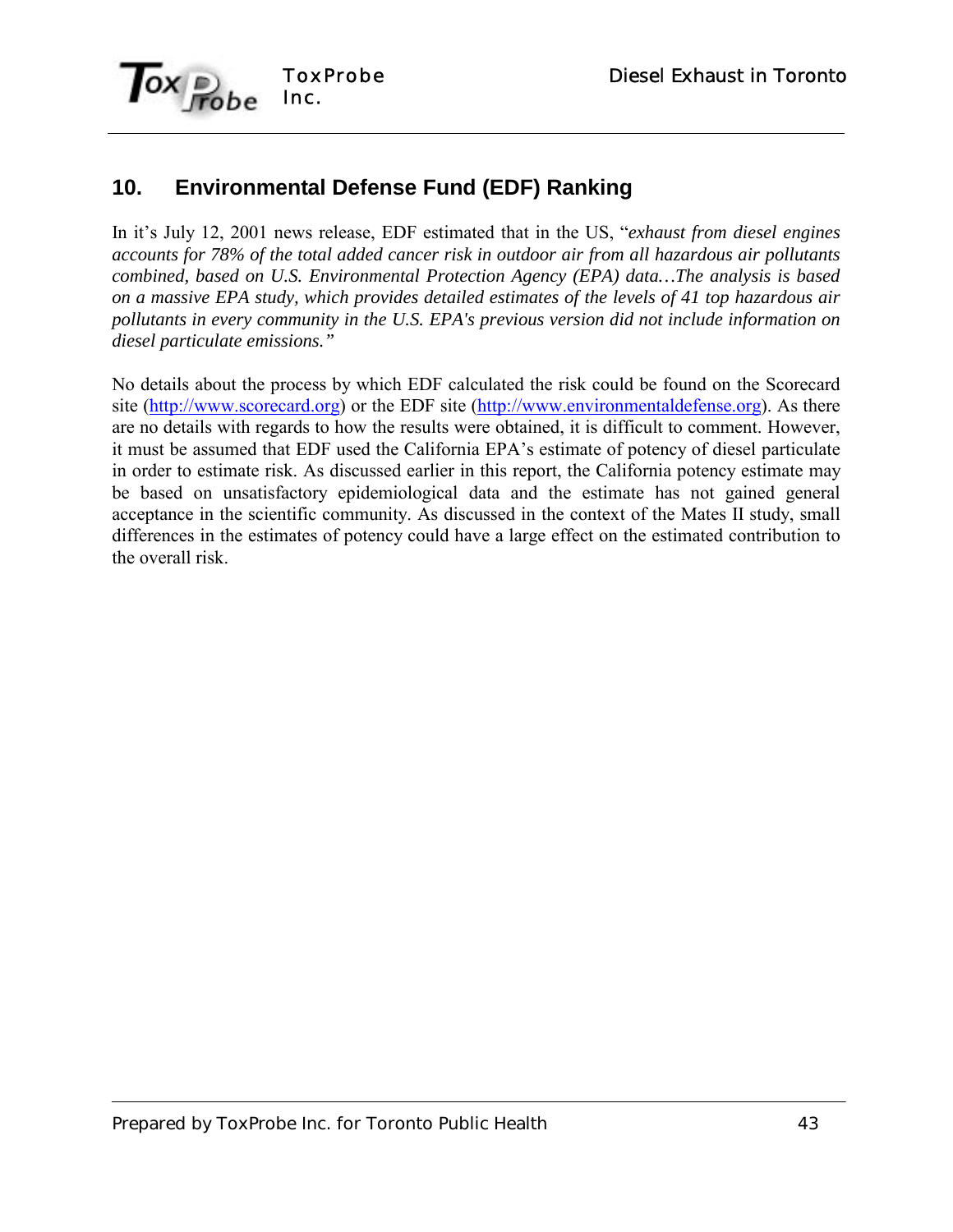

## **11. Conclusions**

Overall, the risk from diesel exhaust cannot be assessed reliably at this point. This is in part due to limitations in the monitoring and modeling of contaminants in Toronto air. Based on the available data, the levels of air contaminants in Toronto are similar to the typical levels found in the US urban areas.

Diesel exhaust is recognized as a carcinogen and a number of contaminants present in the diesel exhaust are carcinogenic. Furthermore, diesel exhaust is released at ground level and close to where people live and work, thus the exposure is expected to be significant.

There is considerable uncertainty associated with the assessment of the toxicity of diesel emissions. The approach used by the California EPA, based on the use of diesel particulate as an indicator for the whole exhaust appears promising as a concept, but the estimate of potency has not been universally accepted and it should be seen as controversial. An alternate approach, based on summation of risk attributable to selected individual contaminants found in the exhaust, led to significantly lower estimates of risk than the estimates based on the diesel particulate as an indicator.

The risks calculated by Method 1 (summation of individual risks) are below the level of concern (a risk of 1 in a million, 1E-6). Occasional minor exceedances of risk of 1E-6 are not significant. The non-cancer effects were also estimated to be below the level of concern using each of the two methods. Since diesel exhaust contains many more contaminants than those tested in this assessment, the risk calculated by summing the risk from individual contaminants (Method 1) is considered to be the lower bound on the actual risk.

The cancer risk calculated using Method 2 (diesel particulate as an indicator for diesel exhaust) resulted in higher risk levels. For both typical residents of Toronto (LIW) and the outdoor workers (LOW), the risk was between 1 in 10 000 to 1 in 100 000 (1E-5 to 1E-4). It should be stressed again, that the latter calculations based on Method 2 utilize a potency estimate that is controversial. It is therefore strongly recommended not to over-interpret these results. It may not be appropriate to use them to estimate the number of people in Toronto likely to be affected by diesel or to estimate the percentage of cancer risk from Toronto air that is attributable to diesel vehicles. Rather, it may be prudent to use the data as an indication that diesel vehicles may have a significant impact on Toronto air and to develop policies to minimize the impact.

It is also important to note that some studies, such as California's MATES II or Environmental Defense Fund's analysis, probably utilize the California potency factor for diesel exhaust. Other problems are likely and are described above. It is therefore recommended not to assume that the conclusions from these studies are necessarily applicable to Toronto.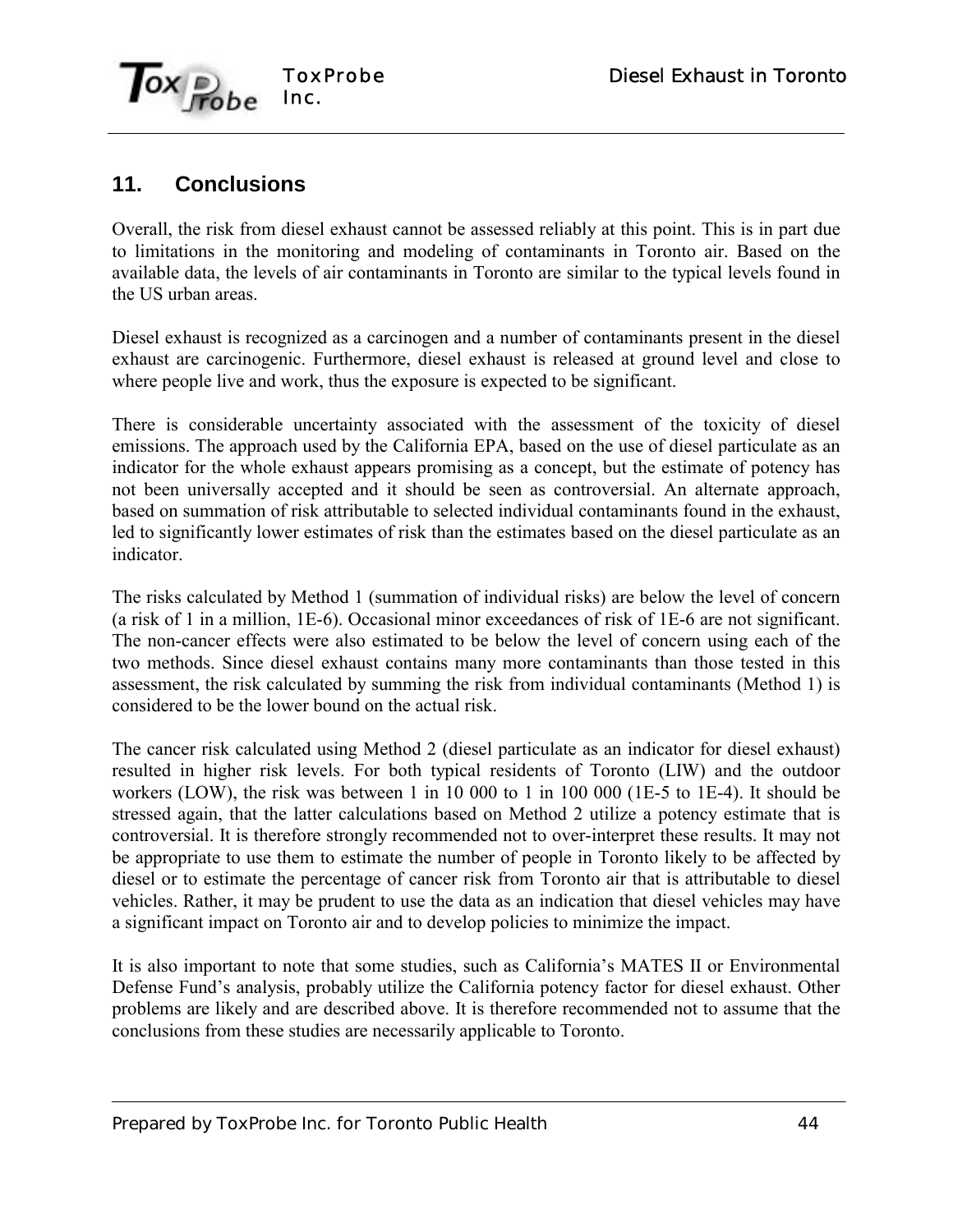

### **12. References**

AQMD (Air Quality Management District), 1999. Multiple Air Toxics Exposure Study – MATES II (Final Report) (http://www.aqmd.gov/smog/)

Brightwell, J., Fouillet, X., Cassano-Zoppi, A-L., Gatz, R. and Duchosal, F., 1986. Neoplastic and functional changes in rodents after chronic inhalation of engine exhaust emissions. In: Ishinishi, N., Koizumi, A., McClellan, R.O. and Stöber, W., eds. Carcinogenic and mutagenic effects of diesel engine exhaust. Amsterdam, Elsevier, pp. 471-485.

CalEPA, 1998a. Proposed Identification of Diesel Exhaust as a Toxic Air Contaminant. Part A: Exposure Assessment. As Approved by the Scientific Review Panel on April 22, 1998. California Environmental Protection Agency.

CalEPA, 1998b. Proposed Identification of Diesel Exhaust as a Toxic Air Contaminant. Part B: Health Risk Assessment For Diesel Exhaust May 1998. California Environmental Protection Agency, Office of Environmental Health Hazard Assessment, Air Toxicology and Epidemiology Section. (http://www.arb.ca.gov/regact/diesltac/diesltac.htm)

Canadian Environmental Protection Act (CEPA), 1994. Priority Substances List Assessment Report. Polycyclic Aromatic Hydrocarbons. Health Canada and Environment Canada, Ottawa, Ontario.

Canadian Environmental Protection Act 1999 (CEPA), 2000a. Priority Substances List Assessment Report. 1,3-Butadiene. (Revised August 2000). Health Canada and Environment Canada. Ottawa, Ontario.

Canadian Environmental Protection Act 1999 (CEPA), 2000b. Priority Substances List Assessment Report. Acetaldehyde. May 2000. Health Canada and Environment Canada. Ottawa, Ontario.

Canadian Environmental Protection Act 1999 (CEPA), 2000c. Priority Substances List Assessment Report. Acrolein. May 2000. Health Canada and Environment Canada. Ottawa, Ontario.

Canadian Environmental Protection Act 1999 (CEPA), 2000d. Priority Substances List Assessment Report. Formaldehyde. July 2000. (Draft) Health Canada and Environment Canada. Ottawa, Ontario.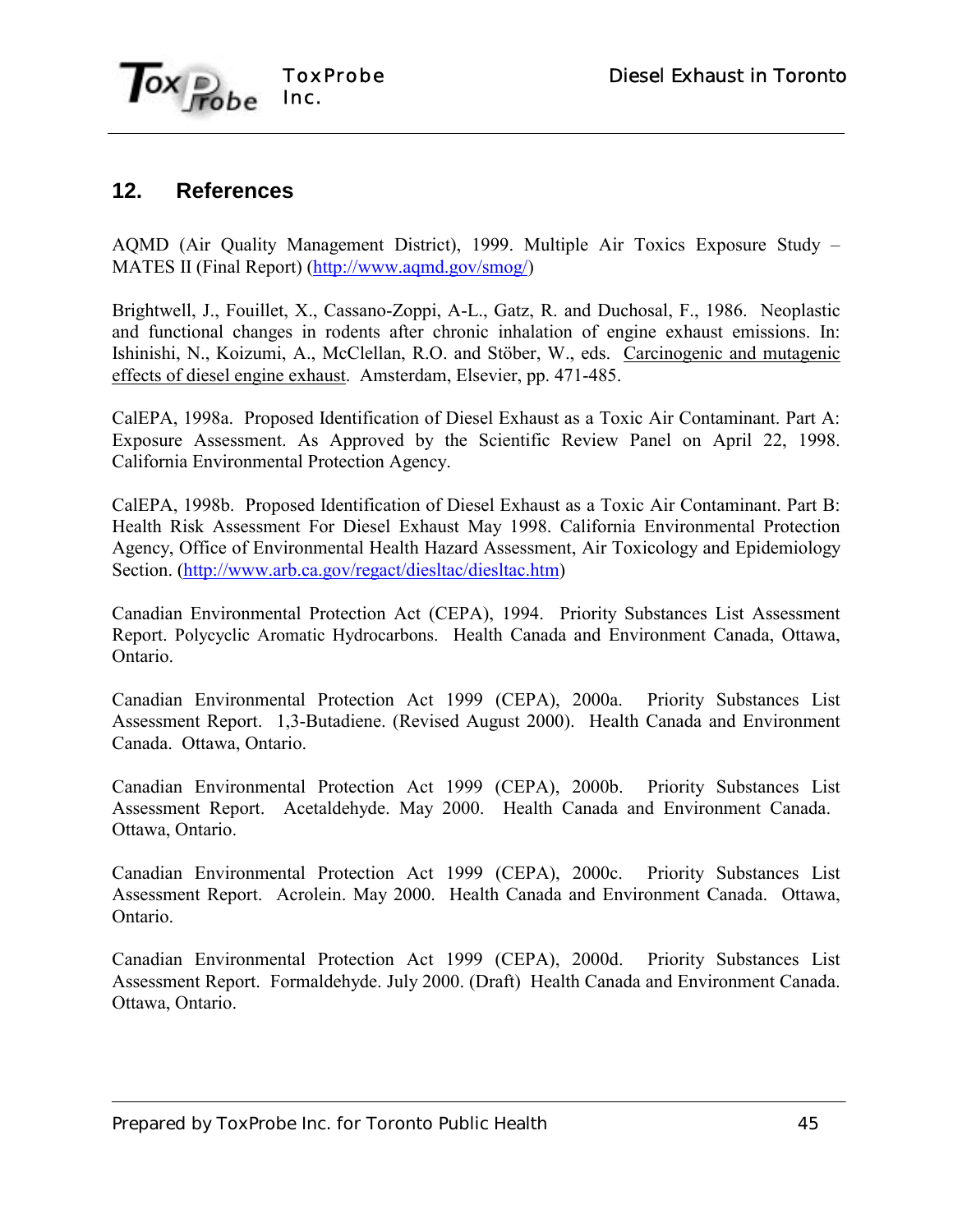

CEPA/FPAC Working Group, 1998. National Ambient Air Quality Objectives For Particulate Matter. Part 1: Science Assessment Document. Health Canada and Environment Canada. Ottawa, Ontario.

Dann, T. 1999. Ambient Air Measurements of Benzene in Canada (1989-1998) Environment Canada. Report no. AAQD 99-1. January 1999.

Eastern Research Group, 2000. Documentation for The 1996 Base Year National Toxics Inventory for Onroad Sources. Eastern Research Group, Inc. for U.S. Environmental Protection Agency. June 2, 2000.

Garshick, E., Schenker, M.B., Munoz, A. *et al*. 1987. A case-control study of lung cancer and DE exposure in railroad workers. Am. Rev. Respir. Dis. 135: 1242-1248.

Garshick, E., Schenker, M.B., Munoz, A. *et al*. 1988. A retrospective cohort study of lung cancer and DE exposure in railroad workers. Am. Rev. Respir. Dis. 137: 820-825.

HEI (Health Effects Institute), 1999. Diesel Emissions and Lung Cancer: Epidemiology and Quantitative Risk Assessment. A Special Report of the Institute's Diesel Epidemiology Expert Panel. June 1999. (http://www.healtheffects.org/pubs-recent.htm#Special%20Reports)

Heinrich, U., Fuhst, R., Rittinghausen, S., Creutzenberg, O., Bellmann, B., Koch, W. and Levsen, K., 1995. Chronic inhalation exposure of Wistar rats, and two different strains of mice to diesel engine exhaust, carbon black and titanium dioxide. Inhal. Toxicol. 7: 533-556.

Ishinishi, N., Kuwabara, N., Nagase, S., Suzuki, T., Ishiwata, S. and Kohno, T., 1986. Longterm inhalation studies on effects of exhaust from heavy and light duty diesel engines on F344 rats. In: Ishinishi, N., Koizumi, A., McClellan, R.O. and Stöber, W., eds. *Carcinogenic and mutagenic effects of diesel engine exhaust*. Amsterdam, Elsevier, pp. 329-348.

Ishinishi, N. *et al.*, 1988. Long-term inhalation experiments on DE. In: DE and health risks: results of the HERP studies. Tsukuba, Ibaraki, Japan: Japan Automobile Research Institute, Inc., Research 34 Committee for HERP Studies: 11-84.

Laudan, L., 1994. The Book of Risks. New York: John Wiley and Sons, Inc.

Mauderly, J.L., Jones, R.K., Griffith, W.C., Henderson, R.F. and McClellan, R.O., 1987. Diesel exhaust is a pulmonary carcinogen in rats exposed chronically by inhalation. Fundam. Appl. Toxicol. 9: 208-221.

MOE (Ministry of the Environment), 1997. Scientific Criteria Document for Multimedia Standards Development. Polycyclic Aromatic Hydrocarbons (PAH). Part1: Hazard Identification and Dose-Response Assessment. Ministry of the Environment, Toronto, Ontario.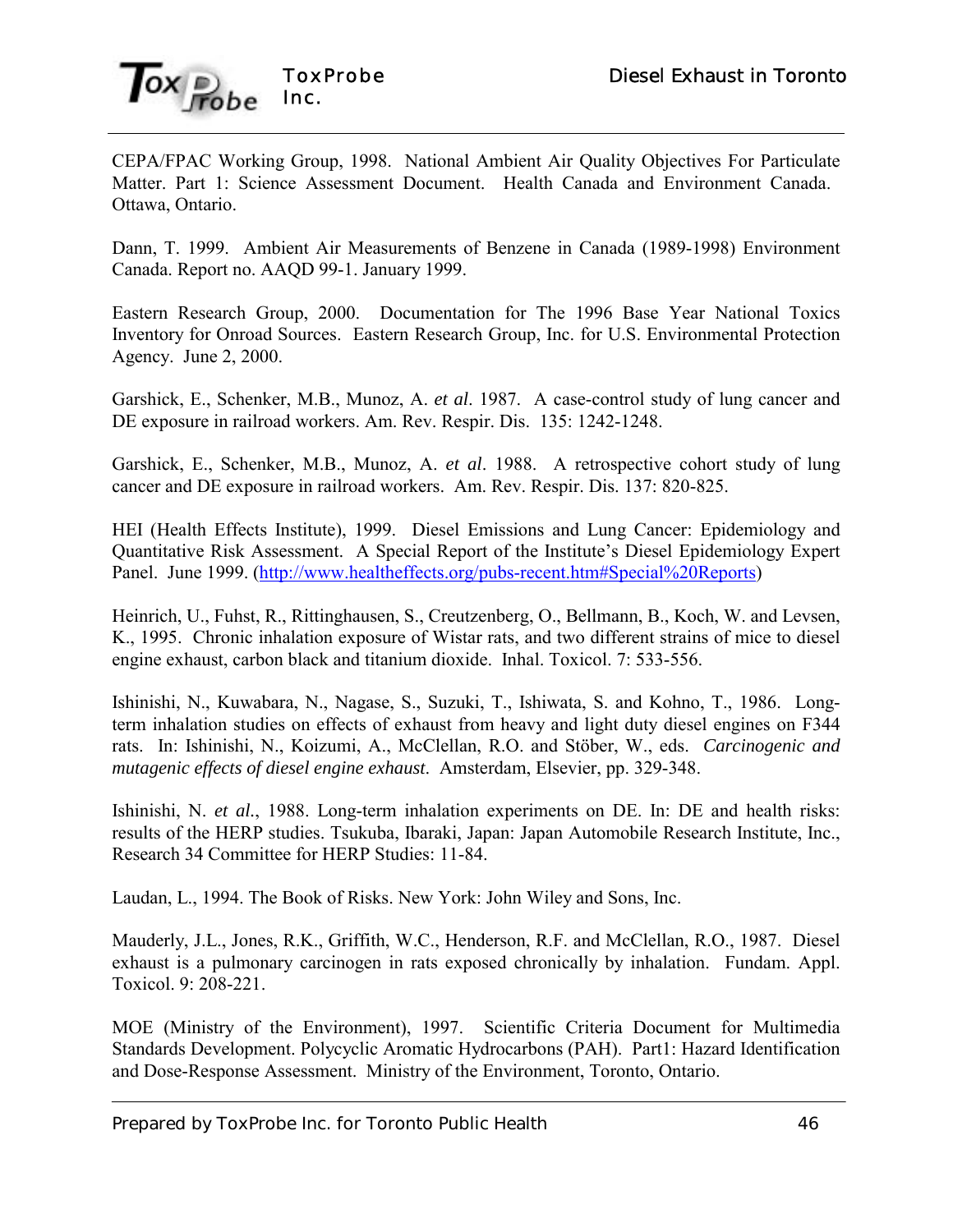

SAB (Science Advisory Board), 2000. Health Assessment Document for Diesel Emissions. EPA 600/8-90/057D. EPA-SAB-CASAC-00-004, July 4. (http://www.epa.gov/sab/fiscal00.htm)

Steenland, N.K., Silverman, D.T., Hornung, R.W., 1990. Case-control study of lung cancer and truck driving in the Teamsters Union. Am. J. Publ. Health. 80: 670-674.

Steenland, K., Deddens, J. and Stayner, L., 1998. DE and lung cancer in the trucking industry: exposure-response analysis and risk assessment. Am. J. Ind. Med. 34: 220-228.

U.S. EPA, 1991. Formaldehyde risk assessment update: Final draft, June 11, 1991. U.S. Environmental Protection Agency, Office of Toxic Substances, Washington DC. 154 p. + appendices.

USEPA, 1993. Motor Vehicle-Related Air Toxics Study. April 1993. EPA 420- R-93-005. http://www.epa.gov/otaq/toxics.htm

USEPA, 1996. Air quality criteria for particulate matter. Volume 1, April 1996. EPA 600/P-95/001aF.

USEPA, 1997a. Exposure Factors Handbook. Volume I. General Factors. United States Environment Protection Agency, Office of Research and Development, Washington, DC. EPA/600/P95/002Fa, August 1997.

USEPA, 1997b. Exposure Factors Handbook. Volume II. Food Ingestion Factors. United States Environment Protection Agency, Office of Research and Development, Washington, DC. EPA/600/P95/002Fb, August 1997.

USEPA, 1997c. Exposure Factors Handbook. Volume III. Activity Factors. United States Environment Protection Agency, Office of Research and Development, Washington, DC. EPA/600/P95/002Fc, August 1997.

USEPA, 1997d. IRIS Database, Acetaldehyde. Last updated 1997.

USEPA, 1997e. IRIS Database, Acrolein. Last updated 1997.

USEPA, 1998. Health Risk Assessment of 1,3-Butadiene. External Review Draft. National Center for Environmental Assessment, Office of Research and Development, U.S. Environmental Protection Agency, Washington, D.C.

USEPA, 1999a. Analysis of the Impacts of Control Programs on Motor Vehicle Toxics Emissions and Exposure in Urban Areas and Nationwide. Volume I. November 1999. EPA420- R-99-029.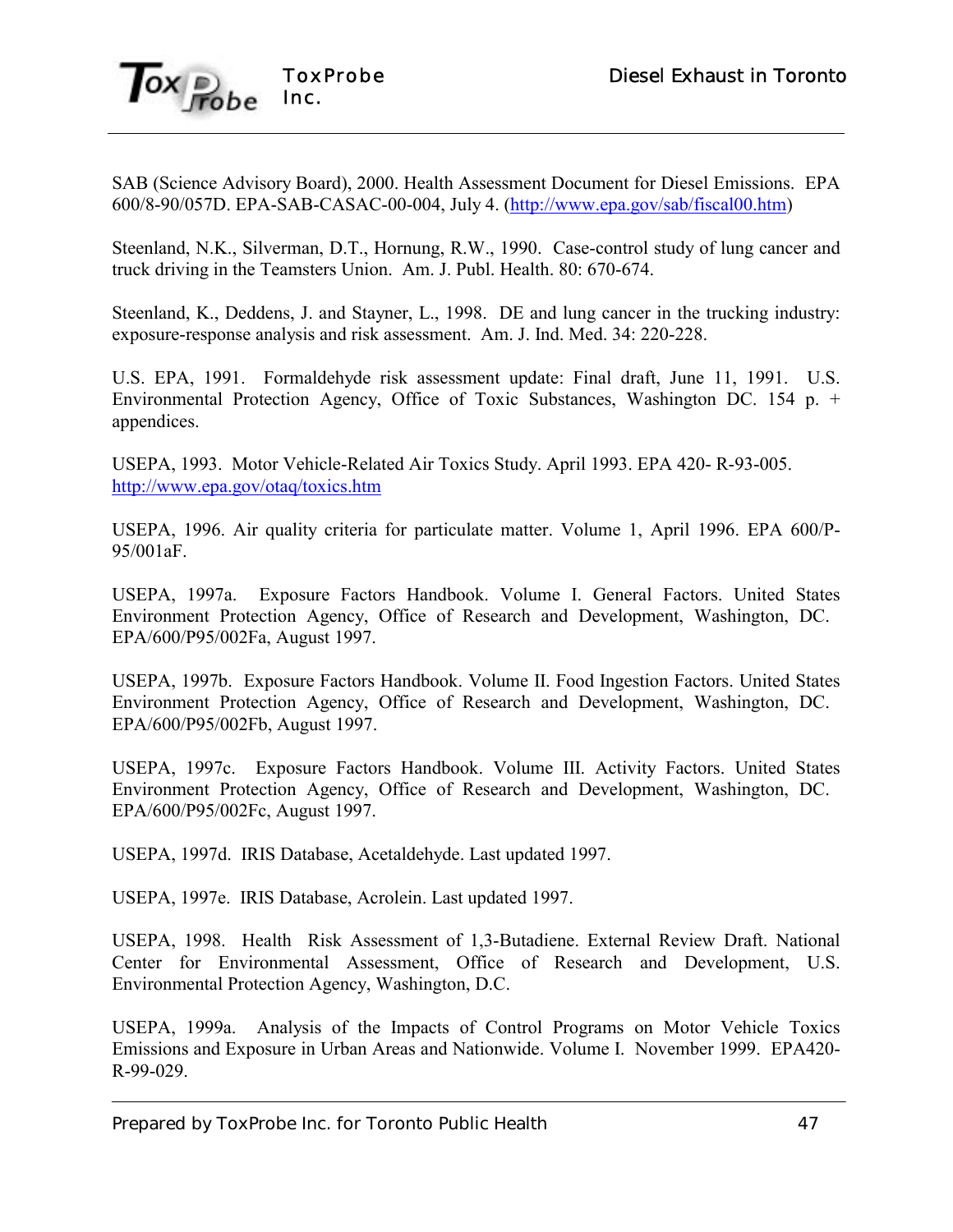

USEPA, 1999b. Analysis of the Impacts of Control Programs on Motor Vehicle Toxics Emissions and Exposure in Urban Areas and Nationwide. Volume II. November 1999. EPA420-R-99-030.

USEPA, 2000a. Health Assessment Document for Diesel Exhaust. SAB Review Draft. July 2000. EPA/600/8-90/057E. (http://www.epa.gov/ncea/dieslexh.htm)

USEPA, 2000b. Technical Support Document: Control of Emissions of Hazardous Air Pollutants from Motor Vehicles and Motor Vehicle Fuels. December 2000. U.S. Environmental Protection Agency. EPA420-R-00-023.

USEPA, 2000c. IRIS Database, Benzene. Last updated 2000.

USEPA, 2001. National-Scale Air Toxics Assessment. Results: Modeled Ambient Concentration. Data Tables. (http://www.epa.gov/ttn/uatw/nata/tablconc.html)

WHO (World Health Organization), 1996. Environmental Health Criteria Series No. 171. Diesel Fuel and Exhaust Emissions.

WHO, 1999. Air Quality Guidelines. World Health Organization. (http://www.who.int/peh/air/Airqualitygd.htm)

Yu, C.P. and Yoon, K.J., 1990. Retention modeling of diesel exhaust particles in rats and humans. Research Report No. 40. Health Effects Institute, Cambridge, MA.

Yu, C.P., Yoon, K.J. and Chen, Y.K., 1991. Retention modeling of DE particles in rats and humans. J. Aerosol. Med. 4: 79-115.

Zaebst, D., Clapp, D., Blade, L. *et al*. 1991. Quantitative determination of trucking industry workers' exposures to diesel particles. Am. Ind. Hyg. Assoc. J. 52:.529-541.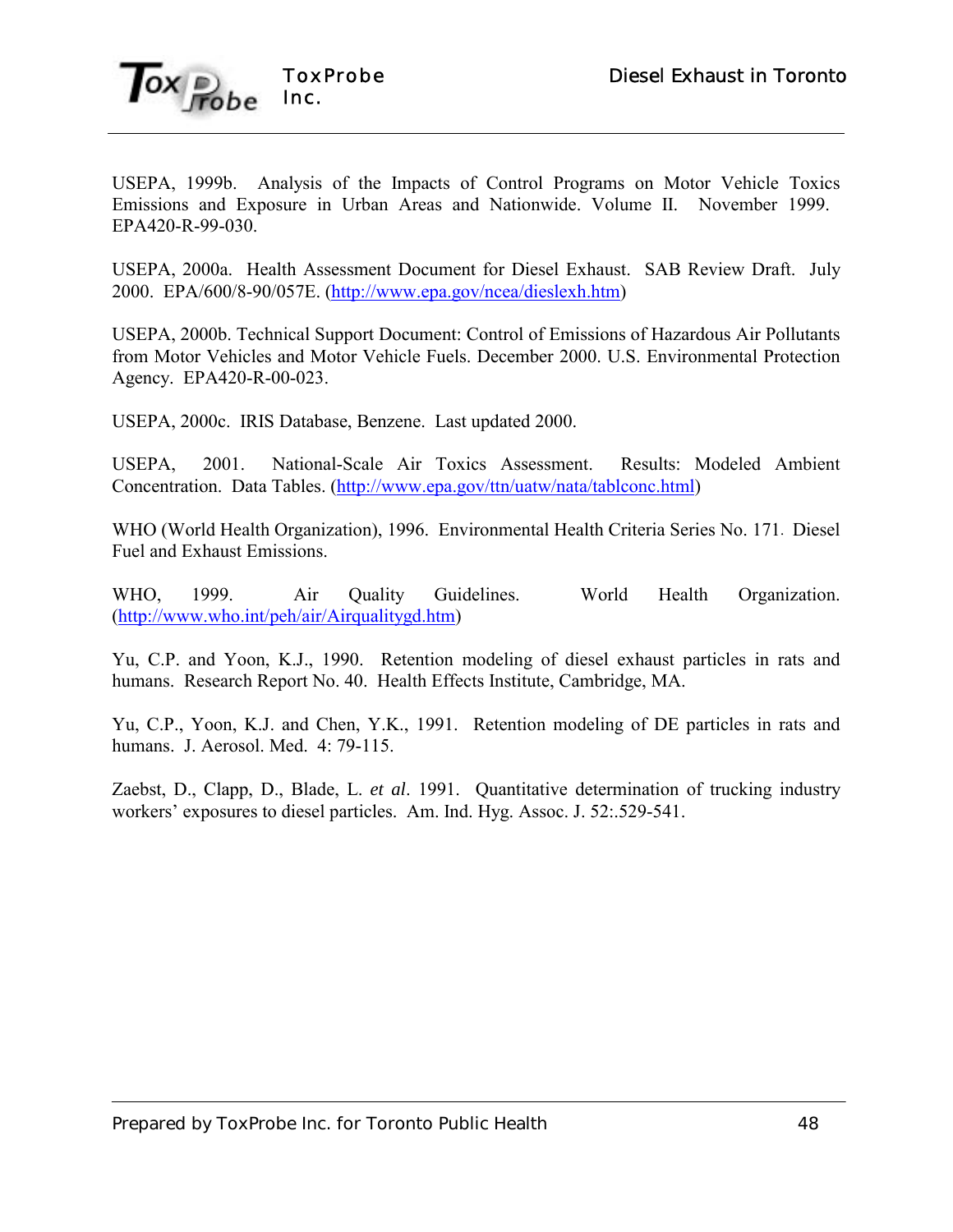

# **13. Definition of Terms (from USEPA)**

#### **Diesel Particulate Matter:**

Diesel Particulate Matter (DPM) is a mixture of particles that is a component of diesel exhaust. EPA has recently proposed listing diesel exhaust as a mobile source air toxic due to the cancer and non-cancer health effects associated with exposure to whole diesel exhaust. The USEPA believes that exposure to whole diesel exhaust is best described, as many researchers have done over the years, by diesel particulate concentrations.

#### **Major sources:**

As defined in the US Clean Air Act, major sources are those stationary facilities that emit or have the potential to emit 10 tons of any one toxic air pollutant, or 25 tons of more than one toxic air pollutant, per year.

#### **Non-road mobile sources:**

Mobile sources not found on roads and highways (e.g., airplanes, trains, lawn mowers, construction vehicles, farm machinery).

#### **On-road mobile sources:**

Vehicles found on roads and highways (e.g., cars, trucks, buses).

#### **Urban:**

According to the USEPA in its analysis supporting the Integrated Urban Air Toxics Strategy, a county was considered "urban" if, based on 1996 data, it either includes a metropolitan statistical area with a population greater than 250,000 or the U.S. Census Bureau designates more than 50 percent of the population as "urban". This definition does not necessarily apply for any regulatory or implementation purpose.

### **Area and other sources:**

Include sources that generally have smaller emissions on an individual basis than "major sources" and are often too small or ubiquitous in nature to be inventoried as individual sources. "Area sources" include facilities that have air toxics emissions below the major source threshold as defined in the air toxics sections of the US Clean Air Act and thus emit less than 10 tons of a single toxic air pollutant or less than 25 tons of multiple toxic air pollutants in any one year. Area sources include smaller facilities, such as dry cleaners. "Other sources" include sources such as wildfires and prescribed burns that may be more appropriately addressed by other programs rather than through regulations developed under certain air toxics provisions (section 112 or 129) in the Clean Air Act. For example, wildfires and prescribed burning are being addressed through the burning policy agreed to by the Interim Federal Wildland Policy.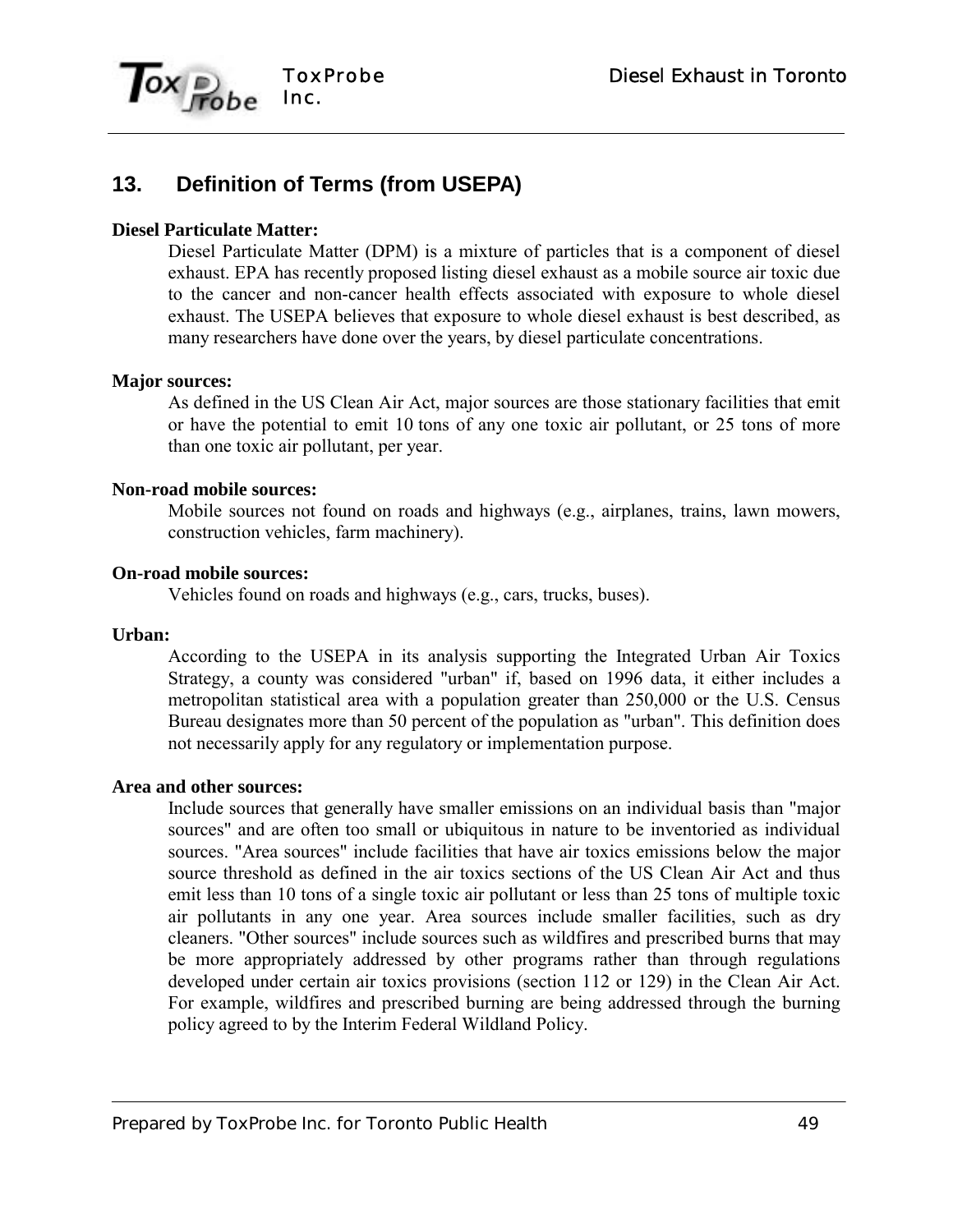

#### **Background concentrations:**

In this context, the USEPA uses background concentrations to mean the contributions to outdoor air toxics concentrations resulting from natural sources, persistence in the environment of past years' emissions and long-range transport from distant sources. Background concentrations could be levels of pollutants that would be found in 1996 even if there had been no recent manmade emissions. To accurately estimate outdoor concentrations, it is necessary to account for the background concentrations by adding them to the modeled concentrations. In this assessment, except for diesel PM, background concentrations are based on values identified in the Cumulative Exposure Project (a study which estimated 1990 ambient concentrations of air toxics). From that study, EPA used background concentration values reported in the technical literature for 13 of the air toxic pollutants, and for the rest the EPA assumed a value of zero. For diesel PM, instead of using monitored air quality data to estimate background concentrations, a modeling-based approach was used.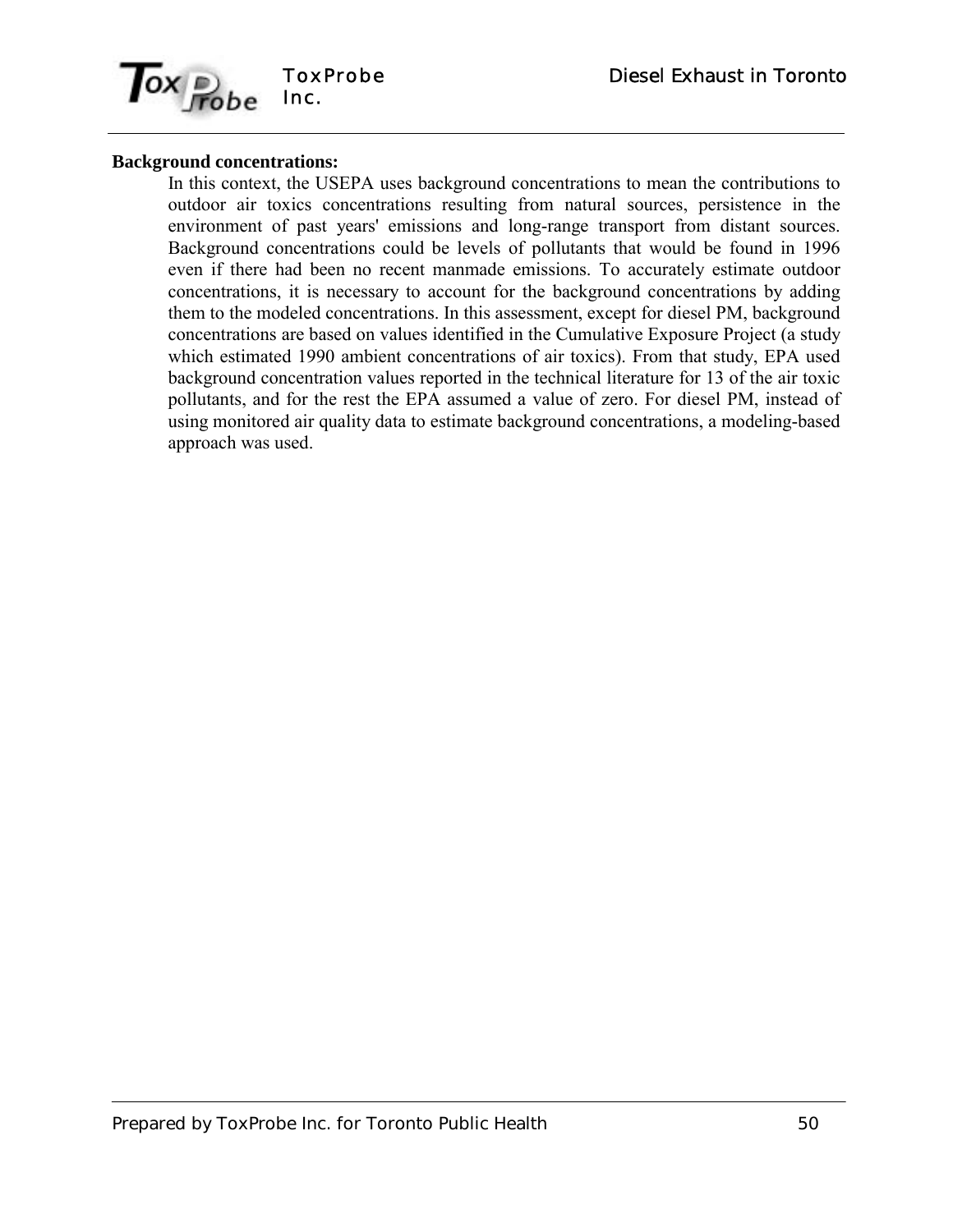

# **Appendix – Properties of Diesel Emissions**

### **A fact sheet prepared by ToxProbe**

*Diesel exhaust is a complex mixture of gases and fine particles that are emitted by internal combustion engines using diesel oil as fuel. The gaseous component of diesel exhaust is similar to the combustion products of other fuels. Although the adverse effects of diesel emissions are due both to the gaseous and particulate components, the toxicity of diesel exhaust is often expressed in relation to its particulate component. Several agencies have classified diesel exhaust as a carcinogen.*

*In North America, the diesel engine is used mainly in trucks, buses, agricultural and other offroad equipment, locomotives, and ships. The chief advantages of the diesel engine over the gasoline engine are its fuel economy and durability. Diesel engines, however, emit more particulate matter per mile driven compared with gasoline engines of a similar weight class. Over the past decade, modifications of diesel engine components have substantially reduced particle emissions.*

*Appendix A refers to diesel exhaust only, and not to diesel fuel oil, which also needs to be considered when estimating the risk from the use of diesel vehicles and other diesel engines.*

### *Physico-Chemical Properties*

*Complete and incomplete combustion of fuel in diesel engines results in a complex mixture of gases and particles composed of hundreds of organic and inorganic compounds. The physical and chemical characteristics of diesel exhaust are dependent on many factors such as the composition of the fuel, the characteristics of the engine and the conditions under which the diesel is burned. This section provides an overview of the different components of diesel exhaust. Table A1 lists the major constituents of diesel exhaust.*

*There are several toxic gaseous components in diesel exhaust. The primary one is formaldehyde, which makes up 65%-80% of the aldehyde emissions. The other main aldehydes present are acetaldehyde and acrolein. The gaseous portion also includes benzene, 1,3-butadiene, carbon monoxide, polyaromatic hydrocarbons (PAHs), and nitro-PAHs. Dioxin compounds have also been detected in trace quantities. Dioxins from diesel exhaust account for 1.2% of total annual dioxin emissions in the US.*

*Diesel particulate matter (DPM) is the particle-phase of substances emitted in diesel exhaust. It refers to both the primary emissions and the secondary particles that are formed by atmospheric processes. Primary diesel particles are considered fresh after being emitted and undergo ageing (oxidation, nitration, or other chemical and physical changes) in the atmosphere.*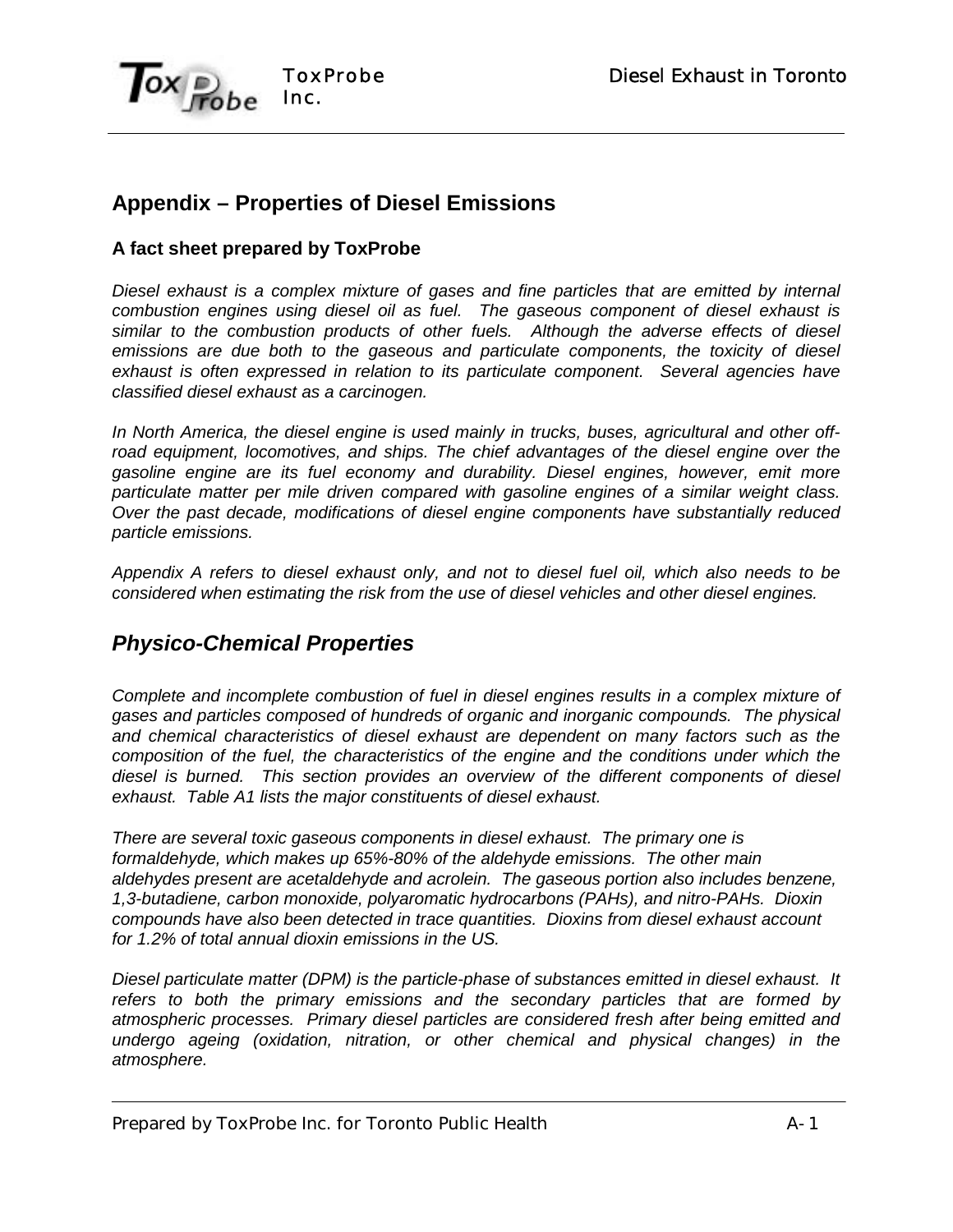

### **Table A1. Percent Composition (by weight) of light-duty diesel engine exhaust (IPCS, 1996)**

| <b>Pollutant</b> | <b>Percent Composition</b> |
|------------------|----------------------------|
| Carbon dioxide   | 71                         |
| Water vapour     | 2.6                        |
| Oxygen           | 15.0                       |
| Nitrogen         | 75.2                       |
| Carbon monoxide  | 0.03                       |
| Hydrocarbons     | 0.0007                     |
| Nitrogen oxides  | 0.03                       |
| Hydrogen         | 0.002                      |
| Sulphur dioxide  | 0.01                       |
| <b>Sulphates</b> | 0.00016                    |
| Aldehydes        | 0.0014                     |
| Ammonia          | <i>0.00005</i>             |
| Particles        | 0.006                      |

*Diesel exhaust particles are aggregates of primary spherical particles that consist of solid carbonaceous material and ash with associated adsorbed material. The particle portion of diesel exhaust contains elemental carbon (EC), organic carbon (OC), and small amounts of sulphate, nitrate, metals, trace elements, water, and other unidentified compounds. Elemental carbon usually makes up 50%-75% of the particles. Organic carbon makes up 19%-43% of the exhaust. It is composed of unburned fuel, engine oil, and small amounts of partial combustion and pyrolysis products. Polyaromatic hydrocarbons make up less than 1% of diesel exhaust particle mass.* 

*Carbonaceous matter refers to all carbon-containing compounds in diesel particles, and includes the elemental and organic carbon. Organic carbon is made up of compounds containing carbon and hydrogen. The soluble organic fraction (SOF) is the portion of diesel particulate matter that can be extracted into solution. About one quarter of SOF is unburned fuel and three quarters is unburned engine lubrication oil. Partial combustion and pyrolysis products represent a very small fraction of the mass of SOF. Soot is the insoluble portion of diesel particle matter formed by clusters of elemental carbon and organic carbon particles.*

*The soluble organic fraction of diesel exhaust varies with many factors but has generally decreased since 1975. At present, exhaust particles from light-duty diesel engines have a higher proportion of soluble organic fraction than particles from heavy-duty engines. However, even with newer engines, some driving modes may produce a soluble organic fraction as high as 50% of the particulate matter.*

*A large number of elements and metals have been detected in diesel exhaust. They include barium, calcium, chlorine, chromium, copper, iron, lead, manganese, mercury, nickel, phosphorus, sodium, silicon, and zinc. These make up less than 1% of particle mass.*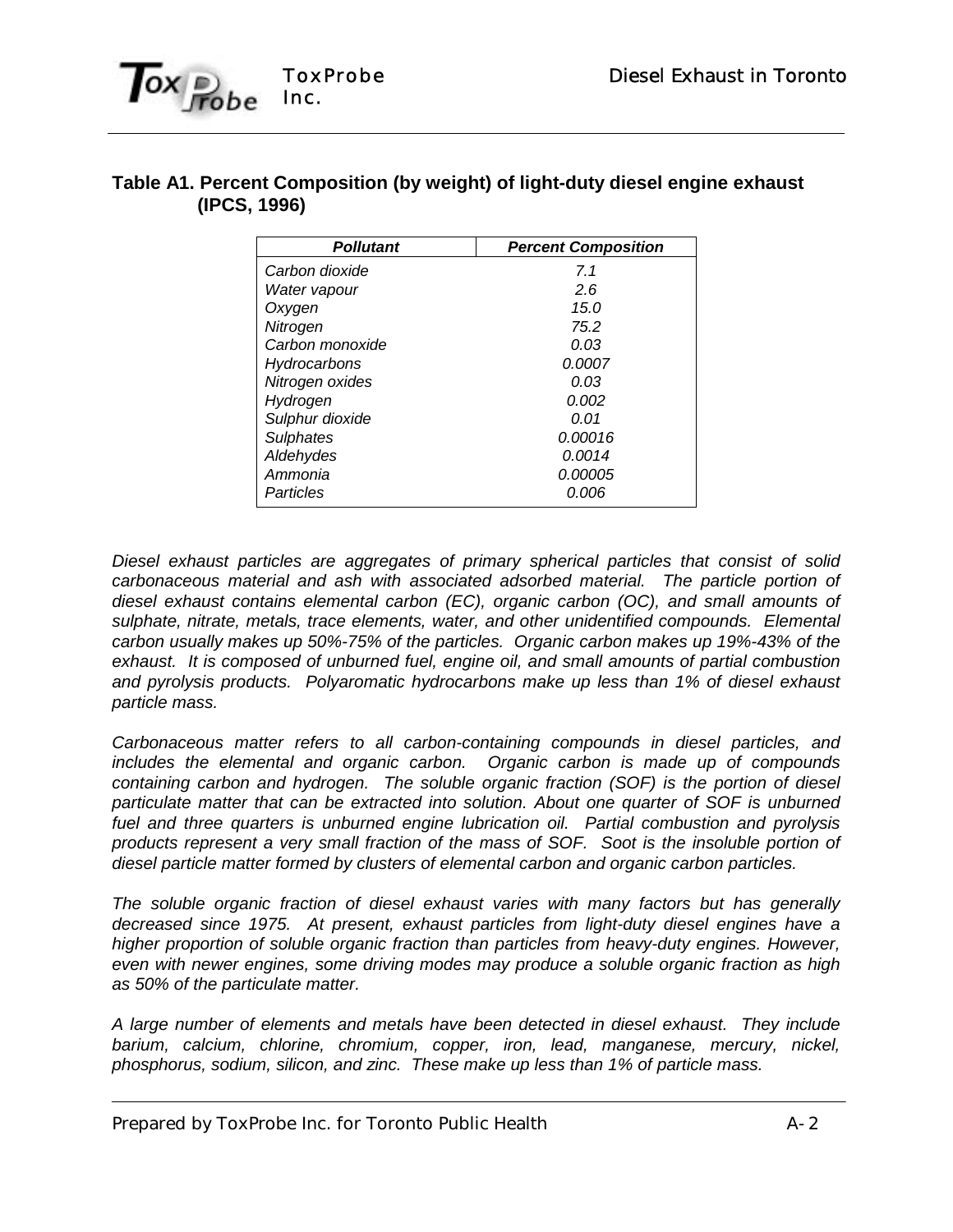

*Most of the sulphur in the fuel is oxidized to sulphur dioxide (SO<sub>2</sub>), but about 1-4% is oxidized* and then converted to sulphate and sulphuric acid in the exhaust. The amount of SO<sub>2</sub> emitted *is related to the sulphur content of the fuel. Non-road equipment uses fuel containing more sulphur than on-road diesel engines. The maximum allowable sulphur content in diesel is being reduced. Vehicles tested using low-sulphur fuel were found to have a sulphate content of only about 1%. Water content is about 1.3 times the amount of sulphate.*

*About 1-20% of total particle mass in diesel exhaust is in the ultra-fine size range (PM2.5). The majority of these ultra-fine particles have an average size of 0.02 microns (range of 0.005-0.05 microns). They account for 50%-90% of the total number of particles. These very small particles* are largely composed of sulphate and/or sulphate with condensed organic carbon. *composition of the ultra-fine particle component in the eastern United States differs from that in the west. In the east it is mostly composed of sulfates, and in the west, of nitrate, ammonium or organic carbon.*

*Approximately 80%-95% of the mass of particles in diesel exhaust is made up of fine particles (PM10) with an average diameter of about 0.2 microns size range (range from 0.05-1.0 microns). The particles in this range are composed of spherical elemental carbon cores on which are adsorbed organic compounds, sulphate, nitrate and trace elements. Their large surface area makes them excellent carriers for the adsorbed compounds, which can effectively reach the lowest parts of the lung.*

*PAH and nitro-PAH make up about 1% of the particulate component of diesel exhaust. Differences in engine type and make, general engine condition, fuel composition and test conditions can influence the emissions levels of PAH. Increasing the aromatic content of the fuel may also increase PAH emissions.*

*The chemical composition of diesel particles to which people are currently exposed is a product of old and new technology and on-road and non-road engines. Although it is not possible to accurately characterize the mix, available data indicate that toxicologically significant organic components of diesel exhaust (e.g., PAHs, PAH derivatives, nitro-PAHs) that were present in the 1970s are still present.* 

### *Environmental Fate*

*The effects of diesel exhaust in the environment are similar to the effects of emissions from burning other fossil fuels. Diesel exhaust contributes to acid deposition (acid rain), the formation of ground-level ozone and global warming. Knowledge concerning the products of chemical transformation of diesel exhaust in the air is still limited. Secondary aerosols such as nitoarenes, nitrates and sulphates from diesel exhaust may also exhibit different biological reactivity than the primary particles. There is evidence that reaction of PAH in the exhaust with nitrogen oxides will form nitroarenes that are often more mutagenic than their precursors. A recent study has suggested that reaction with ground-level ozone increases the inflammatory effect of diesel particles in the lung of the rat.*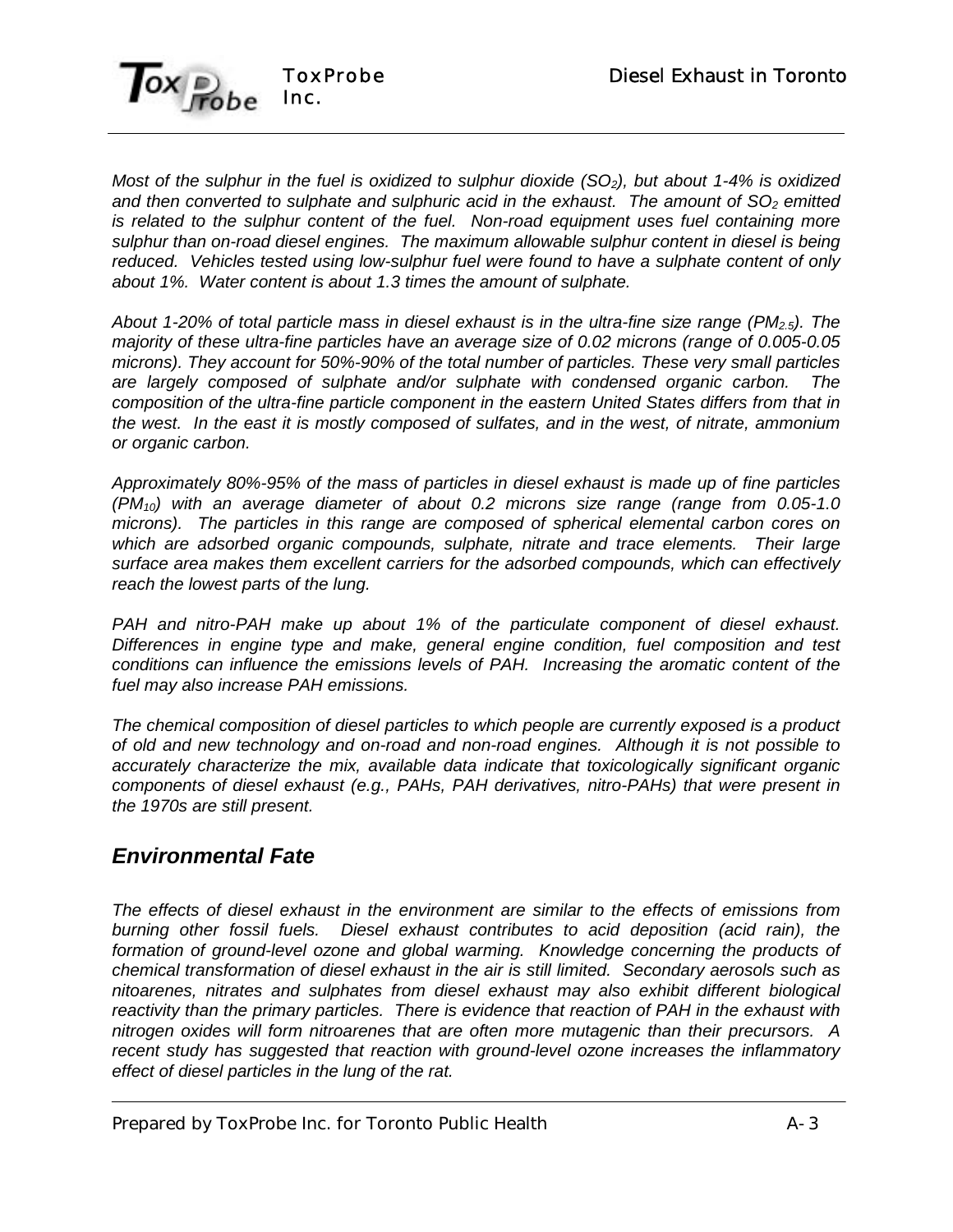

*After being emitted, diesel particles undergo ageing (oxidation, nitration or other chemical and physical changes) in the atmosphere. The atmospheric lifetime of the various compounds found in diesel exhaust varies and ranges from hours to days. Particles that are smaller than 1 micron can remain in the atmosphere for up to 15 days.* 

*Primary diesel emissions are a complex mixture containing hundreds of organic and inorganic constituents in the gas and particle phases. The more reactive compounds with short atmospheric lifetimes will undergo rapid transformation in the presence of the appropriate reactants, whereas more stable pollutants can be transported over greater distances.*

*The particulate portion of diesel exhaust can be either primary (emitted directly) or secondary (formed from the transformation of the gaseous component). There is little or no hygroscopic growth of primary diesel particles, however products of oxidation are more hygroscopic. Since the products of oxidation are more soluble they are more readily removed from the air. Particles are removed from the atmosphere through accretion of the particles and dry or wet deposition. Particles of small diameter (<1 µm) are removed less efficiently and thus have longer atmospheric residence times. Because of their small size, diesel exhaust particles have residence times in air of several days, and they may be transported over long distances. Ultimately, they may be removed by wet deposition if they serve as condensation nuclei for water vapour deposition or are scavenged by precipitation in or below cloud.*

*Atmospheric lifetimes for several gas-phase components of diesel exhaust are on the order of hours or days, during which time atmospheric turbulence and advection can disperse these pollutants widely. Inorganic species such as sulphur dioxide (SO2) and nitric acid have relatively fast deposition rates and remain in the air for less time than the organic components. Dry deposition of organic species is typically on the order of weeks to months.*

*Gaseous diesel exhaust will primarily react with sunlight, the hydroxyl (OH) radical, ozone, the hydroperoxyl (HO2) radical, various nitrogen oxides and sulphuric acid. Reaction with the OH radical is the major removal route for PAHs in the gas phase and occurs within a few hours in daylight. In the presence of nitrogen oxides, this oxidation reaction can lead to the formation of nitroarenes or nitro-PAHs.*

*Oxides of nitrogen (primarily NO) that are emitted in diesel exhaust are also oxidized in the atmosphere to form nitrogen dioxide (NO2) and particulate nitrate.*

*About 98% of sulphur emitted from diesel engines is in the form of SO2. This is readily oxidized by the OH radical in the atmosphere and then rapidly transformed into sulphuric acid aerosols (H2SO4) through the reaction of the HO2 radical and HSO3 with water. Because SO2 is soluble in water, it is scavenged by fog, cloud water and raindrops.*

*The particle matter of diesel exhaust is primarily composed of carbonaceous material (organic and elemental carbon) with a very small fraction composed of inorganic compounds and metals. The elemental carbon component of diesel exhaust is inert to atmospheric degradation.*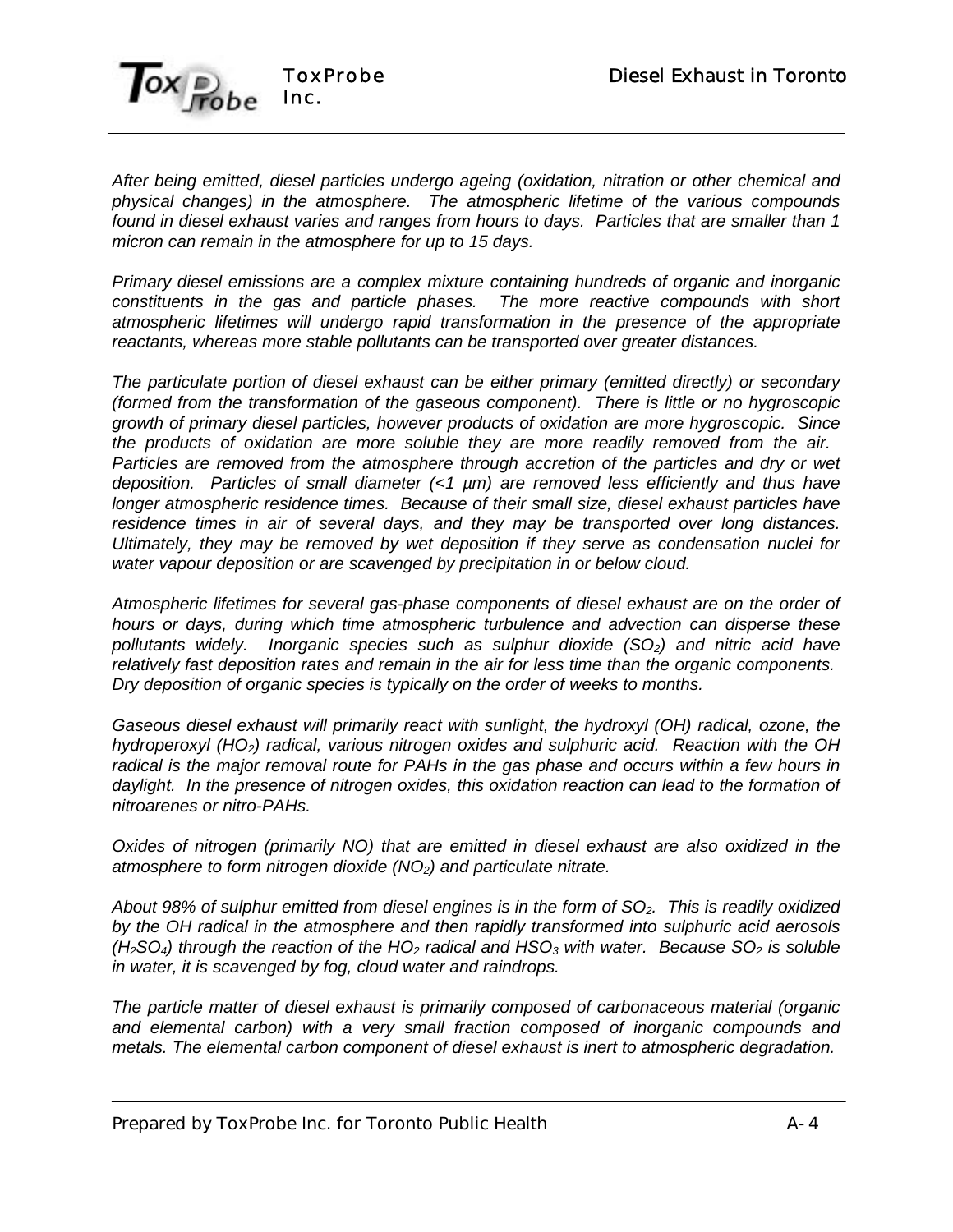

*High-molecular-weight PAHs in particulate matter are generally more resistant to atmospheric reactions than PAHs in the gas phase, leading to an anticipated half-life of 1 or more days. PAHs undergo photolysis, nitration, and oxidation. They react with sunlight, ozone, hydroxyl radicals, nitrogen oxides, nitrates and sulphates.* 

*Ultra-fine particles emitted by diesel engines undergo nucleation, coagulation and condensation to form fine particles.*

### *Toxicokinetics*

#### *Absorption*

*The primary route of human exposure to diesel exhaust is through inhalation. The properties and composition of an individual particle influence the biological fate of the various components of diesel exhaust. About 10% of diesel particles are deposited in the alveolar region of the lung. The half-time for clearance of particles in the alveolar region in humans is several months. Particles that are not cleared are absorbed by macrophages.*

#### *Distribution*

*The lung is the major target organ for diesel exhaust. Diesel particles absorbed by macrophages remain mostly in the lung. Elevated levels of DNA adducts in the lymphocytes of workers, and the presence of radio-labelled organic compounds in biological tissue and fluids of animals exposed by inhalation, suggest that some components of diesel exhaust are bioavailable.* 

#### *Metabolism*

*The metabolism of diesel exhaust particles is similar to that of other insoluble foreign bodies. The particles are taken in by macrophages. This is followed by inflammation, cell death, impaired clearance and eventually deposition of collagen.*

#### *Excretion*

*Lung clearance mechanisms will remove diesel particles. At high concentrations, an overload of the removal mechanisms can occur. Macrophages that are laden with particles show decreased movement and lessened removal ability.*

### *Human Health Effects*

*The main target organ of diesel exhaust is the lung. Available evidence indicates that current exposure levels are high enough to lead to adverse health effects. Diesel exhaust may cause cancer and may affect the immune system.* 

#### *Death*

*Diesel exhaust is of low acute toxicity, however exposure can result in death from carbon monoxide, a component of diesel exhaust.*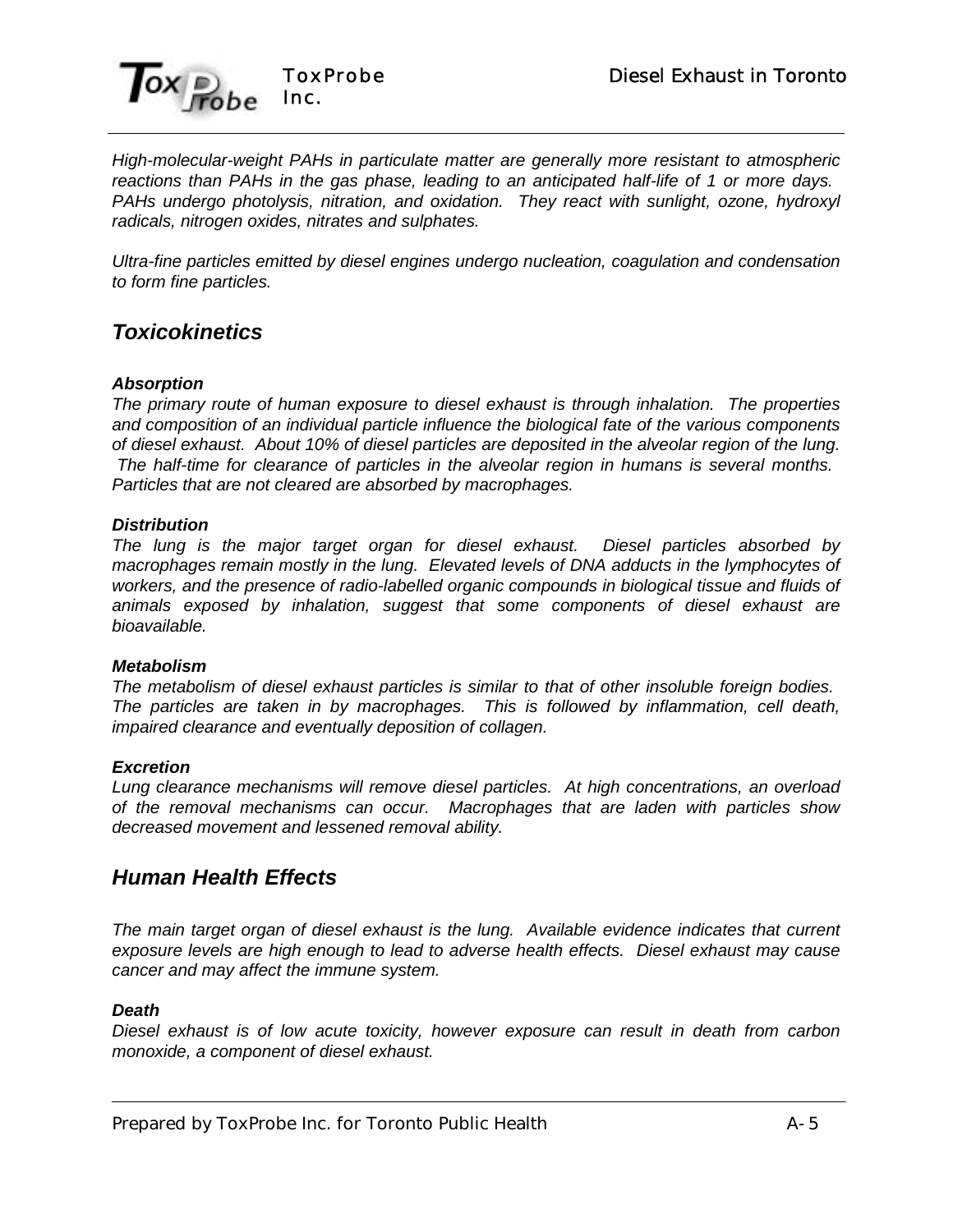

#### *Respiratory effects*

*Acute exposure to diesel exhaust has been associated with irritation of the eye, nose, and throat, and with respiratory symptoms such as cough and phlegm. Diesel exhaust is known to contain various irritants in both the gaseous phase and particulate phase (for example, sulphur oxides (SOx), nitrogen oxides (NOx) and aldehydes). The evidence for potential chronic noncancer health effects of diesel exhaust is based primarily on findings from chronic animal inhalation studies showing chronic inflammation and tissue changes in the lung in rats, mice, hamsters and monkeys. A few studies of workers have noted some respiratory symptoms, but overall, available studies have not shown significant chronic non-cancer health effects associated with diesel exhaust exposure in humans. Several epidemiological studies have demonstrated an association between air pollution and day-to-day changes in mortality, hospital emergency visits, and changes in lung function. The specific contribution of diesel exhausts to these effects is not known, however.*

#### *Immunological effects*

*Some studies in animals have shown decreased immune function after exposure to diesel exhaust, but others have not. Recent human and animal studies have shown that short exposures to diesel exhaust can produce allergic reactions and exacerbate symptoms to other allergens. Given the increases in allergic hypersensitivity in the U.S. population, the USEPA has indicated that this endpoint is of potential public health concern.*

#### *Neurological effects*

*Some reports of individuals in the workplace and in clinical studies exposed acutely to high concentrations of diesel exhaust have shown neurophysiological symptoms such as headache, light-headedness, nausea, vomiting, and numbness or tingling of the extremities. There has been some evidence from animal studies indicating possible neurological and behavioural effects. However, these have been observed at exposures higher than those have that caused respiratory effects.*

#### *Developmental and reproductive effects*

*There have been a few studies in animals showing sperm abnormalities, neurobehavioural effects in pups and other effects on reproduction.*

#### *Genotoxic effects and cancer*

*Diesel particulate matter and extracts of its organic components have induced gene mutations and chromosomal changes in a variety of bacterial and mammalian cell test systems. Both the particle core and the associated organic compounds have demonstrated carcinogenic properties. The particle component appears to contribute the most to carcinogenic effects, at least at high exposure levels. It is possible that the absorbed organic compounds, such as PAHs, play a more important role at lower exposure levels. The role of the gaseous components is still unclear.*

*The mechanism by which diesel exhaust causes tumours is not well understood. The carcinogenic effects may be related to the small size of diesel exhaust particles. It has been suggested that this could be the result of the genotoxicity of the compounds that condense on*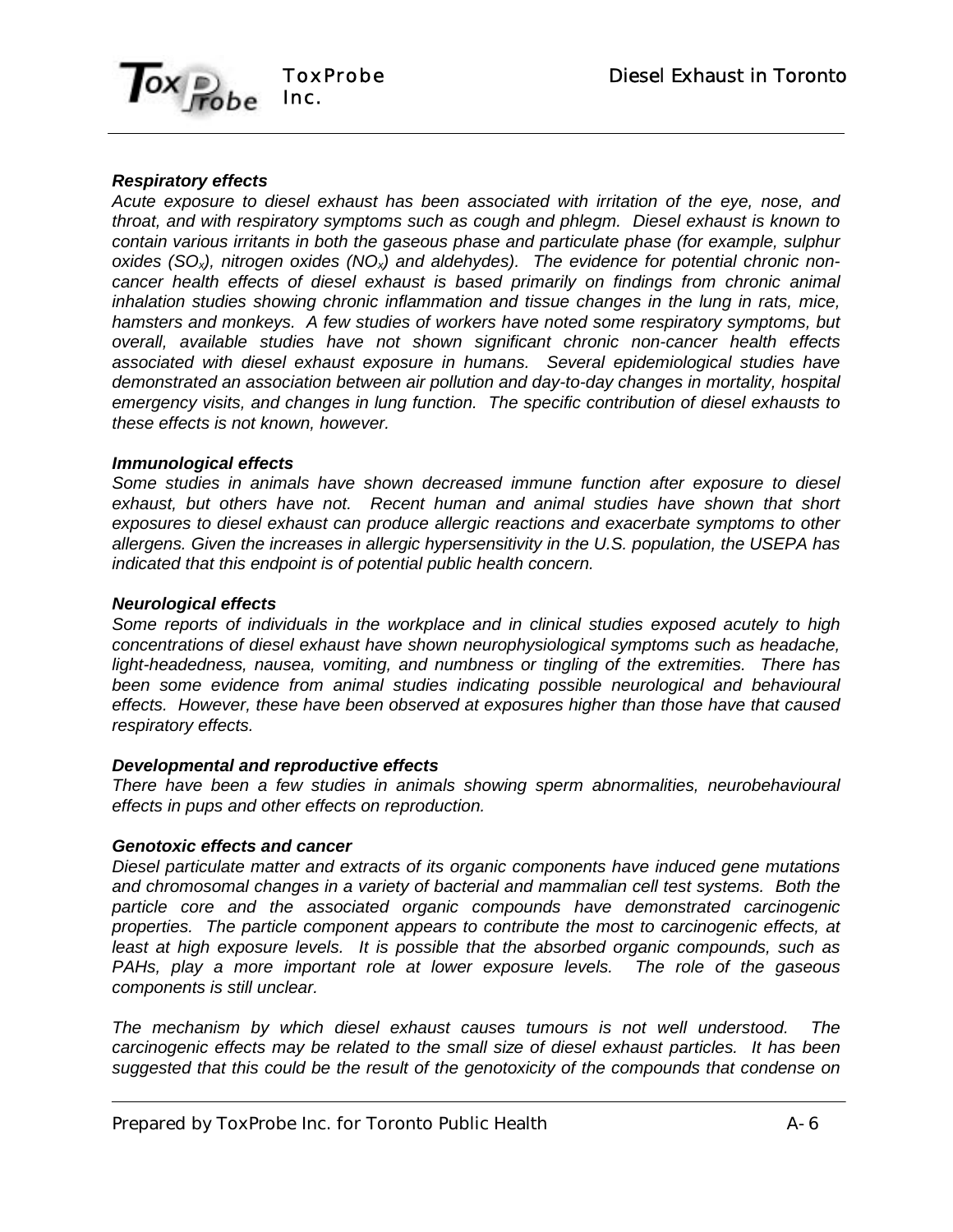

*the particles. Others suggest the exhaust causes DNA damage or that the particles cause an inflammation that then leads to increased cell multiplication.*

*Many studies in both humans and animals have shown the potential for diesel exhaust to cause or contribute to the development of cancer in the lung. The evidence linking diesel exposure to bladder cancer is weak. Increased lung cancer risk has been observed in railroad workers, truck drivers, heavy equipment operators, and professional drivers. Several well-conducted studies in the rat have demonstrated that chronic inhalation exposure produced dose-related increases in lung tumours (benign and malignant). However, in other species the evidence is less clear. The consistent findings of carcinogenic activity by the organic extracts of diesel particle matter in non-inhalation studies (intratracheal instillation, lung implantation and skin painting) further contribute to the overall animal evidence.*

*It is biologically plausible for the mutagenic and carcinogenic components of diesel exhaust to increase the risk of lung cancer. This supports a causal relation between the association observed between exposures and cancers. Overall, the human evidence that diesel exhaust is carcinogenic is judged to be strong but not sufficient to consider diesel exhaust a human carcinogen. There is a lack of consensus about whether the effects of smoking have been adequately accounted for in various studies. The USEPA has concluded that chronic inhalation exposure to diesel exhaust has the potential to induce lung cancer in humans and has classed diesel exhaust particles in Group B1 – probable human carcinogen. In the 9th Report on Carcinogens (2000), diesel exhaust particles were listed as reasonably anticipated to be a human carcinogen. The International Agency for Research on Cancer (IARC, 1989) classified diesel exhaust in group 2A – probably carcinogenic to humans. There is insufficient information for an evaluation of the potential cancer hazard posed by the oral or dermal route of exposure.*

### *References*

*Brightwell, J. et al., 1986. Neoplastic and functional changes in rodents after chronic inhalation of engine exhaust emissions. In Ishinishi, N. et al. (eds.) Carcinogenic and mutagenic effects of diesel engine exhaust. Elsevier, Amsterdam: 471-485. (As cited in IPCS, 1996)*

*CalEPA, 1998. Initial statement of reasons for rulemaking, staff report: proposed identification of diesel exhaust as a toxic air contaminant. California Environmental Protection Agency, Air Resources Board and Office of Environmental Health Hazard Assessment.*

*Creutzenberg, O. et al., 1990. Clearance and retention of inhaled diesel exhaust particles, carbon black, and titanium dioxide in rat lung overload conditions. J. Aerosol Sci (21): 455-458. (As cited in IPCS, 1996)*

*Garshick, E. et al., 1987.A case-control study of lung cancer and diesel exhaust exposure in railroad workers. Am Rev Respir Dis (135): 1242-8. (As cited in OEHHA, 1998)*

*Garshick, E. et al., 1988. A retrospective cohort study of lung cancer and diesel exhaust exposure in railroad workers. Am Rev Respir Dis (137): 820-5. (As cited in OEHHA, 1998)*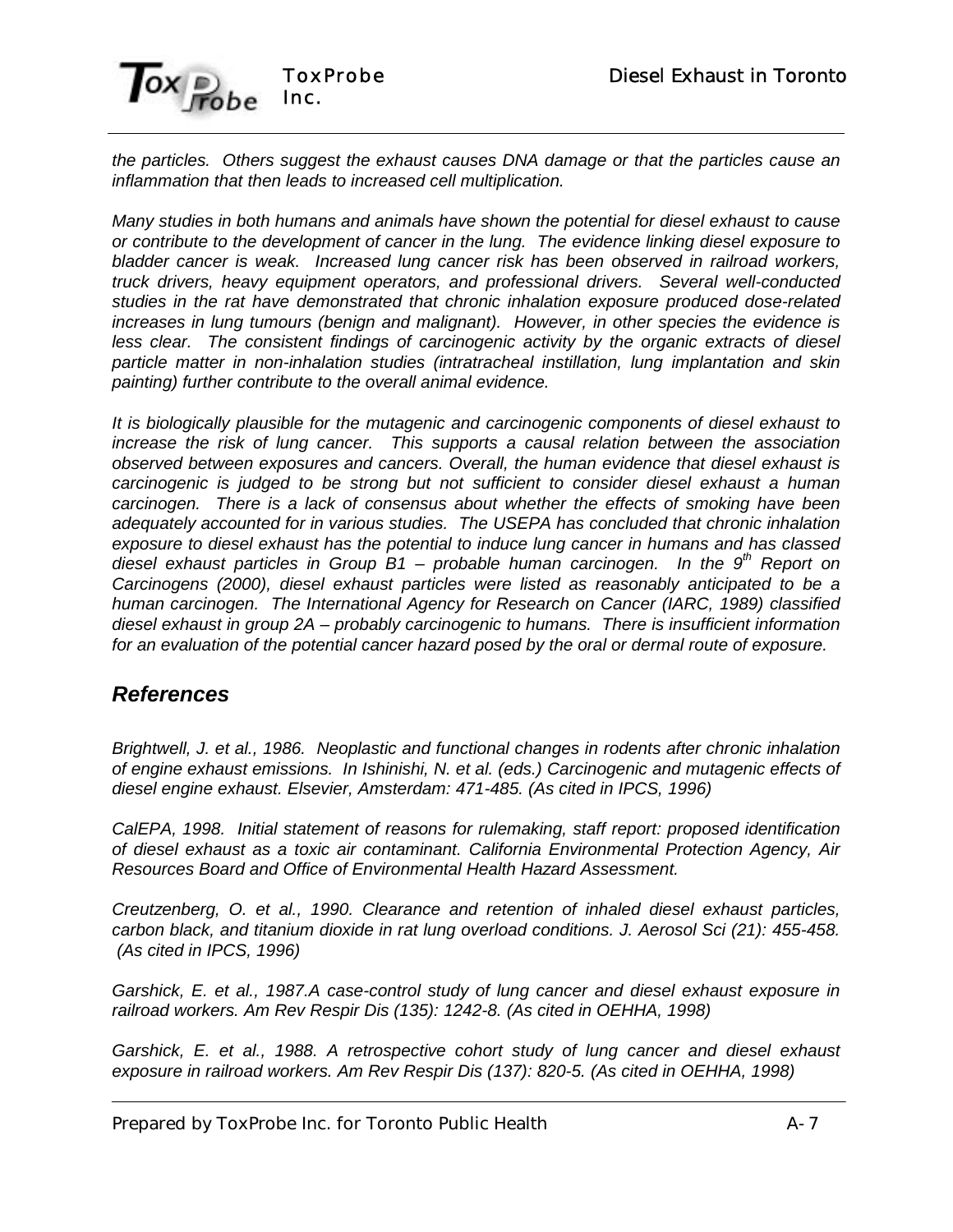

*Harris, J.E., 1983. Diesel emissions and lung cancer. Risk Anal (3/2): 83-100. (As cited in OEHHA, 1998)*

*Heinrich, U. et al., 1995. Chronic inhalation exposure of Wistar rats and two different strains of mice to diesel engine exhaust, carbon black, and titanium dioxide. Inhal Toxicol (7): 533-556. (As cited in IPCS, 1996; USEPA, 2000)*

*IPCS, 1996. Diesel and fuel exhaust emissions. World Health Organisation for the International Programme on Chemical Safety, Geneva. (Environmental Health Criteria, 171)*

*Ishinishi, N. et al., 1986. Long-term inhalation studies on effects of exhaust from heavy and light duty diesel engines on F344 rats. In Ishinishi, N. et al. (eds.) Carcinogenic and mutagenic effects of diesel engine exhaust. Elsevier, Amsterdam: 329-348. (As cited in IPCS, 1996)*

*Ishinishi, N. et al., 1988. Long-term inhalation experiments on DE. In: DE and health risks: results of the HERP studies. Tsukuba, Ibaraki, Japan: Japan Automobile Research Institute, Inc., Research 34 Committee for HERP Studies: 11-84. (As cited in IPCS, 1996; USEPA, 1993, 2000)*

*Mauderly, J.L. et al., 1987. DE is a pulmonary carcinogen in rats exposed chronically by inhalation. Fundam. Appl. Toxicol. (9): 208-221. (As cited in IPCS, 1996; USEPA, 2000)*

*Mauderly, J.L. et al., 1987. Effects of inhaled nitrogen dioxide and DE on developing lung. Cambridge, MA: Health Effects Institute; research report no. 8. (As cited in USEPA, 2000)*

*Nikula, K.J. et al., 1995. Comparative pulmonary toxicities and carcinogenicities of chronically inhaled DE and carbon black in F344 rats. Fundam Appl Toxicol (25): 80-94. (As cited in USEPA, 2000)*

*OEHHA, 1998. Health risk assessment for diesel exhaust. For the "Proposed identification of diesel exhaust as a toxic air contaminant. California Environmental Protection Agency, Berkeley, CA.*

*OEHHA, 1999. Toxicity criteria database: Cancer potency information. California Environmental Protection Agency, Berkeley, CA. http://www.oehha.org/risk/chemicalDB/*

*Smith, A.H., 1998. Direct simplified estimation of diesel exhaust cancer risk with linear extrapolation. Presented at SRP meeting, 11 March 1998. (As cited in OEHHA, 1998)*

*USEPA, 1993. Integrated risk information system (IRIS): Diesel engine emissions. US Environmental Protection Agency, Washington, D.C. File on-line 06/01/1993. http://www.epa.gov/iris/subst/0642.htm*